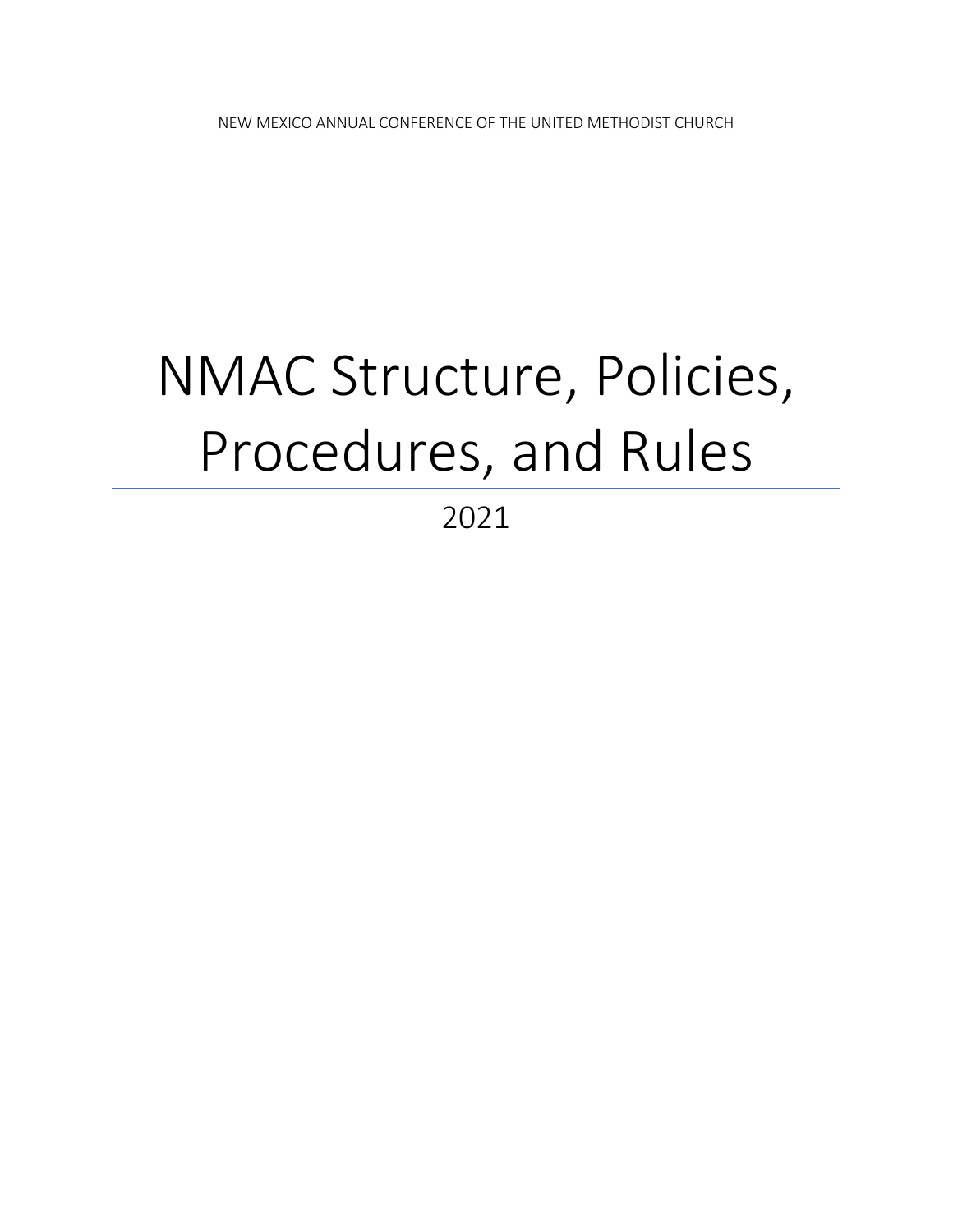# Table of Contents

| 1000 | NEW MEXICO ANNUAL CONFERENCE (NMAC) STRUCTURE AND ORGANIZATION. 3                 |  |
|------|-----------------------------------------------------------------------------------|--|
| 1100 |                                                                                   |  |
| 1200 |                                                                                   |  |
| 1300 |                                                                                   |  |
| 2000 | NEW MEXICO ANNUAL CONFERENCE (NMAC) POLICIES, PROCEDURES, AND GUIDELINES. 12      |  |
| 2100 |                                                                                   |  |
| 2200 |                                                                                   |  |
| 2300 |                                                                                   |  |
| 2400 |                                                                                   |  |
| 2500 | Policies and Procedures Pertaining to Pensions and Health Benefits  25            |  |
| 2600 |                                                                                   |  |
| 2700 |                                                                                   |  |
| 2800 |                                                                                   |  |
| 2900 |                                                                                   |  |
| 3000 | NEW MEXICO ANNUAL CONFERENCE SESSION (NMAC) STANDING RULES55                      |  |
| 3100 |                                                                                   |  |
| 3200 |                                                                                   |  |
| 3300 | Rules Regarding the Election of General & Jurisdictional Conference Delegates and |  |
|      |                                                                                   |  |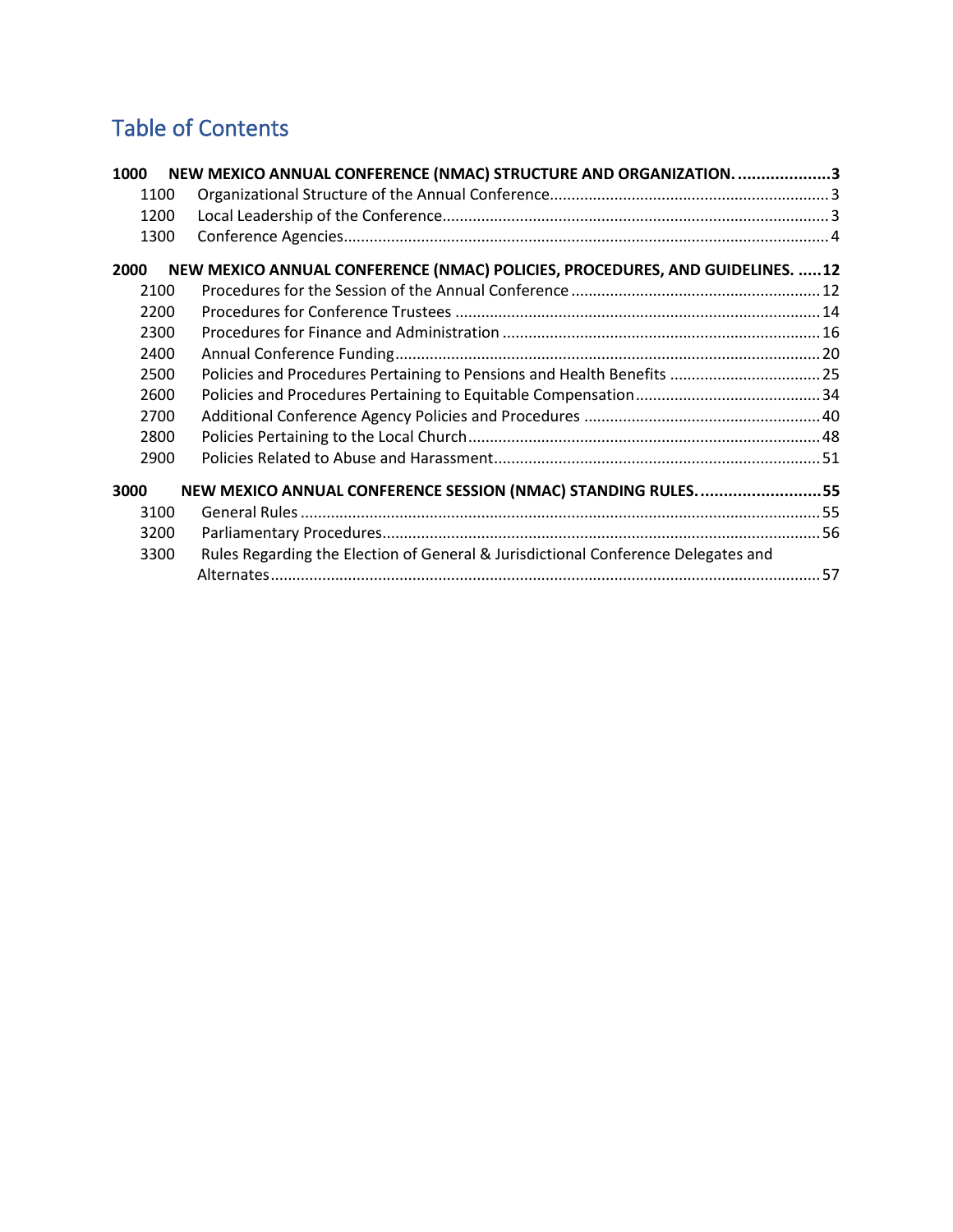# <span id="page-2-0"></span>**1000 NEW MEXICO ANNUAL CONFERENCE (NMAC) STRUCTURE AND ORGANIZATION.**

References to *Discipline* shall mean the current version of *The Book of Discipline of the United Methodist Church.*

- <span id="page-2-1"></span>**1100 Organizational Structure of the Annual Conference**. The organizational structure of the NMAC is governed by the *Discipline*, with the general framework and specific exceptions, as allowed by the *Discipline*, noted herein [¶604.1].
- <span id="page-2-2"></span>**1200 Local Leadership of the Conference**. The local leadership of our conference is vested primarily in three offices – the Conference Lay Leader, the Bishop, and the Provost/Director of Congregational Vitality.
- **1205 The Conference Lay Leader**. The Conference Lay Leader is elected for the quadrennium and specifically serves the laity of the conference to provide leadership and guidance. The Conference Lay Leader serves as Vice-Chair of the Conference Ministry Team (CMT), serves the Conference Board of Laity, serves as a member of the conference committees on Nominations, Episcopacy, Annual Conference Planning, and may be designated by virtue of the office on any conference agency. The Conference Lay Leader relates to all organized lay groups in the conference. [The Lay Leader's responsibilities are detailed in ¶607]

The Conference Nominating Committee shall nominate the Conference Lay Leader. Nominations may be made from the conference floor. Should a vacancy occur in the Conference Lay Leader position during the quadrennium, a temporary replacement shall be nominated by the Conference Nominating Committee and elected by the CMT to serve until the next session of the Annual Conference, at which time a lay leader will be elected as specified to complete the quadrennium.

- **1210 The Bishop.** The Bishop is assigned for the quadrennium and provides ecclesiastical leadership for the clergy and laity. The Bishop presides at Annual Conference sessions, and serves in an *ex officio* capacity, except as noted in the *Discipline*, on any conference committee.
- **1215 The Provost.** The Provost/Director of Congregational Vitality is responsible for the daily operation of the conference in administration and fiscal activities, and in facilitating the connectional mission and ministry of the conference. This position combines the responsibilities detailed in the *Discipline*, ¶¶608 and 619/619.2, specifically the Director of Connectional Ministries and the Director of Administrative Services. The Provost/Director of Congregational Vitality or representative shall be an *ex officio* member without vote on the Conference Council on Finance and Administration [¶612.2(c)]. The Provost/Director of Congregational Vitality shall serve on the CMT as the Chair and serve the bishop and the Annual Conference as the administrative executive, responsible for coordination of all facets of the life and work of the Annual Conference at the direction of the bishop and the CMT. Those responsibilities include those charged by the *Discipline* to the director of the CMT [¶608]. They also include administrative liaison to boards and executive staff of the Texas Methodist Foundation, Camps Board, and Landsun Homes. The Provost/Director of Congregational Vitality shall have supervisory responsibility of conference level staff [¶619.2]. The salary and other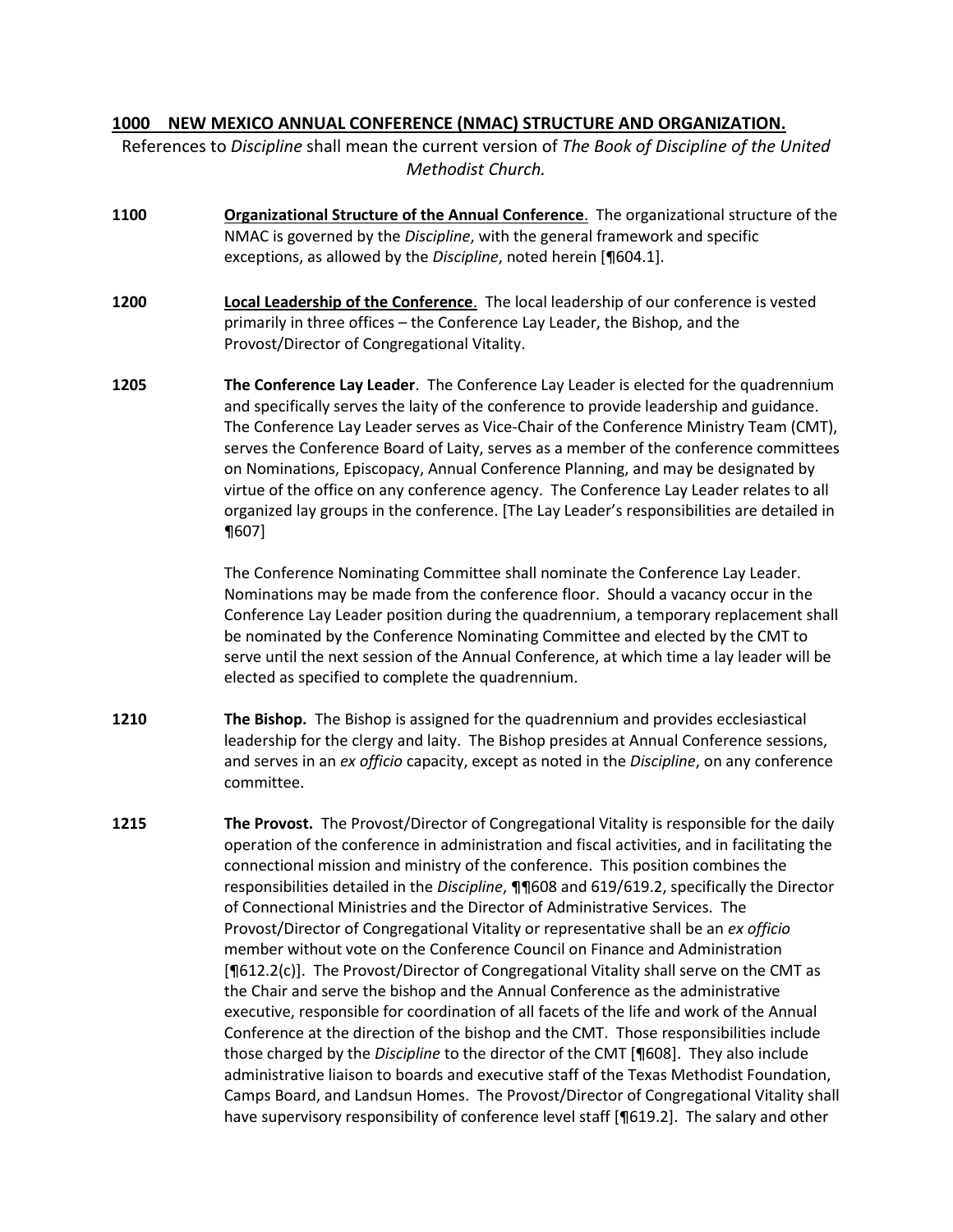benefits shall be as provided by the Conference Council on Finance and Administration. The Provost/Director of Congregational Vitality shall serve at the discretion of the Resident Bishop with review on an annual basis.

- <span id="page-3-0"></span>**1300 Conference Agencies**. Conference agencies include all groups, teams, committees, commissions and boards. They are organized to serve the needs of this conference and meet the requirements as outlined in the *Discipline* [¶610.1].
- **1300.05 Vacancies.** Vacancies on boards, councils, committees, commissions, or agencies that occur between sessions of the Annual Conference, may be filled by the cabinet and reported to the next Annual Conference session (except for provisions prescribed by the *Discipline*).
- **1300.10 Tenure.** The tenure of individuals on conference boards, commissions, or committees shall be limited to two (2) consecutive quadrennia. The tenure for individuals on all committees and committees elected by classes shall be limited to eight (8) consecutive years. Chairpersons and age-level coordinators may serve two (2) quadrennia. In compliance with the *Discipline*, ¶639.2, members of the Board of Pensions are elected to a term of eight (8) years. A member of any conference board, commission, or committee who has developed a particular expertise may serve in an advisory/training capacity for one (1) additional quadrennium. Exception: An elected member of the Conference Board of Ordained Ministry may serve a maximum of three (3) consecutive four-year terms. Service during an initial partial term on a quadrennial board shall only count under this rule if the initial partial term was for more than half the quadrennium. Terms of office shall coincide with the Annual Conference program year, July 1 – June 30, unless otherwise specified by appropriate bylaws.
- **1300.15 Rules Regarding Conference-Related Institutions.** A salaried employee of a conferencerelated institution shall not serve as a trustee of that institution.
- **1305 Conference Ministry Team**. The Conference Ministry Team (CMT) functions as the Conference Leadership Team. The CMT's purpose is to empower the Annual Conference by providing, coordinating, facilitating, prioritizing and aligning resources to facilitate the programmatic and administrative life of the Annual Conference toward making disciples of Jesus Christ for the transformation of the world. The CMT shall consist of the Conference Lay Leader (as vice-chair), the District Lay Leaders, the District Superintendents, the Chairpersons of the Envisioning, Equipping and Engaging Teams, the Chair of the Conference Board of Higher Education and Campus Ministry, and the Provost/Director of Congregational Vitality (as chair). *Ex officio* members include: the Bishop and the Director of Communications. The CMT may designate functional responsibilities within the CMT as needed. The CMT shall meet at least quarterly and as needed. The CMT will assign responsibilities and tasks to the agencies listed below in the operations of conference agencies, in cooperation with the Conference Council of Finance and Administration, and with the approval of the session of the Annual Conference. The CMT may create task forces for limited time periods to address needs not specifically covered by the other agencies listed below. Task forces will automatically dissolve at the end of their designated period unless extended by the CMT or as may be otherwise limited by the *Discipline*.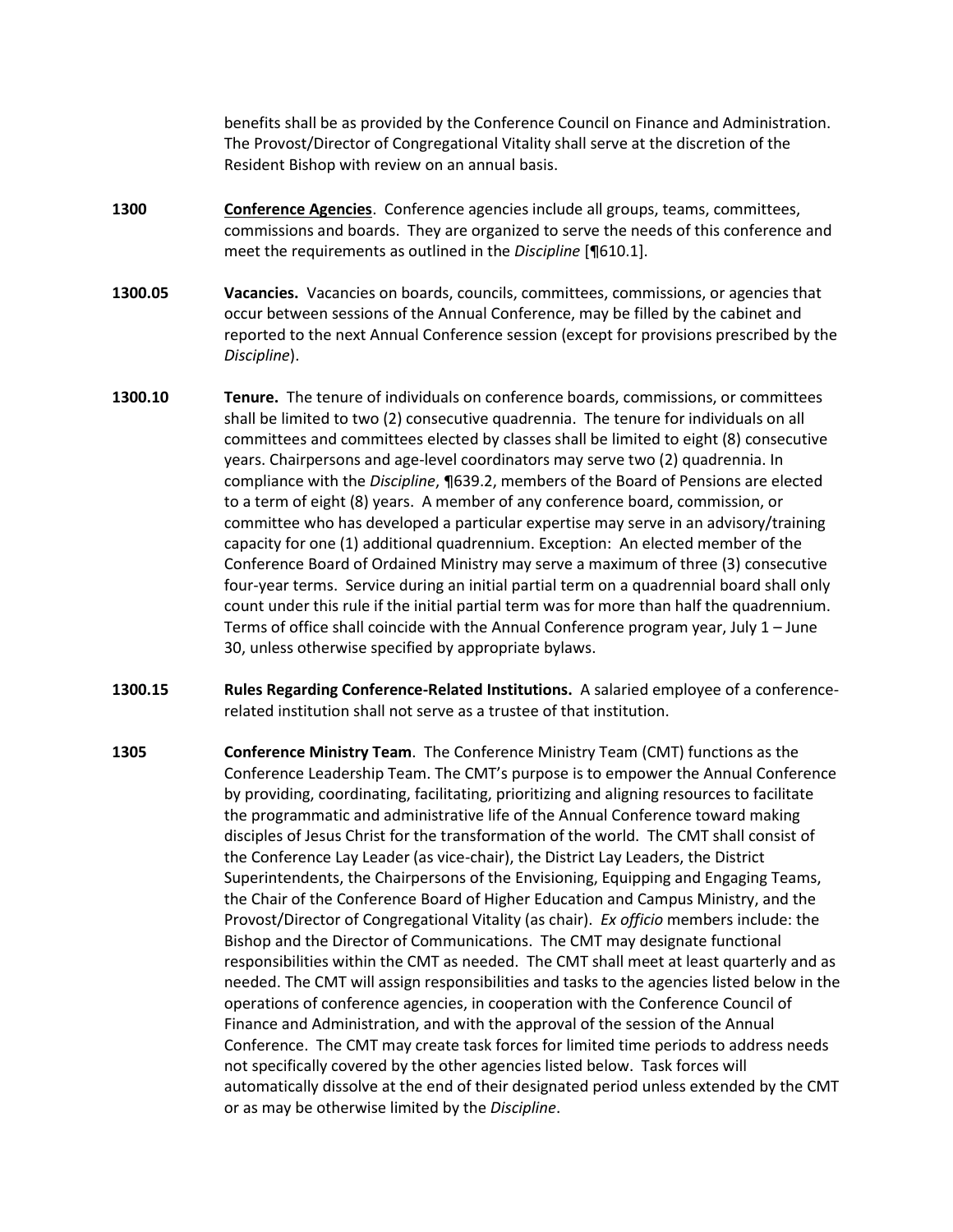- **1310 Conference "E Teams."** The Conference "E-Teams" are comprised of the Envisioning, Equipping, and Engaging Ministry Teams. The Conference E-Teams report to the CMT through their respective chairpersons. Each E-Team Chairperson shall interpret the actions and direction of the CMT to their E-Team. The E-Teams are responsible for focusing and guiding the mission and ministry of the conference agencies of The United Methodist Church assisted by the CMT and the Provost/Director of Congregational Vitality [¶608].
- **1310.05 Envisioning Ministry Team**. The Envisioning Team shall envision the future of the NMAC in fulfilling the mission of the Annual Conference in a continually changing world. Its task is to assist the NMAC in setting clear direction for its ministries, plans, and resources. The Envisioning Ministry Team membership shall be composed of the designated Chairperson of the Envisioning Ministries Team and other members chosen by the presiding bishop based on their gifts in discernment and visioning. The Envisioning Ministry Team will meet as needed but at least twice each year.
- **1310.10 Equipping Ministries Team**. The Equipping Team shall equip local churches and their leaders with practical ways to make disciples of Jesus Christ for the transformation of the world. The Equipping Ministries Team's membership shall be composed of the designated Chairperson of the Equipping Ministries Team and up to 11 more persons nominated for their passion in equipping ministries. The Equipping Ministry Team and its Related Ministries shall fulfill the Disciplinary requirements and functions for the following areas and the connection to general agencies for:
	- ¶630. Conference Board of Discipleship \* ǂ ¶645. Conference Commission on the Small Membership Church \* ¶649. Conference Council on Youth Ministry\* ǂ ¶650. Conference Council on Young-Adult Ministry\* ǂ ¶651. Conference Council on Older-Adult Ministries\* ǂ (\*shared with Engaging; ǂ shared with Laity)

The Equipping Ministry Team's other related ministry areas include Children, Adults, Older Adults, Family, and Singles. Meeting of the Equipping Ministry Team will be held as needed but at least twice each year.

- **1310.15 Engaging Ministry Team**. The Engaging Team shall engage in ministry areas that typically can be done with greater efficiency and effect, rather than individual churches' ministry. The various member groups join together as the Engaging Ministry Team to pool resources toward mission initiatives larger than any one group could do by itself. The Engaging Ministry Team membership shall be composed of the designated Chairperson of the Engaging Ministries Team, and 11 persons with a passion and expertise for Engaging ministries. The Engaging Ministry Team shall fulfill the Disciplinary connectional functions to the general agencies for:
	- ¶629. Conference Board of Church and Society
	- ¶630. Conference Board of Discipleship \* ǂ
	- ¶632. Conference Committee on Ethnic Local Church Concerns
	- ¶633. Conference Board of Global Ministries (& Volunteers in Missions)
	- ¶634. Conference Board of Higher Education and Campus Ministry
	- ¶642. Conference Commission on Christian Unity & Interreligious Concerns
	- ¶643. Conference Commission on Religion and Race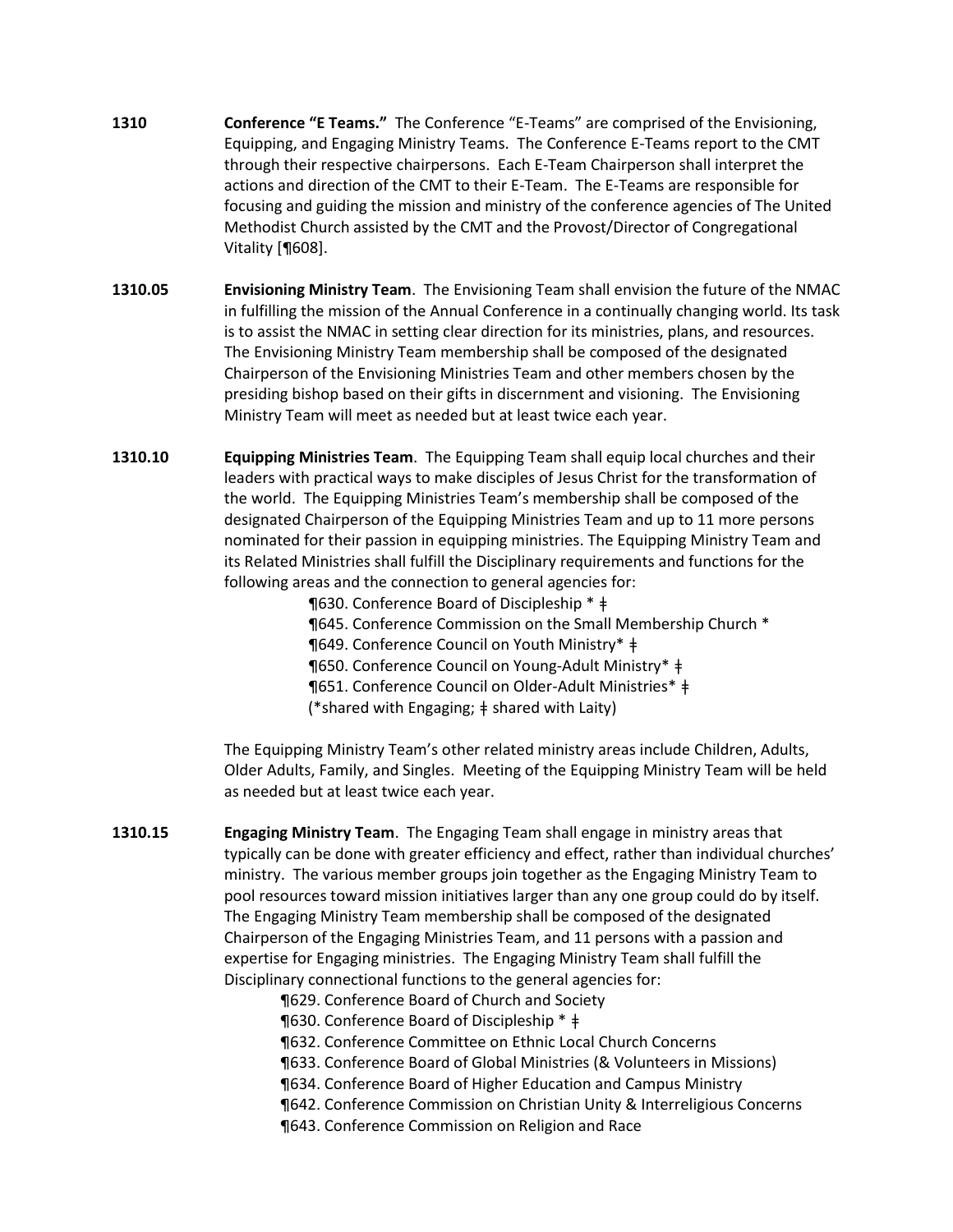¶644. Conference Commission on The Status and Role of Women ¶645. Conference Commission on the Small Membership Church \* ¶646. Communications Council ¶647. United Methodist Women ǂ ¶648. United Methodist Men ǂ ¶649. Conference Council on Youth Ministry\* ǂ ¶650. Conference Council on Young-Adult Ministry\* ǂ ¶651. Conference Council on Older-Adult Ministries\* ǂ ¶653. Conference Committee on Disability Concerns ¶654. Conference Committee on Native American Ministry ¶655. Conference Committee on Hispanic/Latino Ministries ¶656. Conference Advance program ¶657. Committee on Criminal Justice and Mercy Ministries (\*shared with Equipping; ǂ shared with Laity)

The Engaging Ministry Team shall also relate to the following groups: New Mexico Conference of Churches, Texas Conference of Churches, Hispanic Ministries, Four Corners Native American Ministries, Sacramento Camp and Conference Center, Northern New Mexico Group Ministry, McMurry University, and Scouting and Civic Youth Organizations (shared with Laity).

The Engaging Ministry Team shall be the contact for the general church in regard to the responsibilities outlined in the *Discipline* for the conference committee related to the Engaging Team.

The Engaging Ministry Team will meet as needed but at least twice each year. Organization of the Related Ministries and the Engaging Ministries Team internal structure is to be determined by the Engaging Ministry Team to achieve the optimal efficiencies and effectiveness in ministry.

- **1315 Resource Person Assignments**. The CMT, assisted by the Envisioning, Engaging and Equipping Ministries Teams, shall work together to assure the requirements of the *Discipline* are met as to naming of Resource Persons and all necessary committees, groups, boards, or other entities for the proper functioning of the NMAC between its annual sessions.
- **1315.05 Age Level and Family Resource Persons**. The CMT and the chairpersons of the Envisioning, Engaging, and Equipping Ministries Teams may select active members of the Envisioning, Engaging, and Equipping Ministries Teams and provide those names to the Conference Nominating Team who may nominate, and the Annual Conference elect annually, the following persons, if the mission and ministry of the Annual Conference requires:

Adult ministries resource person Children's ministries resource person Disability Concerns resource person Family ministries resource person Older Adult ministries resource person Singles ministries resource person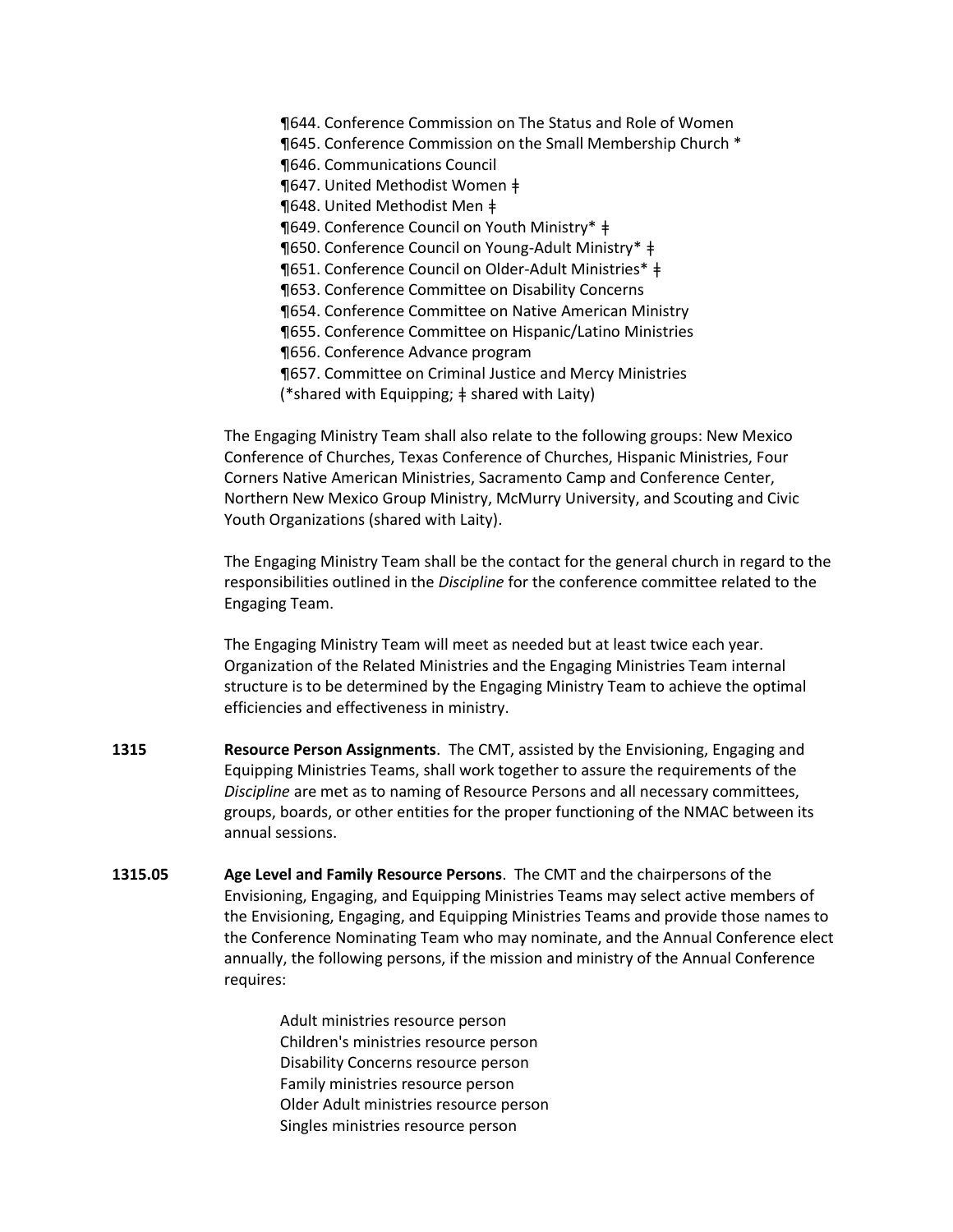#### Youth ministries resource person

It will be the responsibility of these persons to be knowledgeable regarding resources, needs, and issues in their age level or family area. They will work with the district person as requested, the district superintendent, or the district person.

When based upon input from the districts or the age level/family resource person, the Engaging Ministry Team determines that a conference-wide emphasis/program is needed; a task force would be established, charged, and funded. It is assumed that the task area resource person would be the primary resource person to that task force. Others would be invited to assist in program development and implementation as needed. As the charge was fulfilled, the task force would be dissolved.

**1315.10 Program Area Resource Persons**. The CMT shall select active members of the Envisioning, Engaging, and Equipping Ministries Teams and provide those names to the Conference Nominating Team who shall nominate, and the Annual Conference elect annually, the following persons:

> Status and Role of Women resource person [¶644] Religion and Race resource person [¶643] Christian Unity resource person [¶642] Ethnic Ministries resource person [¶632] Church and Society resource person [¶629] Global Ministries resource person [¶633] Small Membership Church resource person [¶645]

These persons shall be the contact/resource persons for the General Church, the Engaging Ministry Team, and the District Leadership Team in regard to the responsibilities outlined in the *Discipline* for the conference committee by that name. It will be the responsibility of these persons to be knowledgeable regarding resources, needs, and issues. They will work with the district person as requested by the District Leadership Team, the district superintendent, or the district person.

When based upon input from the districts or the task area person, the Engaging Ministry Team determines that a conference-wide emphasis/program is needed; a task force would be established, charged, and funded. It is assumed that the task area resource person would be the primary resource person to that task force. Others would be invited to assist in program development and implementation as needed. As the charge was fulfilled, the task force would be dissolved.

As a continuation of its commitment to the minority constituencies (Asian, Black, Hispanic, and Native American) in the Annual Conference, the CMT is directed to request the Council on Finance and Administration to provide funding for at least four meetings each year of a task group with a minimum of one representative from each constituency.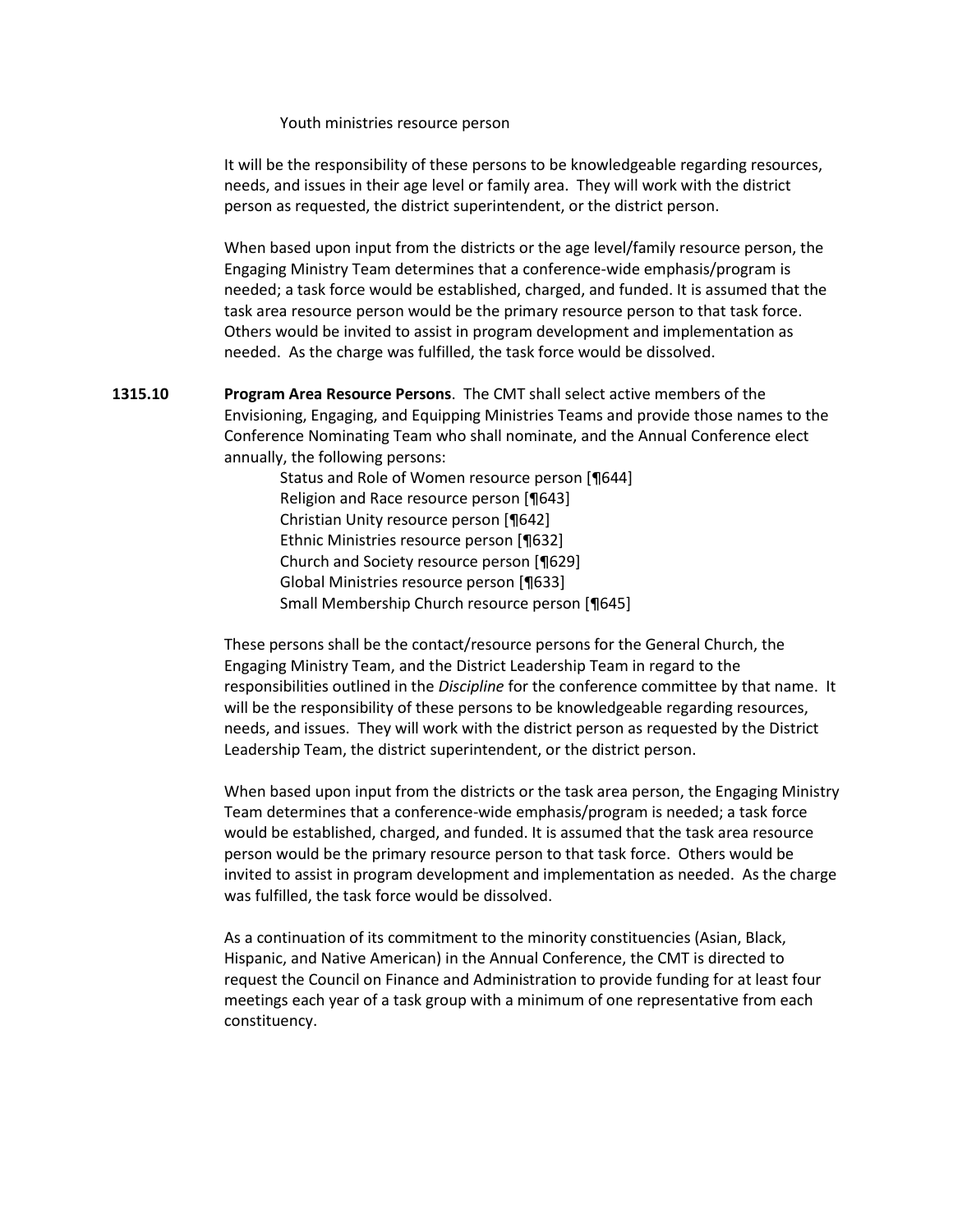### **1320 Agencies Responsible for the Administrative Life and Work of the Conference**

**Archives and History Commission**. [¶641]. A total of eight members, including the following who shall be nominated by the Conference Nominating Committee and elected by the Annual Conference: The Conference Historian (who shall serve as chair), the president of the Conference Historical Association, a retired clergy member nominated in consultation with the Retired Clergy Association, and a cabinet liaison. In addition, the District Historian from each district shall serve as a member of this commission.

**Administrative Review Committee.** [Composition and responsibilities: ¶636]

**Board of Higher Education and Campus Ministry.** [¶634]. Membership composed of the director of each campus ministry unit, a member of the board from each campus ministry unit, and one at-large member from each of the three districts. The Conference Board of Higher Education and Campus Ministry shall continue to maintain the reporting relationship to the Engaging Team, and the chair of the Conference Board of Higher Education and Campus Ministry is a member of the Conference Ministry Team.

**New Church Development Committee**. Membership of no more than 11. The New Church Development Committee shall work to develop new faith communities throughout the conference in cooperation with and accountable to the CMT. Guiding principles may include *Discipline* sections ¶630.1 b) and ¶633.4b) (14), (15), & (16).

**Board of Ordained Ministry.** [¶635]. Membership composed of at least 6 ordained elders and deacons in full connection and, when possible, at least 2 associate members or local pastors (who have completed Course of Study), and laypersons (which may include diaconal ministers) of at least 1/5 or as many as 1/3 of total BOM members. Other requirements are as provided in ¶635.1. All members of the BOM may vote on all clergy matters – ordination, character, and conference relations [¶602.1.a, b, c, & d and ¶602.6]. Members are nominated as provided in the *Discipline*. Responsibilities are as outlined in the *Discipline*.

**Board of Laity.** [¶631]. Membership composed of no more than 11. Responsibilities are as outlined in the *Discipline* and are inclusive of Lay Servant Ministries [¶631.6].

**Rules Committee**. The Conference Rules Committee shall be included in the standing committees of the conference and shall be elected in the same manner and for the same terms as other quadrennial boards. This committee shall serve the following functions: oversee structural changes in the rules of the conference, review proposed rule changes, extract information from resolutions and proposals pertinent to rules, offer rulings when requested, and offer rulings and opinions on procedures during conference sessions.

Members of the Rules Committee present at a session of the Annual Conference shall constitute a quorum of the committee during that session. In the absence of its chairperson at a session of the Annual Conference, the Rules Committee will select a spokesperson to serve for the duration of the session. If the Rules Committee determines that it cannot respond in a reasonable time to a request for a ruling at an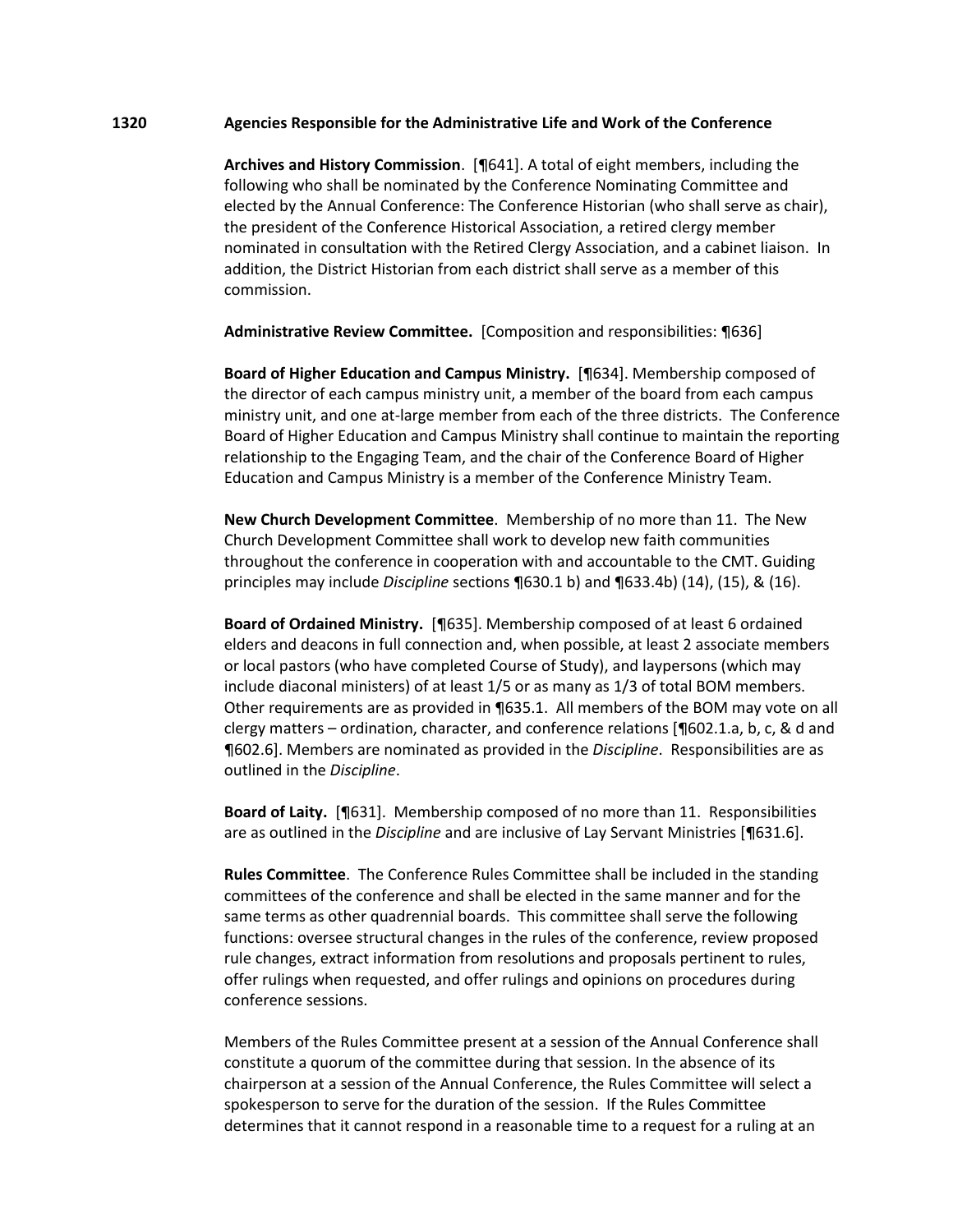Annual Conference session, it will consult with the presiding bishop to reach a mutually acceptable accommodation. The Conference Rules Committee shall update conference rules with references to the most recent editions of the *Discipline*.

**Conference Committee on Episcopacy.** [Composition and responsibilities are as outlined in ¶637].

**NMAC Trustees**. The NMAC Trustees ("Trustees") strive to proactively enhance the mission and ministry of the Annual Conference. The Trustees see their role as more than caretakers, but instead seek to be good stewards of the properties and trusts entrusted to their care. They seek to serve as advocates for Safe Sanctuaries, for risk management and ministry protection in the life of the church, and for enhanced communication regarding property and casualty insurance coverage. They seek to make disciples of Jesus Christ for the transformation of the world by fruitful management of the properties entrusted to our care in such a way that the ministry of the Annual Conference may be enhanced for God's glory. The Trustees will support the NMAC New Church Development Committee by the sharing of funds from entrusted property sold by the Trustees to support new faith communities within the Annual Conference.

General duties of the Conference Board of Trustees are as outlined in the *Discipline* ¶2512 and as assigned by policies of the NMAC found elsewhere.

**Communications Council.** [Composition and responsibilities ¶646].

# **1325 Agencies Responsible for Fiscal Matters Related to the Life and Work of the Conference**

**Equitable Compensation Commission.** [¶625]. Membership of eight persons, comprised pursuant to ¶625.1 of the *Discipline*, to include an equal number of lay and clergypersons, including at least one layperson and one clergyperson from churches of fewer than two hundred members. In addition, one district superintendent named by the cabinet shall be a member. Responsibilities as noted in the *Discipline* and the Rules.

**Council on Finance and Administration.** [¶611, ¶639]. Membership shall follow the guidelines of the *Discipline*. Responsibilities as noted in the *Discipline* and in the Rules.

**Board of Pension and Health Benefits.** [¶639] Membership of not less than 12 with appropriate disciplinary provisions for this Board of Pensions as outlined in the *Discipline* and in the Rules. Membership and organization of the New Mexico Board of Pension and Health Benefits shall be according to the *Discipline* ¶639. In addition, the Conference Benefits Officer, cabinet representative, and Conference Provost/Director of Congregational Vitality shall serve on the Executive Committee with voice and no vote unless given permission by the Board.

The New Mexico Conference Board of Pension and Health Benefits, Inc. is a non-profit New Mexico Corporation with its principal offices in the Offices of the NMAC Council on Ministries, Albuquerque, New Mexico. It is thus entitled to receive, devise and bequeath gifts consisting of cash, wills or property. Such funds as are received will be deposited for investment with Wespath, the investment division of Wespath Benefits and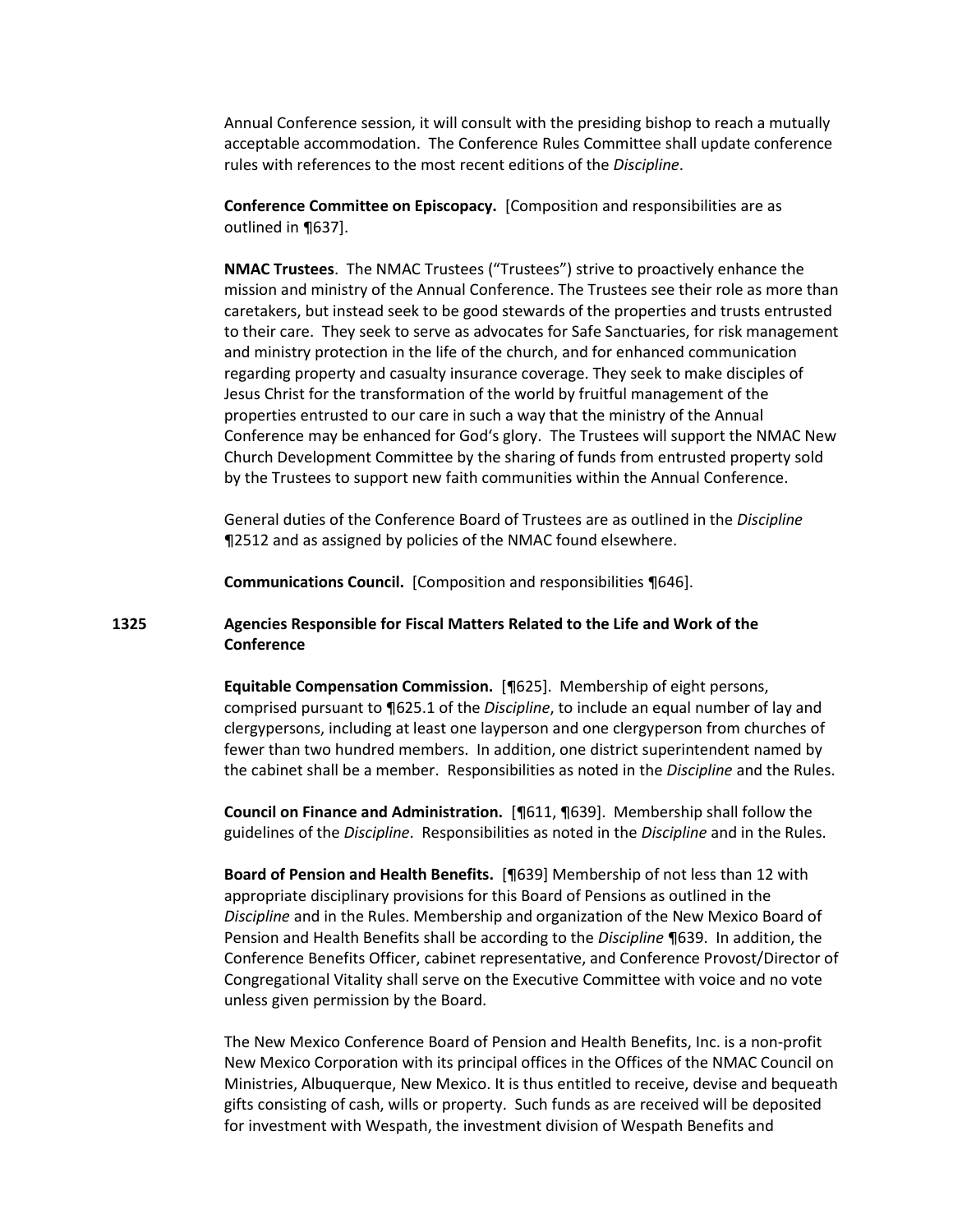Investments, 1901 Chestnut Avenue, Glenview, IL 60025-1604; or the Texas Methodist Foundation, 11816 Lomas Boulevard NE, Albuquerque, NM 87112.

The NMAC Board of Pension and Health Benefits does not act as an investment agency, but places all of its monies with Wespath, the investment division of Wespath Benefits and Investments*,* and the Texas Methodist Foundation. The NMAC Board of Pensions and Health Benefits feels that this is the best approach to manage its funds in a prudent fashion.

**Joint Committee on Clergy Medical Leave.** [¶652] Membership of five representing the constituencies required by the *Discipline*. Responsibilities as outlined in the *Discipline* and the Rules.

**Endowment Distribution Committee.** The Endowment Distribution Committee shall be comprised of the following members: one clergyperson and one layperson selected from the membership of the Conference Board of Global Ministries, one clergyperson and one layperson from the membership of the Board of Trustees, and one representative from each district of the NMAC. District representatives will rotate between clergy and laity. The Provost/Director of Congregational Vitality shall serve *ex officio* with voice, but no vote.

**Revolving Loan Committee.** The purpose of the Revolving Loan Fund is to provide loans to NMAC Churches who: have an emergency expenditure that has no other source of payment; and need a loan for less than \$25,000. The Revolving Loan Fund works in conjunction with the Texas Methodist Foundation Loan Fund. Churches in need of loans in excess of \$25,000 should apply through the Texas Methodist Foundation. The committee shall consist of the following: one layperson with some expertise in money management, from each district; two clergy persons from the conference; a district superintendent named by the Bishop; one lay member from the CMT. These persons shall be nominated by the Conference Nominating Committee (except as specified) and elected by the conference for quadrennial terms, renewable as allowed by conference rule.

The duties of the committee are to establish procedures for requesting and granting loans, approve or disapprove loan requests, work with churches and ministries that experience difficulty in loan repayment, and preserve and maintain the assets of the fund.

#### **Texas Methodist Foundation**

**New Mexico Conference Camps Board, Inc.**

## **1330 Committees Related to the Business Session of the Annual Conference**

**The Conference Nominations Committee** shall function as provided in this section and in compliance with the *Discipline*. The Conference Nominations Committee is charged to nominate persons with careful attention to inclusiveness issues regarding gender, age, clergy to laity ratio, persons with handicapping conditions, and racial and ethnic minority persons.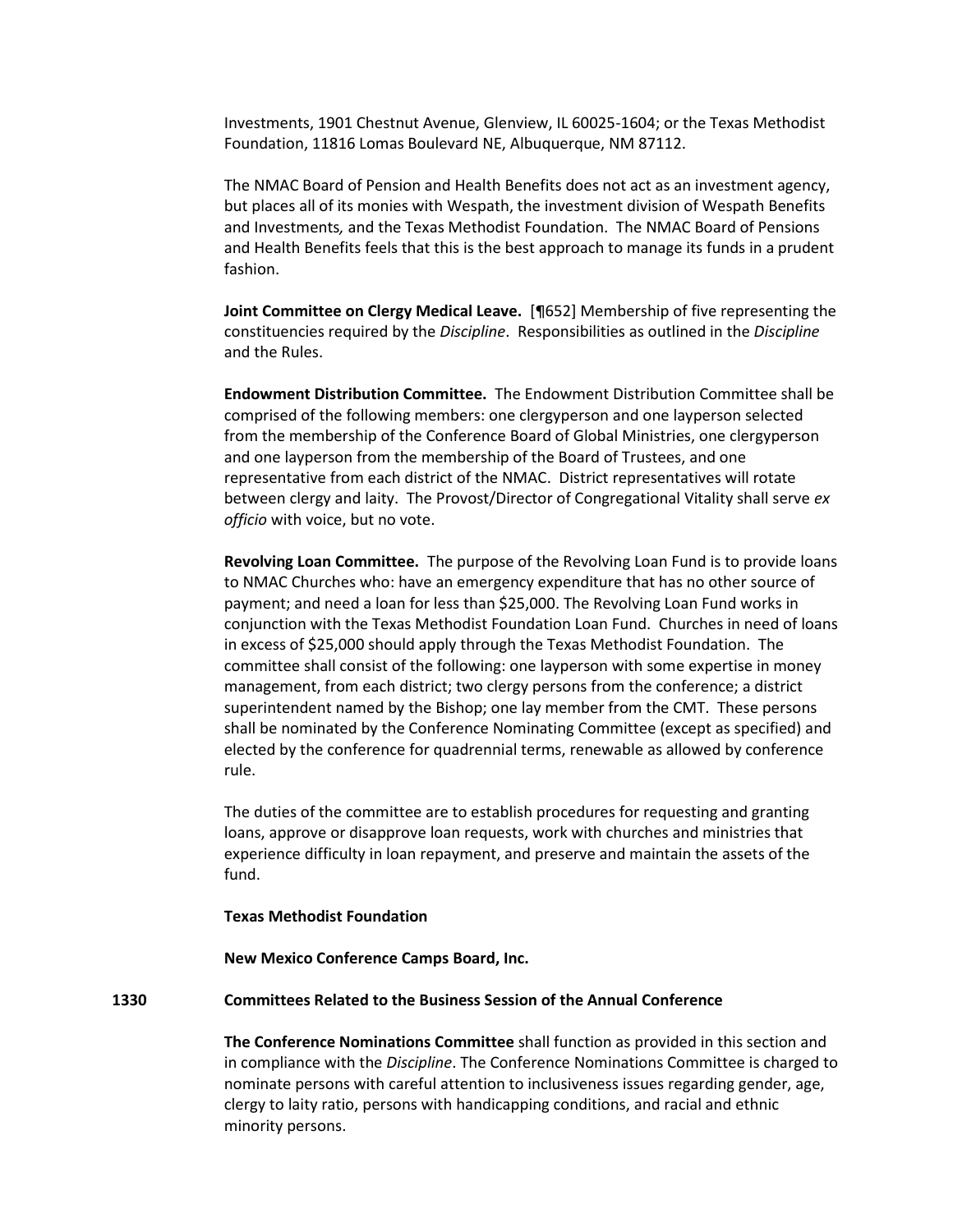The Conference Nominating Committee shall be composed of 10 persons. The presiding bishop shall act as the chair with right of voice. The district superintendents shall be full members with voice and vote. There shall be one elected lay person representing each district, elected by the members of the Annual Conference from that district present and voting at a meeting held during the session of Annual Conference or the District Conference as determined by the District Leadership Team. The persons elected shall be alternately layman and laywoman. The term shall be for one quadrennium. The Conference Lay Leader shall be a full member. The Provost/Director of Congregational Vitality shall be an ex officio member with voice but no vote.

**Additional Session-Related Committees.** The following Conference Session agencies and committees shall function as provided in the *Discipline*, the Conference Rules or as implemented by the Annual Conference [¶¶601, 610]: Agenda Committee, Annual Conference Planning Committee, Courtesies Committee, Minutes Approval Committee, Pages Committees, Tellers Committee, Resolutions Committee, Journal Publication Committee [Responsibilities: ¶606.3], Worship Committee.

**1335 District and District Leadership Structure.** There shall be three districts in the NMAC.

**1335.05 District Leadership Team(s).** There may be a District Leadership Team in each district to assist local churches to minister more effectively; to serve as a communication link between local churches of the Annual Conference and the general church. It may initiate programs for the district in response to local churches and sub-districts and perform functions of coordination, facilitation, and evaluation of the work of the district as it may determine, the Annual Conference may direct, or the *Discipline* may require [¶¶660,661, 662, 663, 664, 665, 666, 667, 668, 669, 670, 671].

> It shall be composed of the district superintendent, the district lay leader, the district president of United Methodist Men, the district president of United Methodist Women, the district president of United Methodist Youth, and such other representation from the district as the district may determine. Each district shall nominate such persons as it may determine necessary to carry out its work and to maintain the connectional principle in the district. This may include persons with responsibility for age level and family ministries, program area ministries, administrative committees, and those required by the Discipline. In each case, the principle of work by task force rather than standing committee shall be considered.

Selection of persons for nomination and election shall seek to represent the church's commitment to inclusiveness with regard to gender, age, racial and ethnic background, handicapping conditions, clergy, and laity. The district lay leader shall be elected in accordance with ¶660.

**1335.10 The District Nominating Committee** shall be composed of the District Superintendent, who shall serve as chairperson, and clergy and lay representation from the several subdistricts in the district. The person elected by the district to serve with the superintendent on the Conference Committee on Nominations shall also be a member of the district committee.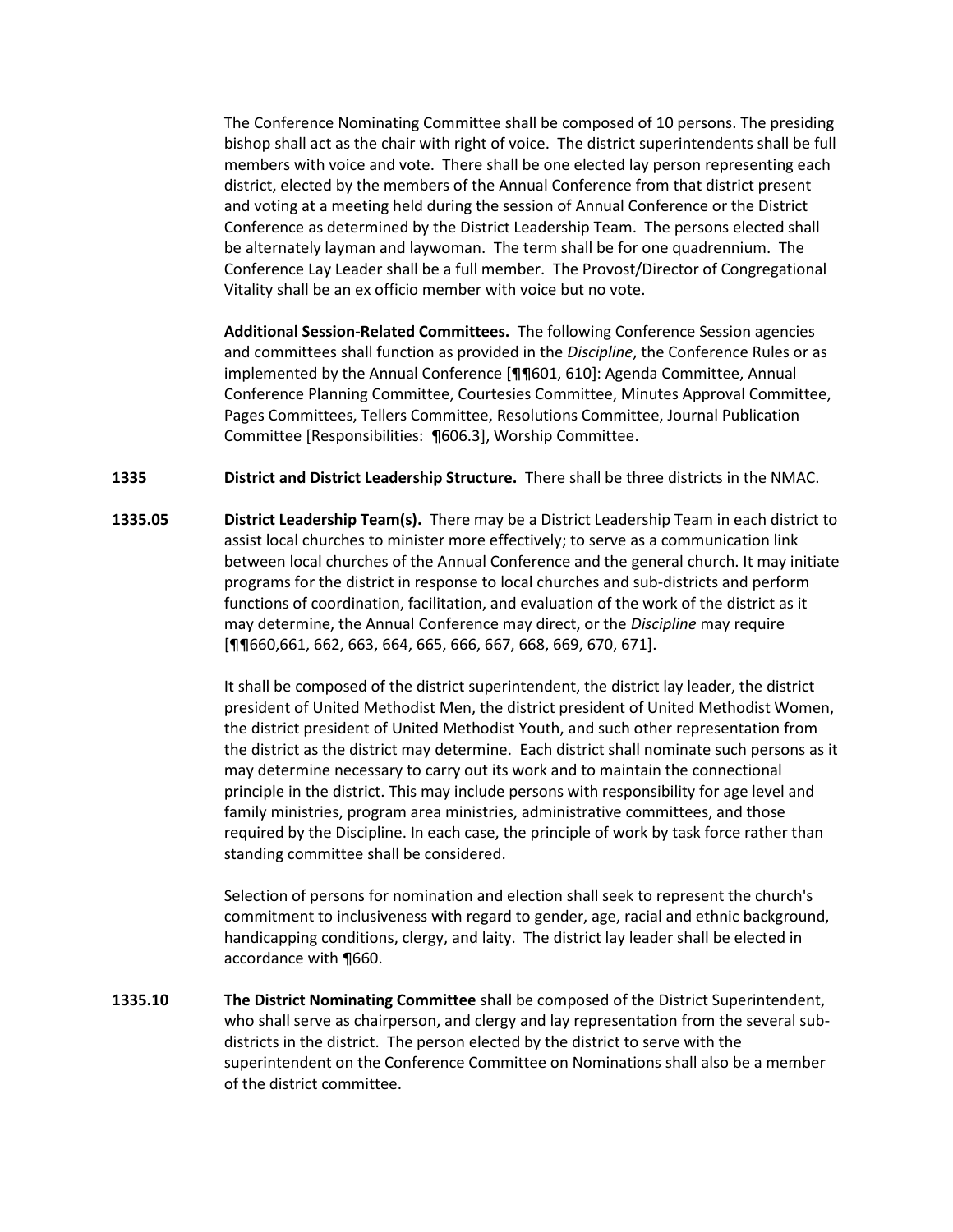**1335.15 Sub-district Leadership Team/Council**. The District Leadership Team may, as it deems advisable or as requested by the sub-district, establish a Sub-district Leadership Team or Council. It shall, under the leadership of the district superintendent and in consultation with the sub-district, establish the membership, officers, and responsibilities of the team/council.

# <span id="page-11-0"></span>**2000 NEW MEXICO ANNUAL CONFERENCE (NMAC) POLICIES, PROCEDURES, AND GUIDELINES.**

References to *Discipline* shall mean the current version of *The Book of Discipline of the United Methodist Church.*

# <span id="page-11-1"></span>**2100 Procedures for the Session of the Annual Conference**

**2105 Petitions, Reports, and Resolutions.** In order to be included in the Pre-conference Journal, petitions, reports, and resolutions must be received electronically in the conference office by March 15. To facilitate development of the Annual Conference agenda, no petitions will be accepted after the first day of May, except from committees, boards, or task forces of the Annual Conference. The person, persons, or entity proposing a resolution or petition should be clearly identified in the document. Resolutions and petitions should be clearly typed, with numbered lines and extra spaces to enhance legibility and facilitate referencing.

> Petitions or resolutions not in the Pre-Conference Journal will be considered by the Annual Conference session only if (a) sufficient copies are available for distribution to each of the registered members of that session of the Annual Conference, and (b) an electronic version is provided to the Conference Secretary. If the presenter is unable to prepare the duplicates, the conference office will do so and bill the sponsor for costs.

Petitions or resolutions presented by boards, committees, or task forces of the Annual Conference during the conference session must be delivered to the designated assistant secretary before the beginning of the afternoon session of the second day of the conference. They will be numbered in the order in which they are received.

- **2110 The Pre-conference Journal and Meetings**. The Pre-conference Journal will be printed with numbered lines and pages. The Pre-Conference Journal is to be available online to the lay and clergy members of the Annual Conference at least 30 days before the start of the Annual Conference Session. Pre-conference orientation meetings shall be held no later than two weeks before the start of Annual Conference.
- **2115 Location of Annual Conference Session**. The Annual Conference will establish the place for holding the session at least two (2) years in advance, pursuant to ¶603 of the *Discipline*.
- **2120 Allocation of Lay Members**. Lay Members to the Annual Conference shall be allocated using the following formula to achieve lay equalization: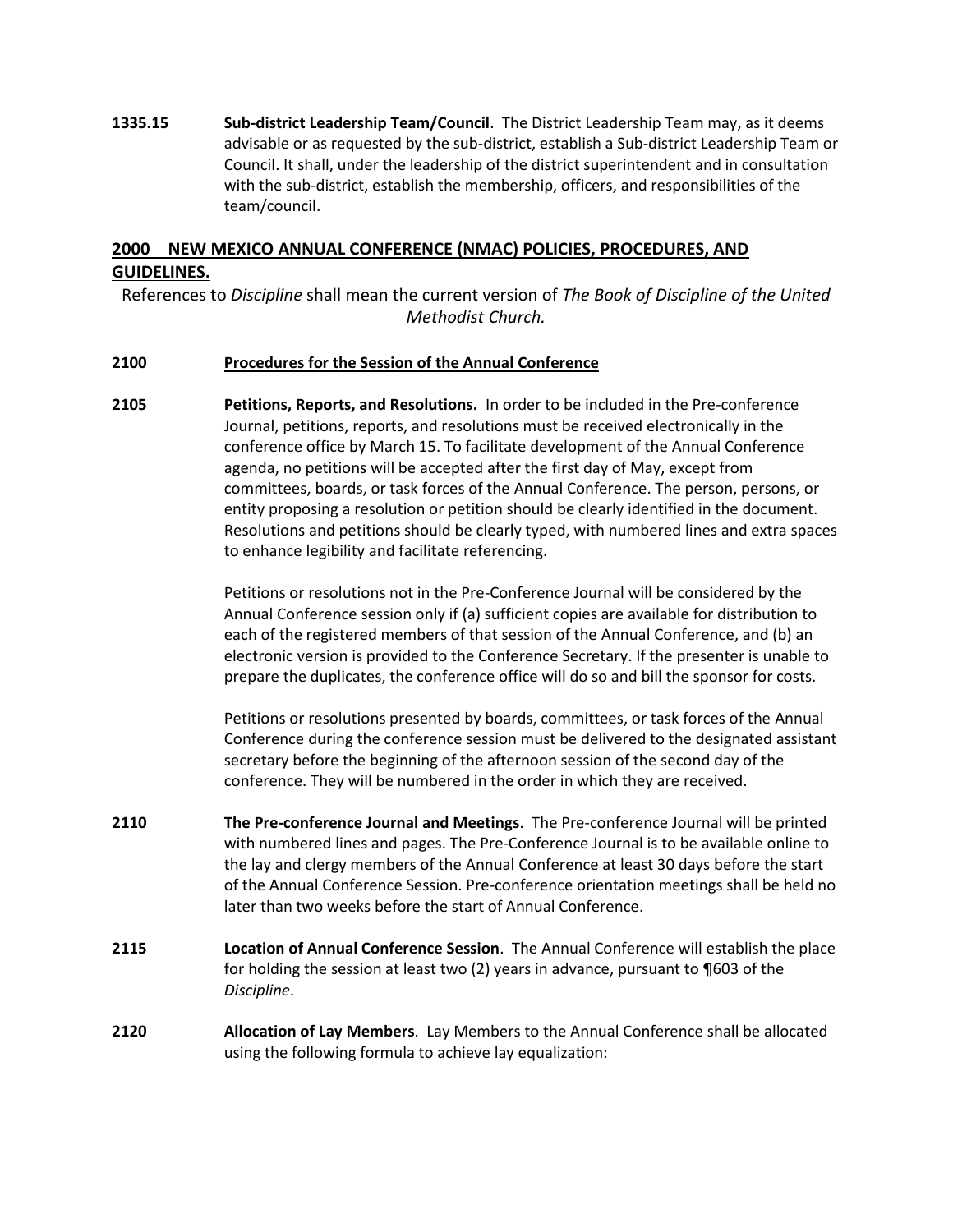Each charge shall be allocated one lay member, and one additional lay member shall be allocated to a charge for each additional clergy member under appointment at that charge. (see ¶602.4 of the *Discipline*)

Persons in the following positions shall be designated as Lay Members in the following order of priority:

Diaconal Ministers Active deaconesses appointed to serve within the bounds of the Conference Home Missioners actively serving within the bounds of the Conference Conference UMW President Conference UMM President Conference Lay Leader District Lay Leaders Conference Scouting Coordinator Conference Young Adult President or equivalent Conference CCYM President or equivalent SWIFT President or equivalent One (1) person selected by each District CYM One (1) person selected by each Young Adult organization The campus minister or Wesley Foundation director of each campus ministry if that person is a layperson A member of the Campus Ministry Board of each campus ministry or a student from that ministry/foundation, if the campus minister, chaplain, or Wesley Foundation director is clergy Lay preachers serving mission churches One (1) additional person selected by each District CYM One (1) additional person selected by each District Young Adult organization Conference Director of Lay Servant Ministries Lay persons serving on General or Jurisdictional committees, commissions, councils, boards, or agencies whose initial members are elected by the General Conference or the Jurisdictional Conference or through the jurisdictional nominating pool Lay persons elected as delegates or reserve delegates to the last General or Jurisdictional Conference Lay persons assigned to serve as pastor of a local church including Certified Lay Ministers assigned to a local church One lay representative elected by each new faith community or new church start supported through Annual Conference funds via the New Church Development Committee If there are additional Lay Members which may be allocated after the above positions

are filled, the following allocation method shall be used: One additional Lay Member shall be allocated to each charge beginning with the charge with the largest average attendance as reported in the prior year's statistical report and continuing in descending order based upon average attendance until the lay equalization has been reached.

**2125 Conference Planning Committee**. The Annual Conference session shall elect a Planning Committee for the succeeding session of the Annual Conference. Among the membership of the committee shall be a member of the Local Host Committee, the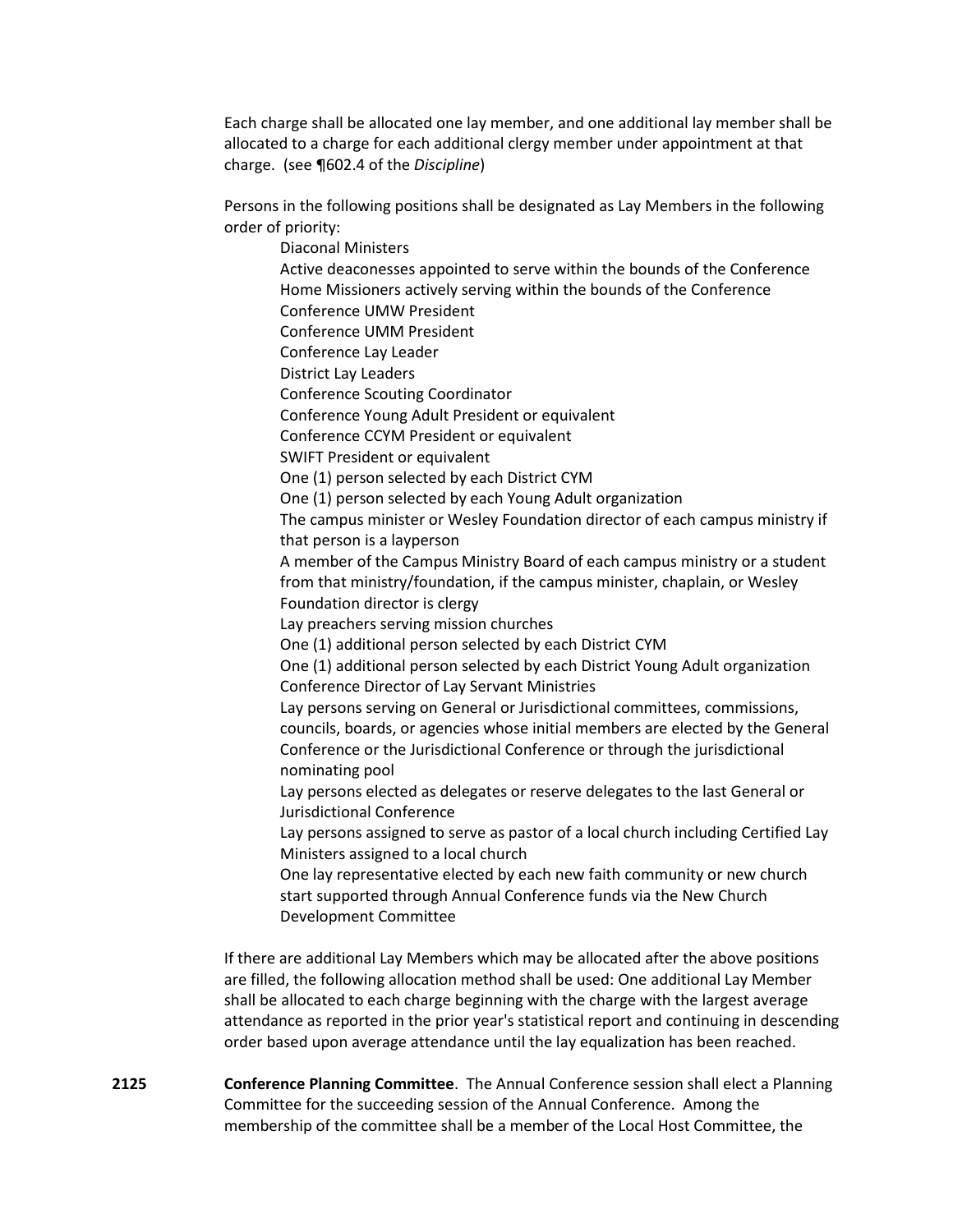Conference Secretary or designee, and a member of the Conference Worship Committee. The members of the Conference Planning Committee may become members of the Agenda Committee during the session of the Annual Conference.

- **2130 Conference Journal Deadline.** The Provost/Director of Congregational Vitality is authorized to publish the Conference Journal. All data to be included in the Conference Journal will be placed in the hands of the conference secretary no later than 5:00 PM on the third day following the close of the conference.
- **2135 Reporting Pastor or Pastor's Spouse's Death** The pastor who officiates at the funeral service of an active or retired minister, spouse or surviving spouse of the Annual Conference is asked to send the obituary or similar information to the conference office for use in the Memorial Service during Annual Conference. Place of internment is to be included.

#### <span id="page-13-0"></span>**2200 Procedures for Conference Trustees**

- **2205 General Procedures (Election of Officers).** The election of officers shall be as required by ¶2512.2 of the *Discipline*. Chair, vice-chair, secretary, and treasurer: each officer is elected at the June Annual Conference meeting, and the Trustees elect the conference treasurer to serve as the treasurer for the Conference Trustees. In sales of entrusted properties, the chair and secretary are the officers designated to sign for the Conference Trustees. If they cannot be present to sign, the conference trustees will vote in order to allow another Trustee to sign for the specific property.
- **2210 General Procedures (Meetings).** Two regular in-person meetings annually, with asneeded, called, item-specific meetings via email. Email meetings are called by the chair of Trustees for specific items. The chair designates the item, provides information, and states how long the called meeting will be "open" for members to share concerns/ opinions before voting on the item. "Close" of meeting will be specified by the chair, and time of meetings close will be shared when the meeting is called. The minutes for the "official" email meetings are the final report which is included when the chair shares the results of the email meeting.
- **2215 Areas of Responsibility and Division into Sub-Groups.** Conference Office Building Building Trustees: oversight and care of Conference Office building. Conference Office Building trustees are appointed by the chair and affirmed by the body.

**Insurance** – sub-committee to better inform conference churches of benefits. Analysis of oversight and services provided to conference churches. Serve as liaisons to be in communication with those churches that experience catastrophic incidents.

**Episcopal residence** – deed held by NMAC Trustees, oversight and care entrusted to area Episcopal residence committee. The Episcopal residence is owned by both the NM and NWTX conferences with NWTX owning 60% and NM owning 40% of the property.

**2220 Oversight of Conference-Owned Endowments**. Thaxton, Pippin, Trustees Endowment Funds. As the Board who oversees the funds which are entrusted to the NM Conference, the Trustees grant the authority to the Texas Methodist Foundation to oversee the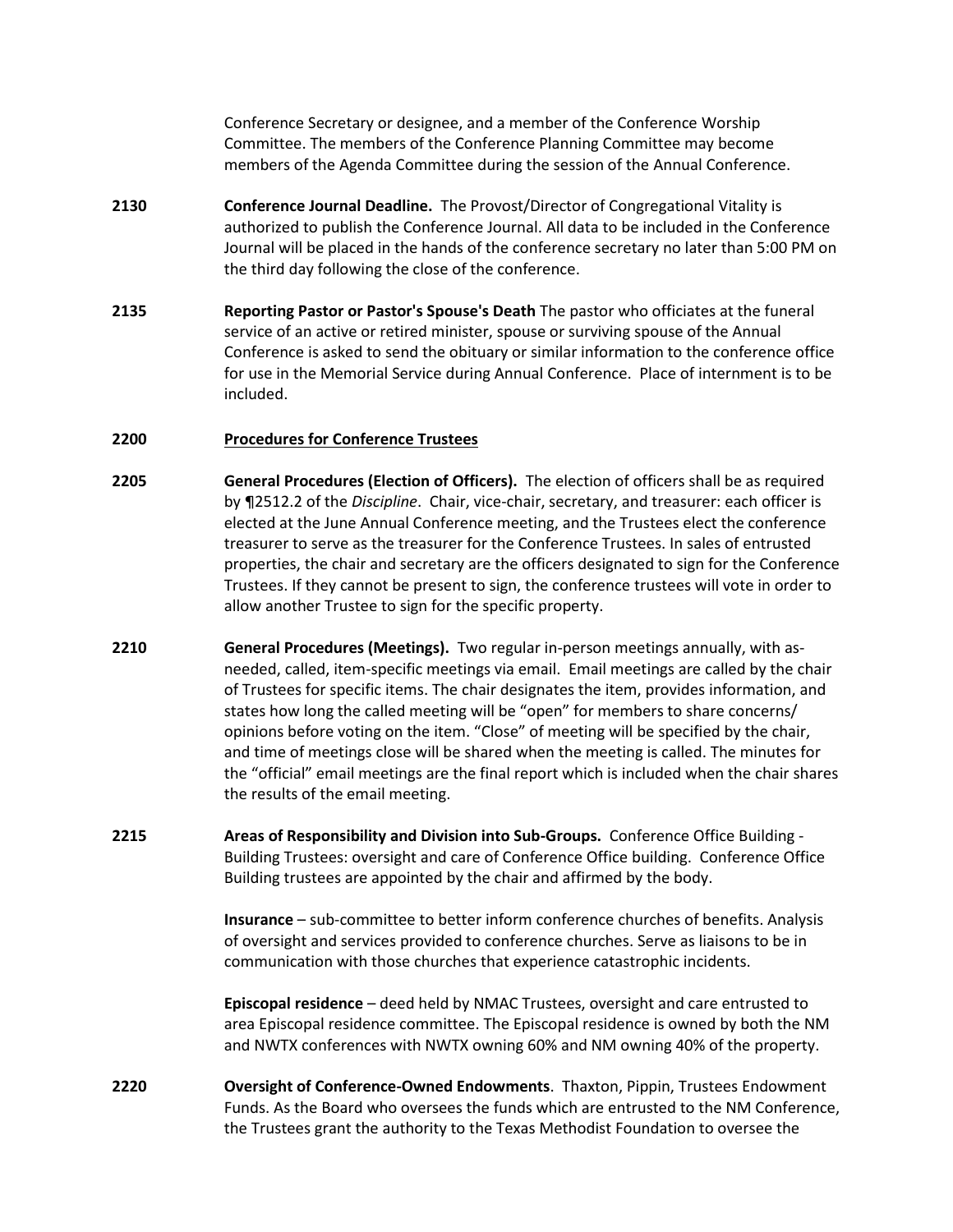investment and handling of these funds. Awarding of these funds is overseen by the Conference Endowment Distribution Committee, which reports to Conference Trustees. One clergy and one lay member of the Trustees serve on the Conference Endowment Distribution Committee and are recommended by the Trustees.

**2225 Administration of entrusted local church property.** (Care of all entrusted property to ensure it is properly insured whether leased/rented, listed for sale, etc.). The Trustees attempt to work with District Superintendents to obtain necessary documents, signatures and information on abandoned or discontinued churches previous to their being entrusted to the Trustees. Also work proactively with the District Superintendents and congregants to ensure historical artifacts, time-capsules, etc. from closing congregations are removed from the site before any property is entrusted to the conference. Work with abandoned and discontinued churches to provide a list of artifacts to be turned over to the conference archivist.

> Trustees also conduct analyses of entrusted property for potential as a future United Methodist Congregation or other ministry including, interaction with Conference New Church Development Committee and District Superintendents for future use of property. This includes exploration of lease/rental of property to other faith communities and/or sale of property.

> When property is sold by the NMAC Trustees, all expenses for the sold property are to be paid before any disbursement of funds. All proceeds from any church closure, including those from previously closed churches, are to be divided after all expenses have been paid as follows:

50% of funds to the creation of new faith communities to provide non-salary related financial support, including but not limited to rental space, equipment, or other needs of new church starts in the New Mexico Conference. Of the funds received by New Church Development Committee, up to 25% be available to the New Church Development Committee for any use, including salary support when all other lines of existing funding have already been used. This fund will be overseen and distributed by the New Church Development Committee of the NM Conference.

30% of funds to provide matching funds for existing congregations to enhance leadership and vitality.

20% of the funds will remain in the Trustees accounts to pay for the upkeep and sale of conference property and other property related issues.

- **2230 Safe Sanctuaries**. Work with designated Conference staff to ensure conference churches are adopting and following safe sanctuary policies.
- **2235 Accountability to the Annual Conference**. Annual report to the session of the NMAC will include an annual review of previous year's actions, goal setting for the upcoming year, Trustee actions including the Conference Building Committee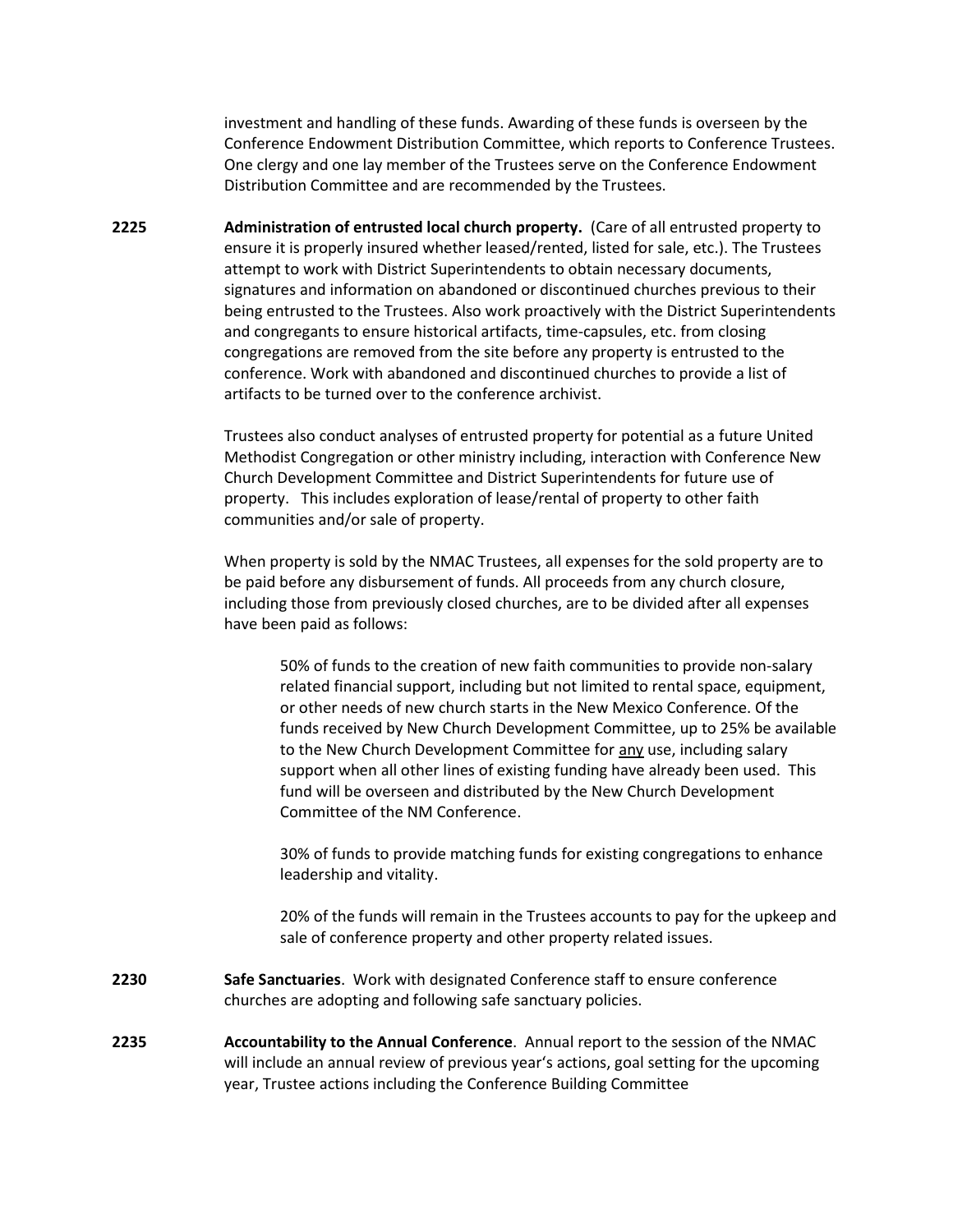**2240 Participation Requirement of NMAC Trustees**. If any Trustee has two consecutive unexcused absences, or three consecutive non-responses to email meetings of the Board of Trustees, we will request that Trustee be removed from the Board and a new Trustee be elected to fill the unexpired term. (see ¶2512.2 of the *Discipline*)

#### <span id="page-15-0"></span>**2300 Procedures for Finance and Administration**

**2305 Budget Requests**. The budgets of all program agencies, boards, and committees receiving funds from the Annual Conference Shared Ministries shall be presented to the Council on Finance and Administration (CF&A). All funding requests made to the CF&A must be accompanied with a line-item budget for proposed expenditures. Insofar as possible, all conference expenditures shall be budgeted.

> No request for funds for program ministries shall be considered unless it includes specific criteria by which the effectiveness of the program to be funded may be measured, and unless it includes evidence that the criteria are being substantially met.

Since the budget of the New Mexico Conference is established at the Annual Conference session, any changes to the budget area line items, or breakdown program areas' lineitem totals, must be approved by the CF&A and a two-thirds majority of the Conference Ministry Team or its structural equivalent between Annual Conference sessions. The Chairperson for whom these budget line-item changes will affect will be invited to the Council on Finance and Administration and Conference Ministry Team meetings to discuss the considered changes.

Recommendations for appropriations and Shared Ministries amounts must be referred to the CF&A for their recommendation prior to Annual Conference adoption.

**2310 Conference Stabilization Fund**. The Conference Stabilization Fund is an important tool of sound management of funding for the programs and mission of the NMAC. The annual budget should provide for such a Stabilization Fund, which amount shall be determined by the Council of Finance and Administration to be adequate for Annual Conference operations.

> Any earning on the Stabilization Fund and other invested monies shall be placed in the Conference Stabilization Fund unless the CF&A, with the approval of the Annual Conference, directs otherwise. The President of the Council on Finance and Administration must sign all vouchers drawn on the Conference Stabilization Fund. The Conference Stabilization Fund shall be used to advance payments of salaries and expenses for District Superintendents, Campus Ministers and other conference connectional personnel and for budgeted items approved by the Annual Conference. In the event that there are not sufficient monies in the Conference Stabilization Fund, the Conference Treasurer and the President of the Council on Finance and Administration shall be authorized to borrow small amounts from lending agencies on a short-term basis to meet the above stated needs. These monies shall be borrowed against funds that will be received during the year in which the loan is made.

**2315 Balanced Budget.** To ensure continuation of Administrative Support and Missional Services provided by the NMAC Office, the Council on Finance and Administration is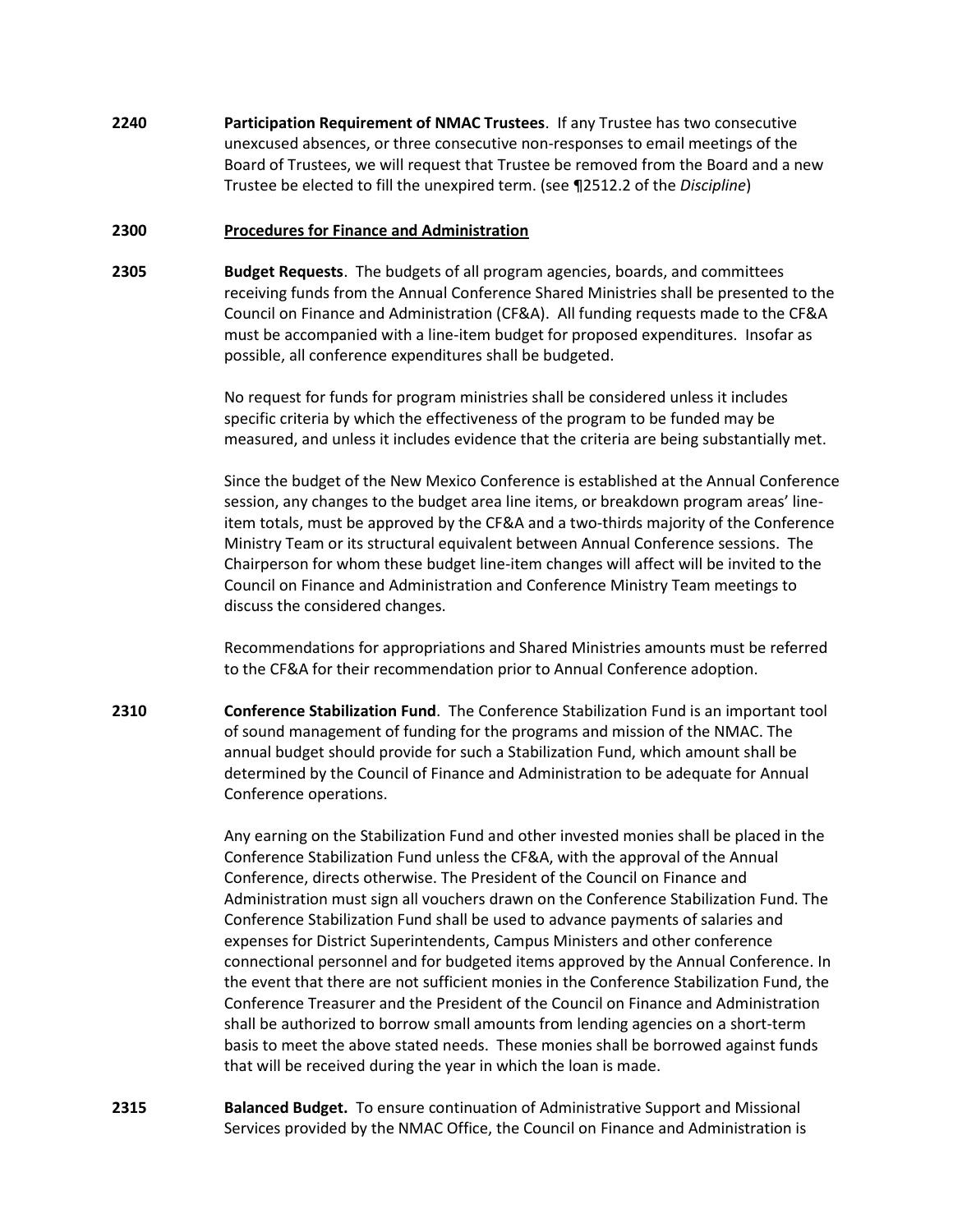authorized to balance the Conference Office budget by drawing upon the Stabilization Fund.

**2320 Handling of Deficits**. When the Conference Treasurer's books for the current fiscal year are completed, the Treasurer shall give the President of the Council on Finance and Administration and the Provost/Director of Congregational Vitality and the area Bishop a report on the amount of payout for each of the Shared Ministries. In any fiscal year, conference boards and agencies shall not be authorized to spend a greater percentage of their budget than was received the previous year without the authority of the executive committee of the Council on Finance and Administration. In any fiscal year, if the expenses incurred for fixed costs (i.e., insurance, salaries, leases, etc.) exceed the Shared Ministry receipts for same, the deficit shall be paid from the Stabilization Fund.

> Payment to/for the various boards shall be made by the Conference Treasurer as monies are requested and available. No voucher will be honored until the agency or board has submitted a line-item budget to the Conference Treasurer's office. The Conference Treasurer shall notify District Superintendents, boards, and agencies when they have spent 75% of any line item in their adjusted budgets. When their entire guaranteed amount is spent there shall be no further funds allocated, except with approval of the Executive Committee of the Council on Finance and Administration. No vouchers received after December 31 of the current year will be processed from current year budgets or funds.

**2325 Travel and Expense Allowances—Within the Bounds of the Conference.** When conducting business within the bounds of the Annual Conference, boards and agencies shall be authorized to pay up to a maximum of 1000 miles (round trip) travel allowance at 34.8¢ per mile rate, or the lowest airfare rate, and 39.8¢ per mile allowance when more than one board or agency member travels in the same car. Members of boards and agencies and others doing conference business shall be reimbursed only for actual expenses such as motels, meals, tips, etc., relating to the meeting involved. Members of boards and agencies and others doing conference business shall be allowed, by voucher, up to \$30 per night for the fees involved in parking a travel camper or other arrangements. All voucher requests shall be accompanied by receipts for travel, meals, lodging, honorarium, and other expenses. Miles claimed are exempt from required receipts. Reimbursements for meals and motel/hotel shall have the following guidelines: Motels/hotels, up to \$79/night base rate; meals up to \$10 each with a maximum of up to \$30/day. Any exceptions will be reviewed by the Provost/Director of Congregational Vitality, the Chairperson of the involved entity, and/or the Conference Treasurer.

**2330 Travel and Expense Allowances—Outside the Bounds of the Conference.** When conducting business outside the bounds of the Annual Conference, boards and agencies shall be authorized to pay actual expenses such as motels, meals, tips, etc., relating to the meeting involved. All voucher requests shall be accompanied by a receipt for travel, meals, lodging, honorarium, and other expenses. All vouchers are subject to review by the Provost/Director of Congregational Vitality, the Chairperson of the involved entity, and/or the Conference Treasurer.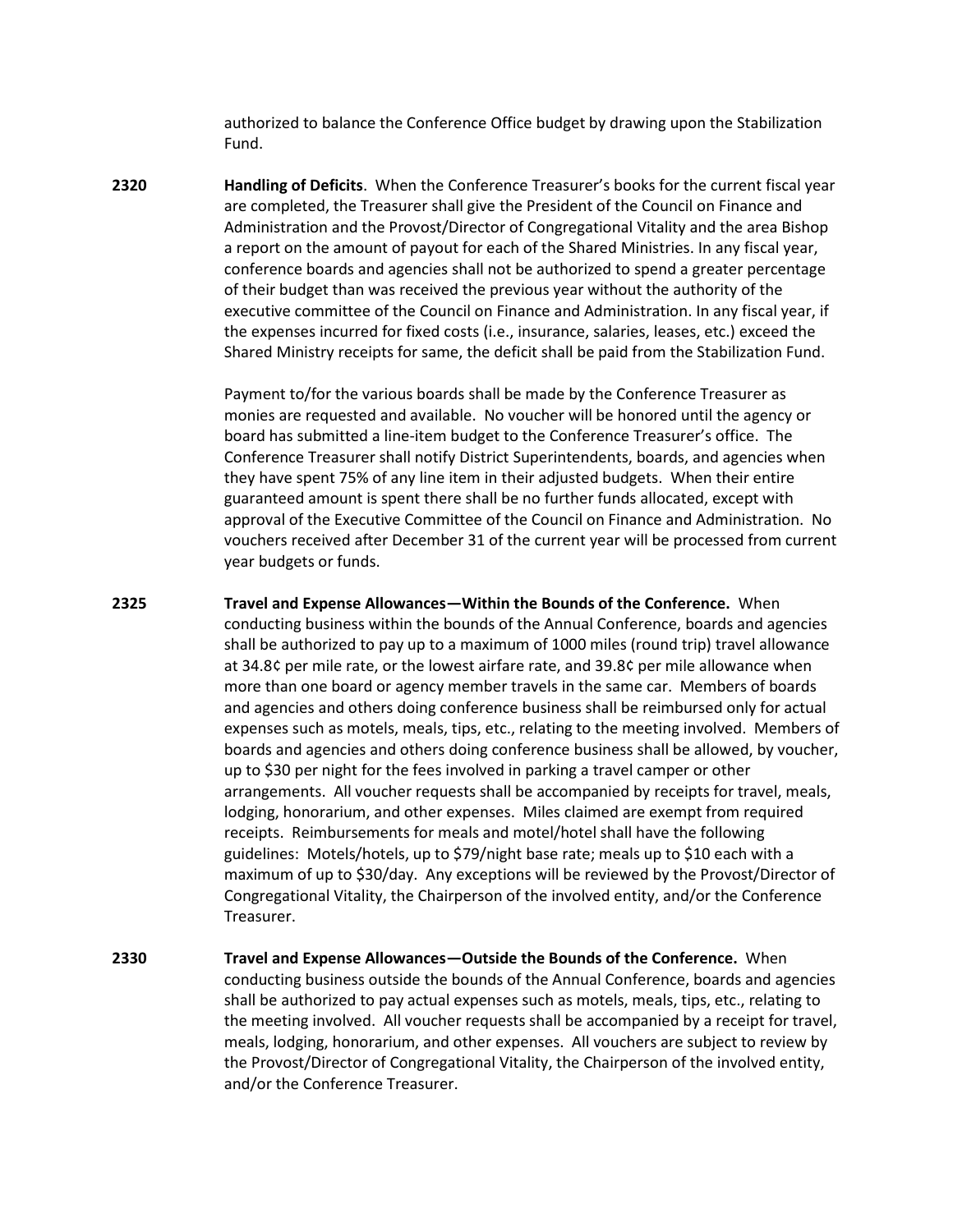- **2335 Travel and Expense Allowances—Miscellaneous.** Any person requested to travel to the annual budget hearings of the CF&A shall be reimbursed from the budget of the agency or board he/she represents or at his/her own expense.
- **2340 Pastor's Salaries.** The conference benefits officer shall, upon receiving a written request early in the calendar year, provide to each pastor and church the newly established salaries for the pastors and associate pastors for the current year.
- **2345 Financial Reporting.** The trustees or board of each institution or agency of the New Mexico Conference, mission institutions within the bounds of the New Mexico Conference (i.e. Sacramento Camp and Conference Center; Campus Ministries; Four Corners Native American Ministries; Landsun Homes), and district properties are requested to furnish annually the following information to the Treasurer's Office:

Name of institution or agency Financial receipts from all sources for the previous year Amount of insurance coverage Expenditures from all sources for the previous year Total indebtedness Annual debt payments Value of properties Other assets Number of persons served directly

- **2350 Statistical and Administrative Procedures and Policies**
- **2350.05 Conference Year.** The conference year of the NMAC shall be from July 1 to June 30, and pastors shall be paid accordingly. The conference fiscal year shall be from January 1 to December 31; all conference items shall be sent to the conference treasurer by December 31. Final remittance for a fiscal year is due in the conference treasurer's office no later than the third day after the first Sunday of the following year.
- **2350.10 Local Church Remittances.** Local church treasurers shall remit to the conference treasurer all benevolences, conference apportionments, and special offerings for causes related to The United Methodist Church using the approved remittance forms.
- **2350.15 Budgeting.** All boards and committees receiving funds from the Annual Conference appropriations shall present their requests at the budget planning meetings of the Council on Finance and Administration. The budgets of all program agencies shall be reviewed by the Conference Ministry Team. Insofar as possible, all conference expenditures shall be budgeted and a contingency fund established and included in the conference benevolence budget. Each board and agency receiving funds from the conference shall submit an audit to the Council on Finance and Administration at the end of the conference year.
- **2350.20 Vouchers.** All boards, commissions, and committees for whom the conference treasurer serves as treasurer shall make their requests for funds upon approved vouchers, properly endorsed before checks will be issued.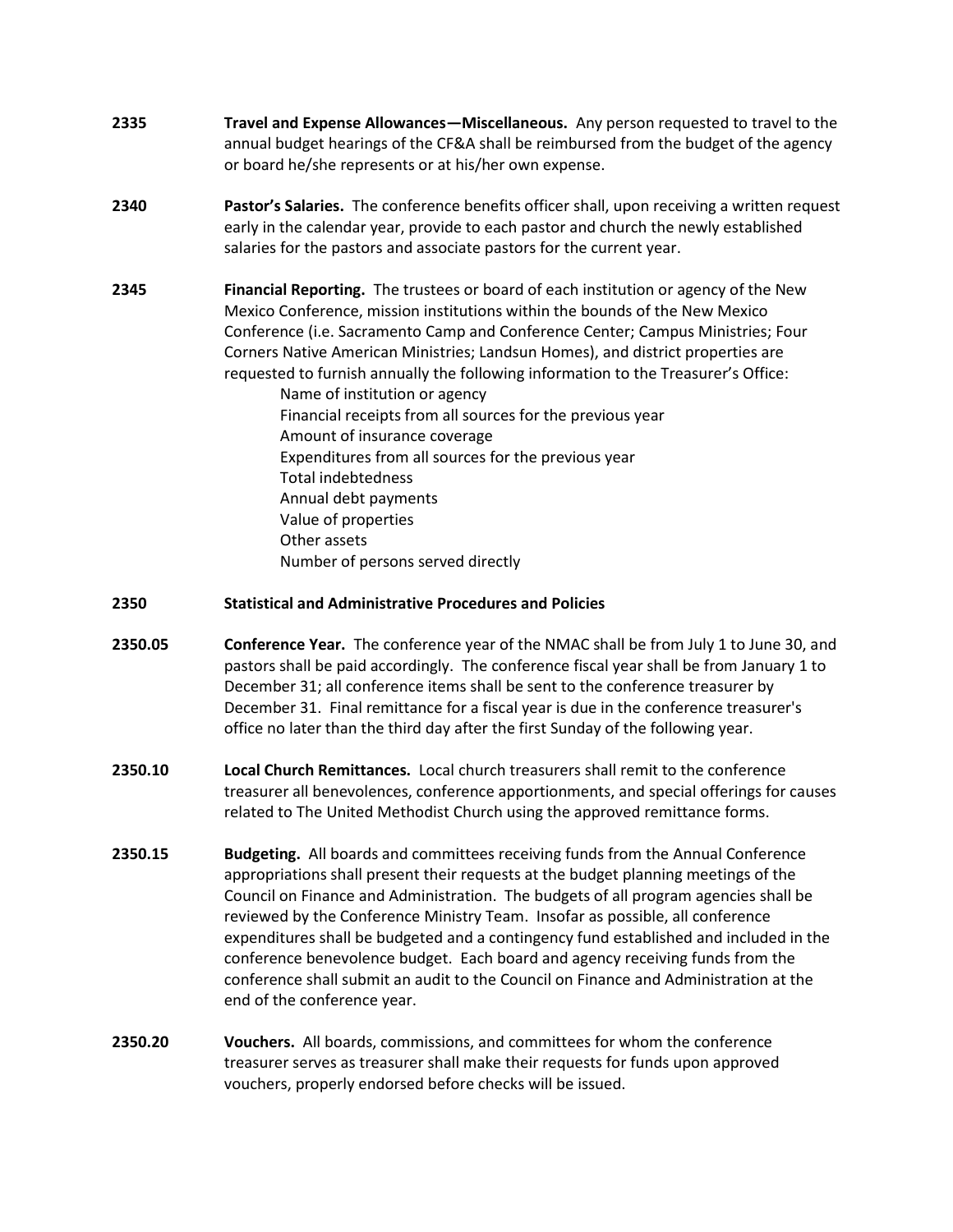| 2350.25 | <b>Expenses.</b> The conference treasurer will pay out money for expenses only on          |  |  |  |  |  |  |  |
|---------|--------------------------------------------------------------------------------------------|--|--|--|--|--|--|--|
|         | presentation of a voucher approved by the chairman of the board or agency from whose       |  |  |  |  |  |  |  |
|         | budget expense is to be paid or by a person designated by him in a letter on file with the |  |  |  |  |  |  |  |
|         | conference treasurer.                                                                      |  |  |  |  |  |  |  |

- **2350.30 Indebtedness.** No boards, interest, or agency may incur debts for which the Annual Conference will be responsible without the consent of the conference or, in cases of extreme emergency, by a two-thirds vote of the members of the Council on Finance and Administration and the cabinet.
- **2355 Proportional Payments**. Attention should be given to paragraphs in the most current *Discipline* [¶622 and ¶2543] with regard to the pro-rata payment of ministers' salaries and percentages.

# **2360 Financial Appeals**

- **2360.05 Special Offerings or Days.** The Conference Council on Finance and Administration approves the following special offerings:
	- Retired Ministers' Day, (first Sunday in November) Homes Offering (Two-in One: Methodist Children's Home, Providence Place in December) Heritage Sunday (Local church determines the date) Foundation Sunday (Near February 3, or a date determined by the local church) Landsun Homes Mother's Day offering (second Sunday in May) Hispanic Ministries Endowment Offering (Local church determines the date) McCurdy School Mission Sunday (Local church determines the date)
		- McMurry University (Local church determines the date)
- **2360.10 Advance Specials.** The Council on Finance and Administration affirms the importance of Advance Specials and approves the Advance Specials recommended by the Conference Board of Global Ministries.
- **2360.15 Wesley Foundation Maintenance**: Each Wesley Foundation or campus ministry board shall be authorized to raise money in its geographical area, with the approval of the District Superintendent and District Council on Ministries/or equivalent group, for repairs and maintenance of its student center and other property. This authorization does not include new purchases of property or construction of buildings or parsonages.
- **2360.20 McMurry University**. McMurry University will be allowed to request mailing lists from the local churches of the New Mexico Conference, and any solicitations for funds through mailings, shall occur during the Annual Fund Solicitation period.
- **2360.25 Special Conference-Wide Financial Appeals.** Any request for a special conference-wide offering or special fund-raising drive shall be made in writing to the Council on Finance and Administration as noted in ¶614.5a-b of the *Discipline.*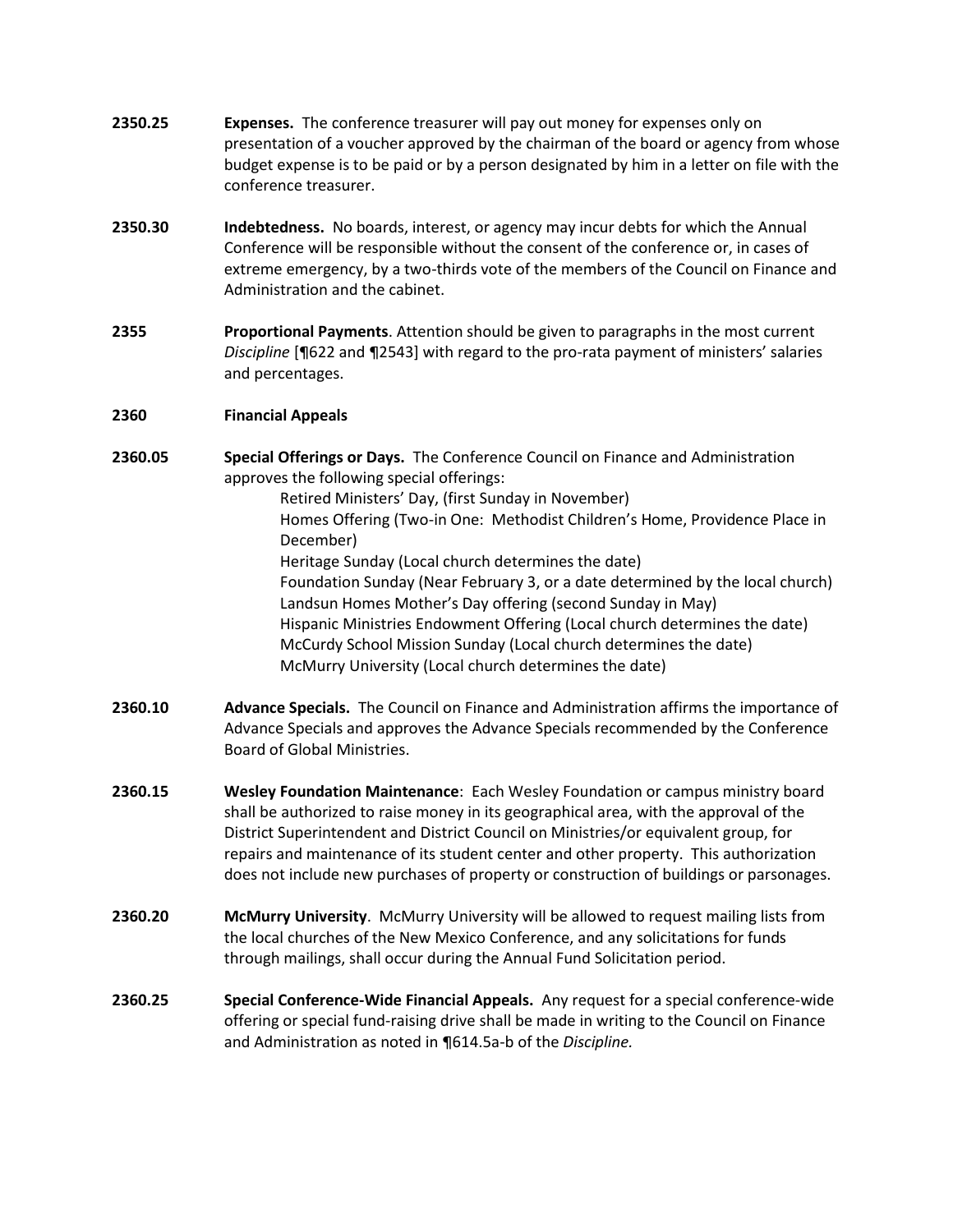# <span id="page-19-0"></span>**2400 Annual Conference Funding**

- **2405 Funding of Districts.** Each district will be provided funds annually for district programming from the Annual Conference budget. These monies are disbursed by voucher when co-signed by the District Superintendent.There shall be an annual audit of all district funds. A copy of the report of the audit shall be filed with the Conference Treasurer/Fiscal Officer.
- **2405.05 District Superintendent Salary.** The annual cash salary for the District Superintendent shall be included in the District Superintendents Fund. The cash salary of each superintendent shall be 89% of the average of the top five salary and housing packages in each district from the prior year.
- **2405.10 District Moving Expenses.** Actual moving expenses up to \$1500 shall be paid for a pastor that is appointed to the office of District Superintendent or to the conference staff. Such expense shall come from the District Superintendents' Fund or the New Cabinet Member(s) Moving/Training Fund.
- **2405.15 District Superintendent Housing**. Each district shall provide, furnish, and maintain a suitable parsonage or housing allowance and provide utilities for the district superintendent. Housing for district superintendents is the responsibility of the district to which they are assigned. If a housing allowance is provided to a district superintendent in lieu of a parsonage, that amount shall be determined by the district. If the housing allowance exceeds 25% of base salary, the district shall also be responsible for the pension obligation incurred on the amount in excess of 25%.

An amount of the salary of each District Superintendent and all connectional personnel may be designated at their discretion, as a housing exclusion for furnishings and upkeep of their home or parsonage within the limits established by the current tax codes. The District Superintendents shall submit this amount to the District Superintendency Committee for approval and signature. The signed agreement shall be sent to the New Mexico Conference Treasurer, with a copy to the President of CF&A, prior to the end of the calendar year.

- **2405.20 District Superintendent Travel.** Each District Superintendent shall voucher to the Conference Treasurer, with the guidelines determined by the Council on Finance and Administration, the reimbursable expense for travel, entertainment and other expenses in and out of the assigned district, up to 1/3 of the total amount annually budgeted. The funds shall be vouchered and disbursed monthly. Funds set aside for reimbursements, if not vouchered and expended during the calendar year, will not be paid to the superintendent at the end of the year.
- **2405.25 District Superintendent Benefits.** The annuity claim for each District Superintendent shall be paid from the District Superintendents' Fund upon the established formula. The annual \$2000 allocation for Continuing Education funds are shared by the three (3) District Superintendents and are vouchered as reimbursable expenses. The Annual Conference portion of the District Superintendent's insurance premium shall be paid from the District Superintendents' Fund.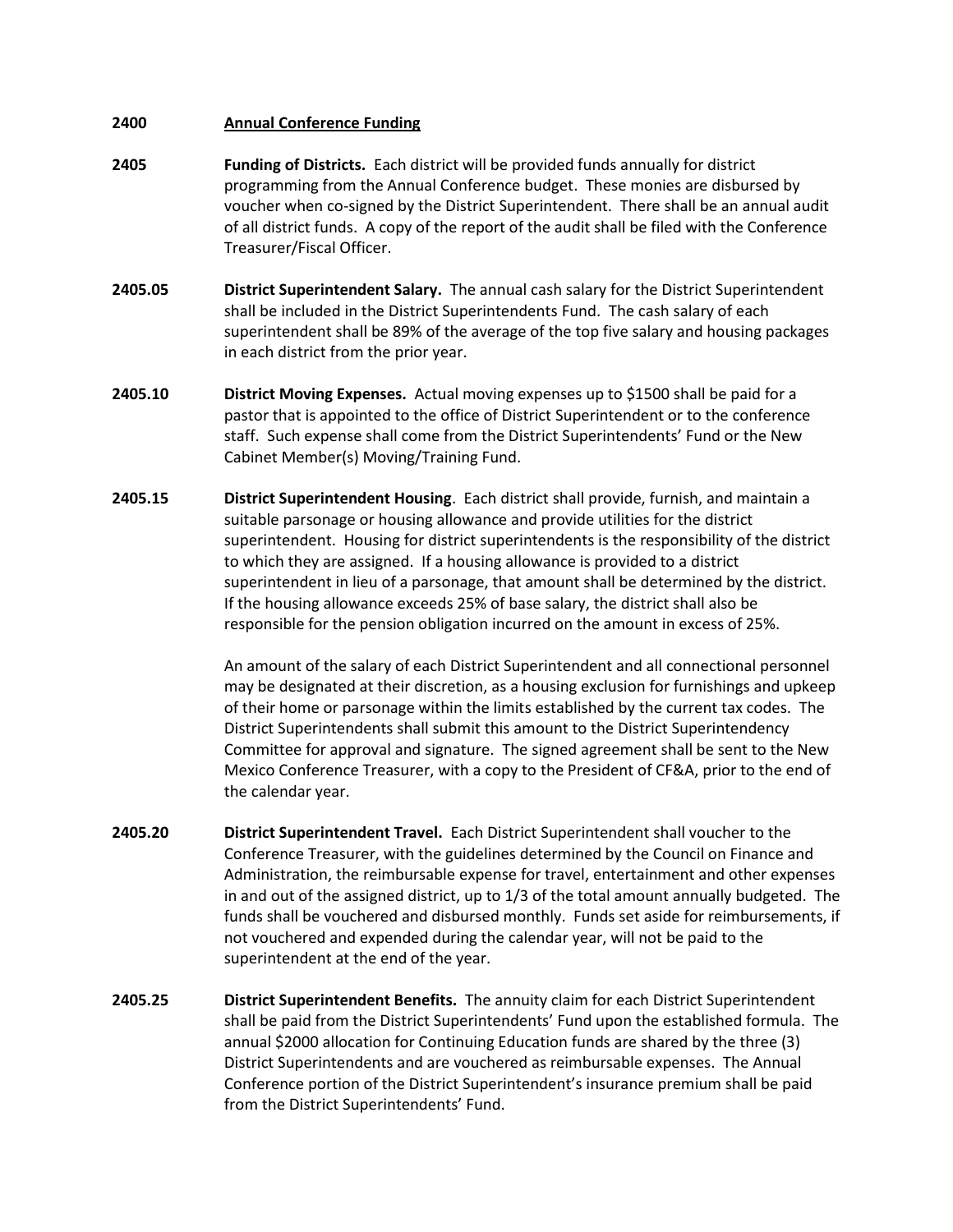Each District Superintendent and all other connectional personnel of the New Mexico Conference serving under appointment by the Bishop shall be allowed to participate in the salary reduction account program of Wespath and such other salary adjustments as may be permitted under the IRS codes.

- **2405.30 District Office.** Each district shall receive 1/3 of the budgeted amount annually and paid monthly, for secretarial help, postage, office supplies and equipment, telephone, office rent, and meeting expenses.
- **2405.35 Other District Expenses.** The expenses of participation by District Superintendents to be newly appointed at the conclusion of the Annual Conference session shall include the following: General Church District Superintendent training and orientation, Jurisdictional District Superintendent training and orientation, participation in cabinet meetings prior to the Annual Conference session. These expenses shall be covered through the New Cabinet Member(s) Moving/Training Fund.
- **2410 Conference-Owned Vehicles Policy.** The vehicles are for business use only. No personal use of the vehicles is allowed per current IRS regulations. The person assigned the vehicle is responsible for securing the necessary maintenance on the vehicle as outlined by the owner's manual, and utilizing any vehicle warrantees that may apply. At the end of the month, the travel log for the vehicle needs to be submitted to the Conference Treasurer with the Credit Card receipts attached. The travel log needs to have the beginning mileage and the ending mileage for the month stated. A copy of any maintenance performed during the month, should be submitted with the travel log. In the event of an accident or claimable expense on the automobile insurance coverage where the assigned user is at fault, the deductible amount, if any, must be paid by the assigned user. When a user's service in the assigned office is finished (by retirement, reassignment, or dismissal) the vehicle must be left in a secure location with all documents and keys for the successor.The vehicle is assigned to the user only. The vehicle may not be loaned to any other person for any use.The assigned user is expected to maintain the cleanliness of the interior and the exterior of the vehicle. Maintenance needs beyond the maintenance coverage, should be reported to the Conference Treasurer immediately.
- **2415 Policy for Use of a Conference Credit Card.** Should there be a need for the conference to provide a credit card for any of its officers or employees while they are engaged in the business of the Conference, the credit card shall not be used for personal expenditures, except in the most extreme emergency. The Conference Treasurer will report any violations to the Provost/Director of Congregational Vitality and the CF&A President for resolution.

#### **2420 Funding for Provost/Director of Congregational Vitality**

**2420.05 Salary, Housing, and Insurance.** The salary of the Provost/Director of Congregational Vitality shall be the same as that set for the District Superintendents. It shall be included in the conference budget as part of the Conference Office expense. The Provost/Director of Congregational Vitality shall be paid a housing allowance equal to 25% of the cash salary established for the District Superintendents for that year rounded to the nearest dollar. The proceeds distributed to the Conference Treasurer from the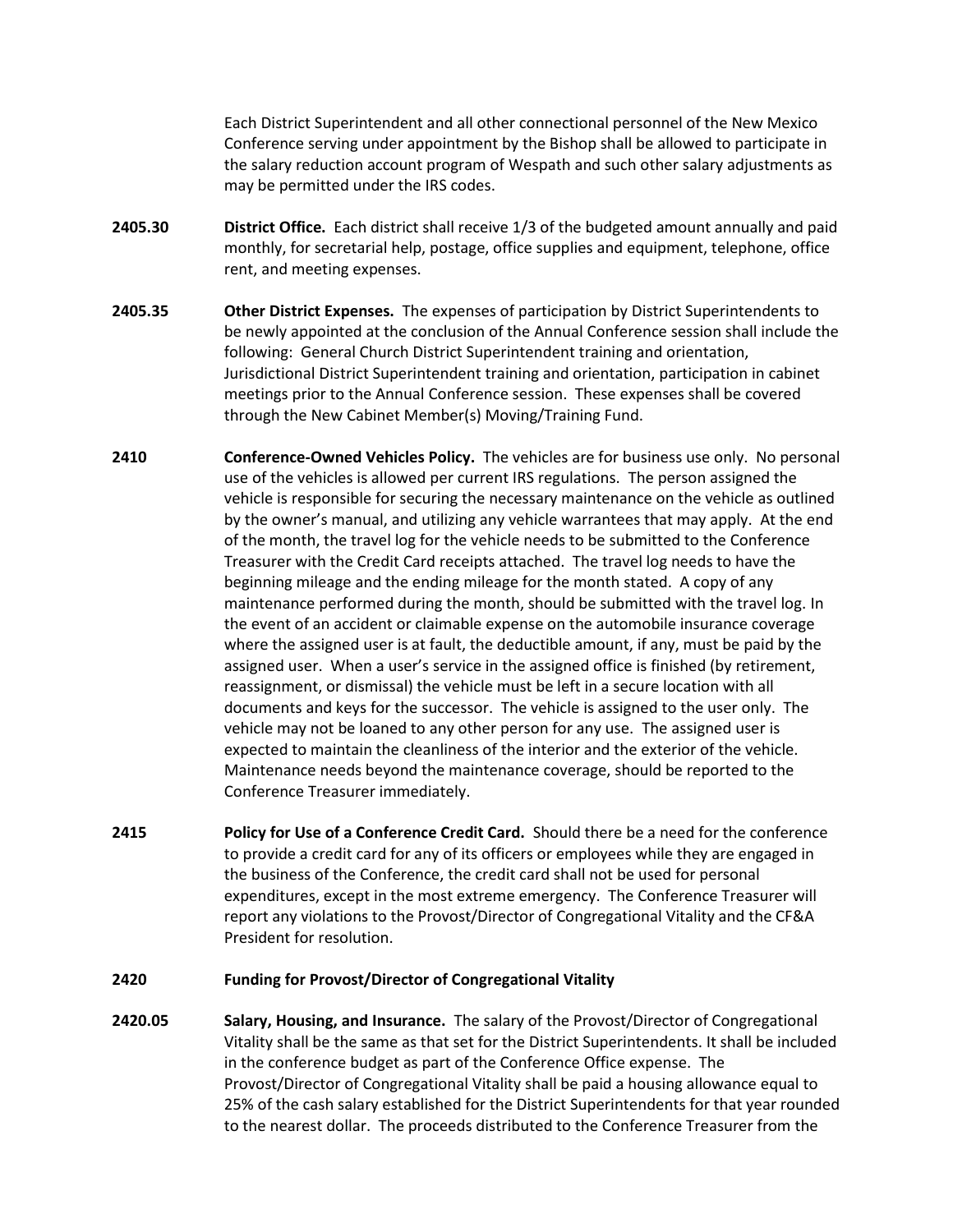corpus established by the sale of the conference parsonage and deposited with the Texas Methodist Foundation shall be used first for this purpose. Any additional funds needed shall be included as a part of the Conference Office expense budget. The Provost/Director of Congregational Vitality shall be permitted to exclude an amount up to \$10,000 of the current salary as housing exclusion within the limits established by current tax codes. The Director's portion of the insurance billing shall be paid from the Conference Office expense budget.

- **2420.10 Travel, Expenses, and Reimbursements.** Travel expense of the Provost/Director of Congregational Vitality shall be established as a line item with the Conference Office expense budget and paid by voucher. Automobile travel is to be reimbursed at the approved IRS rate. There shall be a continuing education line item for the Provost/Director of Congregational Vitality in the Conference Office expense budget, to be paid by voucher. The expenses for the required moving and training for a newly appointed Provost/Director of Congregational Vitality will come from the New Cabinet Member(s) Moving/Training Fund.
- **2425 Conference Treasurer/Fiscal Officer.** The Conference Treasurer/Fiscal Officer shall be treasurer of all conference funds, and in compliance with the *Discipline*, shall be elected quadrennially from nominees presented by the CF&A. The Treasurer/Fiscal Officers shall be housed in the Conference Office. The Council on Finance and Administration, in consultation with the Provost/Director of Congregational Vitality, shall establish the Treasurer's job description and salary package. Day-to-day supervision and accountability of the treasurer and the treasurer's office shall be the responsibility of the Provost/Director of Congregational Vitality.
- **2425.05 Statistical Reports.** Statistical reports for the calendar year shall be compiled by the Conference Treasurer and Statistician and be available for printing by March 15 of each year. Distribution is to be made by the Conference Office upon written request to each charge no later than March 31 each year.
- **2430 Depositories of Conference Funds**. The following will be depositories of conference funds, with the provision that the Executive Committee of the Council on Finance and Administration is authorized to make changes in the depository(ies) as may be advantageous to the conference:

Bank of Albuquerque Bank of the West Carlsbad National Bank First American Bank, Artesia Los Alamos National Bank Texas Methodist Foundation US Bank

# **2435 Shared Ministries of the Local Churches**

**2435.05 Annual Conference Tithes.** Churches will remit a tithe of their ordinary operational income, with a tithe defined as 8% of monthly local church ordinary operational revenue from all sources as described in these rules; plus an apportioned amount for the Board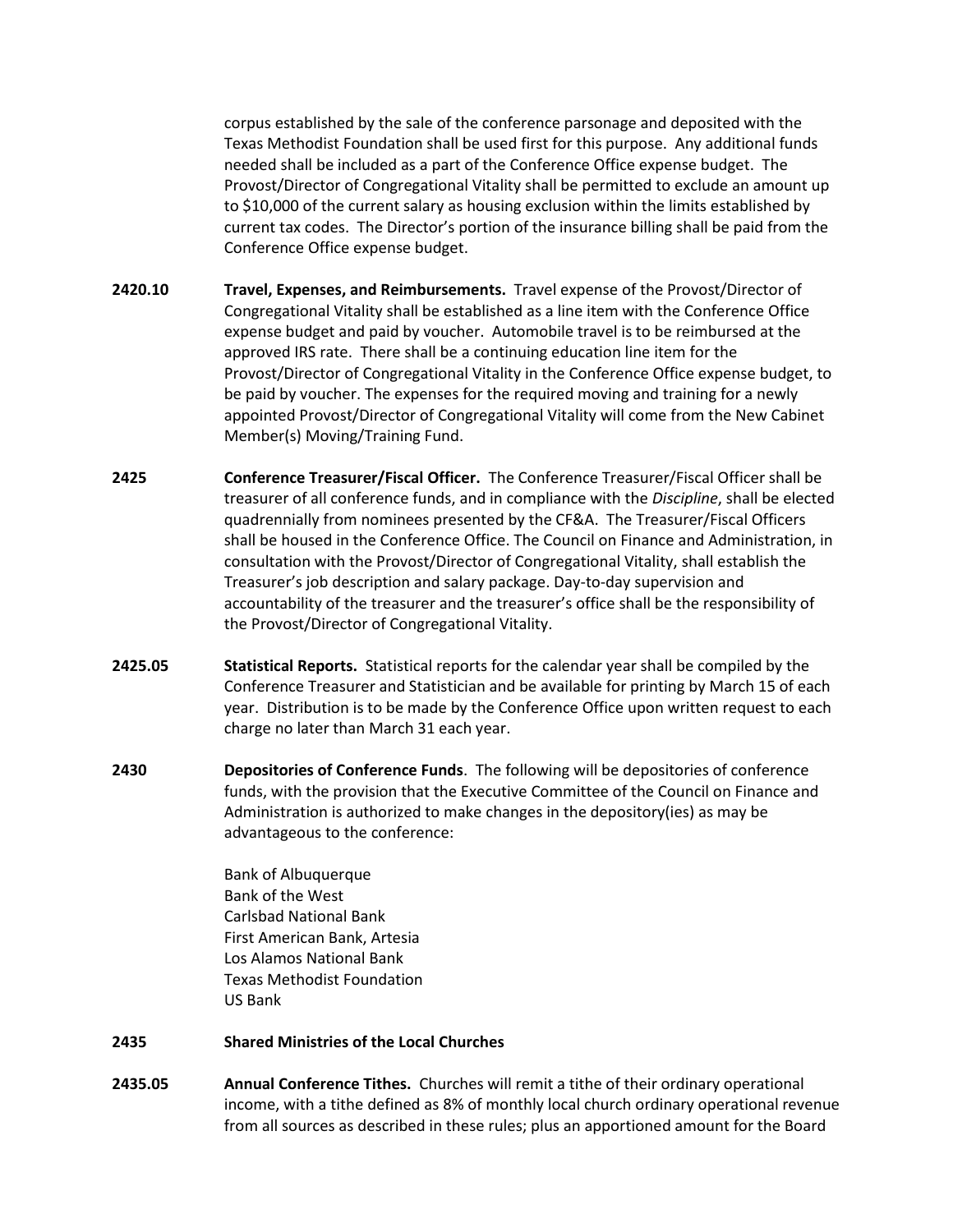of Pension and Health Benefits to supply necessary funds for benefits to those in the retired relation and those granted disability leave. This amount will be included with their monthly billing from the BOPHB and will be apportioned to churches proportionally based on their reported operational income (currently line 62 of the annual statistical tables).

**2435.10 Monthly Obligations.** On or before the tenth day of each month, each church shall remit to the Annual Conference Treasurer a report of all ordinary operational income from the prior month and a payment of 8% of that amount. The Annual Conference Treasurer shall supply a simple remittance form and instructions for completing it.

> On or before the  $10<sup>th</sup>$  of the month all local churches will receive a billing from the BOPHB that will include the costs of pension/insurance benefits for their clergy and lay employees enrolled in such programs and their apportioned amount for retiree/incapacity benefits. Payment in full is expected by the 20<sup>th</sup> of the month.

- **2435.15 Definition of Ordinary Operational Income.** "Ordinary operational income" includes all offerings from members and attendees whether individually identified or not individually identified, both pledged and unpledged income, all rent or building use fees used to support the ordinary operations of the church, any rental income from pastor/associate pastor-unoccupied parsonage(s) less the cost of maintenance, all undesignated interest and dividend income used to support the ordinary operations of the church and all other monies which the Pastor, the Church Treasurer and/or the Church Council (or equivalent) believe constitute the ordinary operational income.
- **2435.20 Exclusions.** Exclusions include tuition-based income such as fees for church-hosted daycare, pass-through donations including funds paid by families to cover the cost of camps or field trips, amounts which are to be invested as endowments, amounts used to fund capital campaigns and amounts given in capital campaigns, and such other exclusion as the Pastor, the Church Treasurer and/or the Church Council (or equivalent) conclude to not reflect the ordinary operational income of the church. "Capital" as used in this rule means:

Fixing a defect or design flaw; Creating an addition, physical enlargement or expansion; Creating an increase in capacity, productivity or efficiency; Rebuilding property after the end of its useful life; Adapting property to a new or different use.

The Pastor shall communicate in writing to the Conference Treasurer the substance of any exercise of her or his judgment to include or exclude any income as properly tithed in her or his compliance with the provisions of this rule other than the examples cited herein.

**2435.25 Conference Budgets.** The Council on Finance and Administration shall recommend to the Annual Conference for its action a spending plan that reflects projected income and expense. The spending plan shall balance. The conference-wide projected income from local churches shall not exceed 8% of the total amounts reported by all churches on line 62 of the annual statistical reports for the most recent completed year. The spending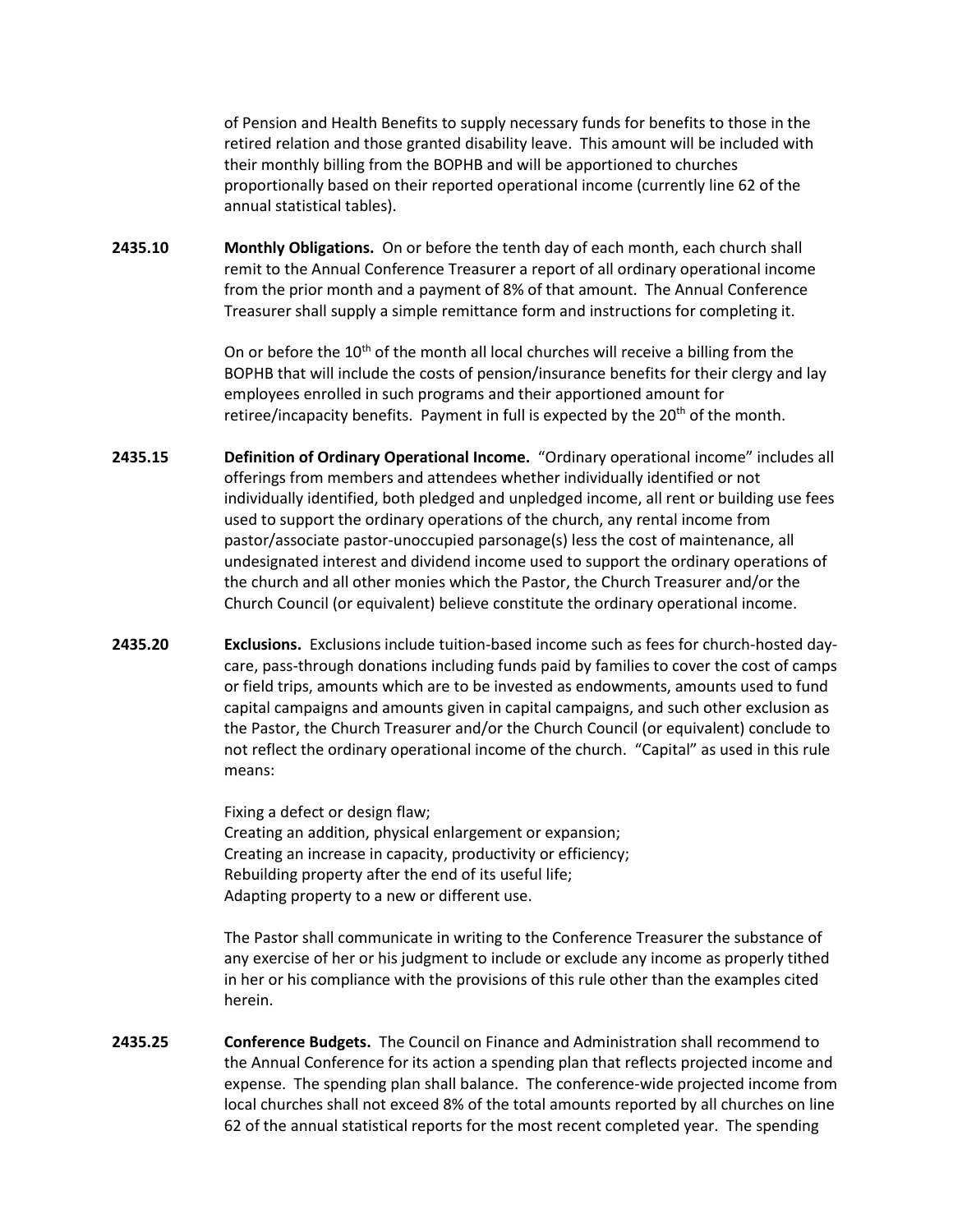plan may include other projected sources such as earnings on investments.The Council on Finance and Administration shall also present to the Annual Conference for its action an amount from the Board of Pension and Health Benefits to be apportioned to the local churches proportionally based on their reported operational income.

**2435.30 Transparency in Reporting.** For the most recent completed year:

Each church's cumulative annual total of declared ordinary operational income, the amount of operational income reported on line 62 of the statistical tables and the amount remitted to the Annual Conference for its annual budget.

Each church's apportioned amount for BOPHB, the amount paid and the cumulative total of any prior year amounts.

For the most recent completed month: each church's most recent monthly reported ordinary operational income, the amount paid to the Annual Conference for its annual budget and other remittances (such as Special Sunday Offerings and Advance Special Gifts).

**2435.35 Accountability.** The Board of Ordained Ministry shall report to each clergy session, in reply to the examination of character of the clergy, the names of any pastors in charge who failed to supply the annual local church statistical report as required by ¶340.c of the *Discipline*.

> The Bishop shall convene a meeting at the site of each Annual Conference Session of all pastors in charges whose churches have paid their full tithes in the previous year. The purpose of the meeting shall be to share challenges and successes in meeting the full payment of tithes, the experience of making the judgment of what monies to tithe and not tithe, the effect of meeting the tithe obligation if and when other colleagues might fail to do so and the extent to which those who fail to pay the tithe properly constitute the accepted mission of churches and members who do.

- **2440 Miscellaneous Financial Policies and Procedures.**
- **2440.05 Cabinet Representative to Conference Boards and Agencies**. The board or agency to which a District Superintendent is assigned as a cabinet representative will be responsible for the travel, meals, and lodging expenses of such District Superintendent to its meetings.
- **2440.10 Annual Conference Registration Fee.** There shall continue to be a registration fee for Annual Conference. The intent of the fee is to help offset the cost of conducting the sessions of Annual Conference.
- **2440.15 Unspent Budgeted Funds.** Funds available at the end of the calendar year that were budgeted for the program of any of the conference boards or agencies, but were unspent during the fiscal year shall be transferred to the Stabilization Fund, with the following exceptions: Board of Pensions and Health Benefits, Equitable Compensation Fund, Episcopal Residence Fund, Delegate Expense Fund, Legal Fund, Ministerial Education Fund, Campus Ministry and Higher Education Fund, New Church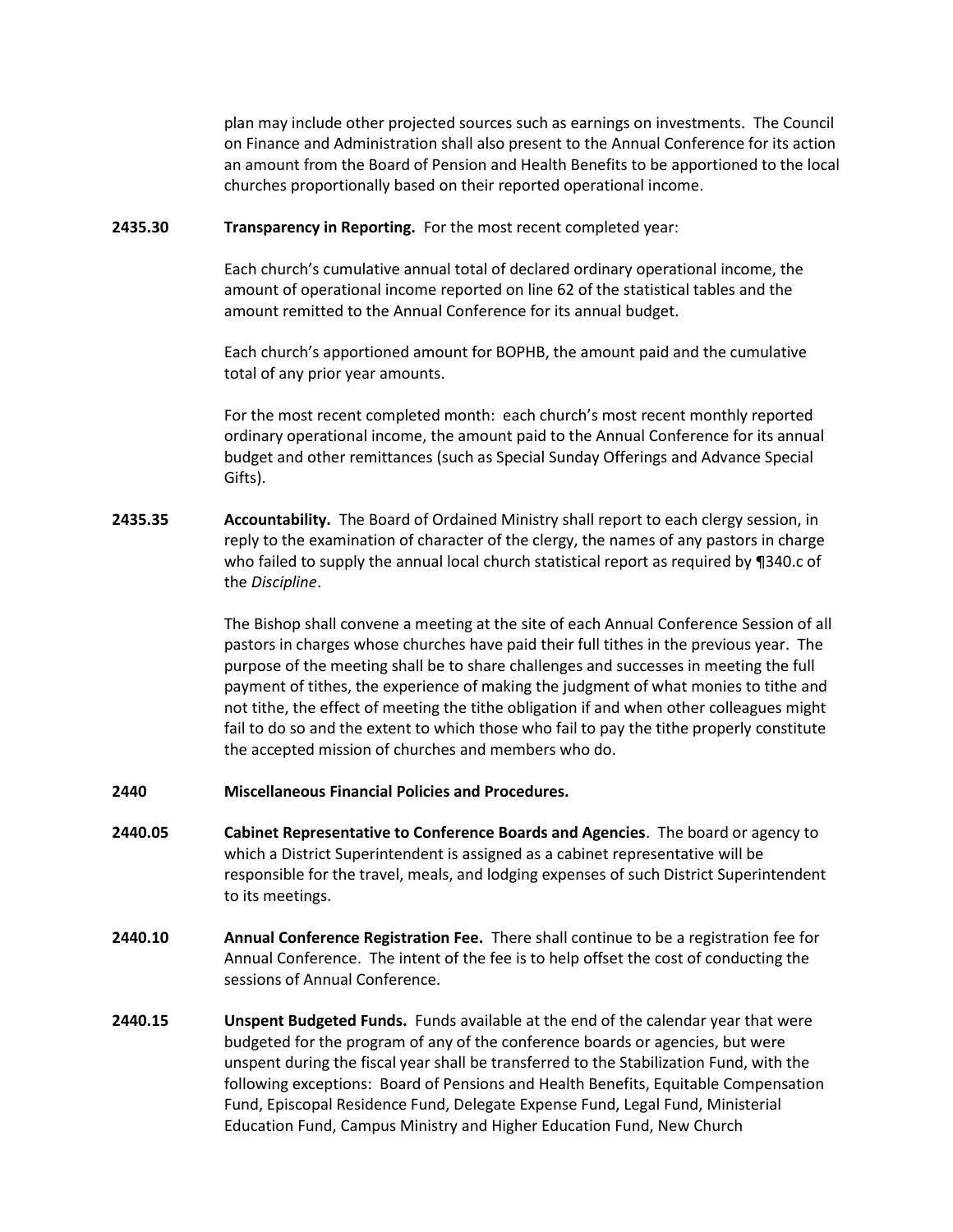Development Fund, the New Cabinet Member(s) Moving/Training Fund and up to a cumulative total carry-over of \$25,000 for the Equipping Ministries Team and up to a cumulative total carry-over of \$15,000 for the Annual Conference Planning Team.

**2440.20 Investments.** Investments of the New Mexico Conference will be held in FDIC-insured financial institutions within the bounds of the New Mexico Conference and/or the Texas Methodist Foundation. The investments, in any one institution, shall not exceed the amount guaranteed by FDIC insurance.

> If it is deemed necessary, an investment committee will be established to include the following: 1) Area Bishop, 2) President of the Conference Council on Finance and Administration, 3) President of the Board of Directors of the Texas Methodist Foundation, 4) Treasurer of the Annual Conference, 5) One lay member, chosen for independence from the program units of the Annual Conference, to be nominated by the Annual Conference Nominating Committee.

<span id="page-24-0"></span>**2500 Policies and Procedures Pertaining to Pensions and Health Benefits.** The primary goal of the New Mexico Conference Board of Pension and Health Benefits is to help provide and administer benefits for clergy and lay employees of the church that allow them to serve with security and retire with dignity.

## **2505 Active Clergy Benefits**.

**2505.05** The Conference Board of Pensions and Health Benefits utilizes the following plans for active clergy:

> **Pre-1982 Plan.** Supplement One to the Clergy Retirement Security Program provides pension benefits for clergy with service years prior to 1982. This is a defined benefit plan.

**Clergy Retirement Security Program (CRSP).** CRSP is a mandatory plan with Wespath. This plan has both a defined contribution component and a defined benefit component and is for clergy with service years after December 31, 2006. CRSP replaced the Ministerial Pension Plan (MPP) for clergy with service years after 1981 and before 2007. Funds invested in MPP continue to earn income but no new contributions are being received. Due to General Conference 2012 legislation, new provisions for the CRSP were enacted January 1, 2014. Those changes are as follows: only clergy appointed halftime or greater are eligible to earn benefits in the CRSP; and clergy appointed onequarter time are no longer eligible to earn CRSP benefits, but will be enrolled in the United Methodist Pension Plan (UMPIP). The salary paying unit will pay for this benefit.

**United Methodist Personal Investment Plan (UMPIP).** The UMPIP is a plan provided by Wespath for personal pension contributions from active clergy. This plan is governed by section 403(b) of the Internal Revenue Code. Contributions are allowed by payroll deduction only. The salary-paying unit must send the personal contribution to Wespath. Contributions may be tax-paid or, by meeting provisions of the plan, tax-deferred. Maximum allowable contributions are established by federal law.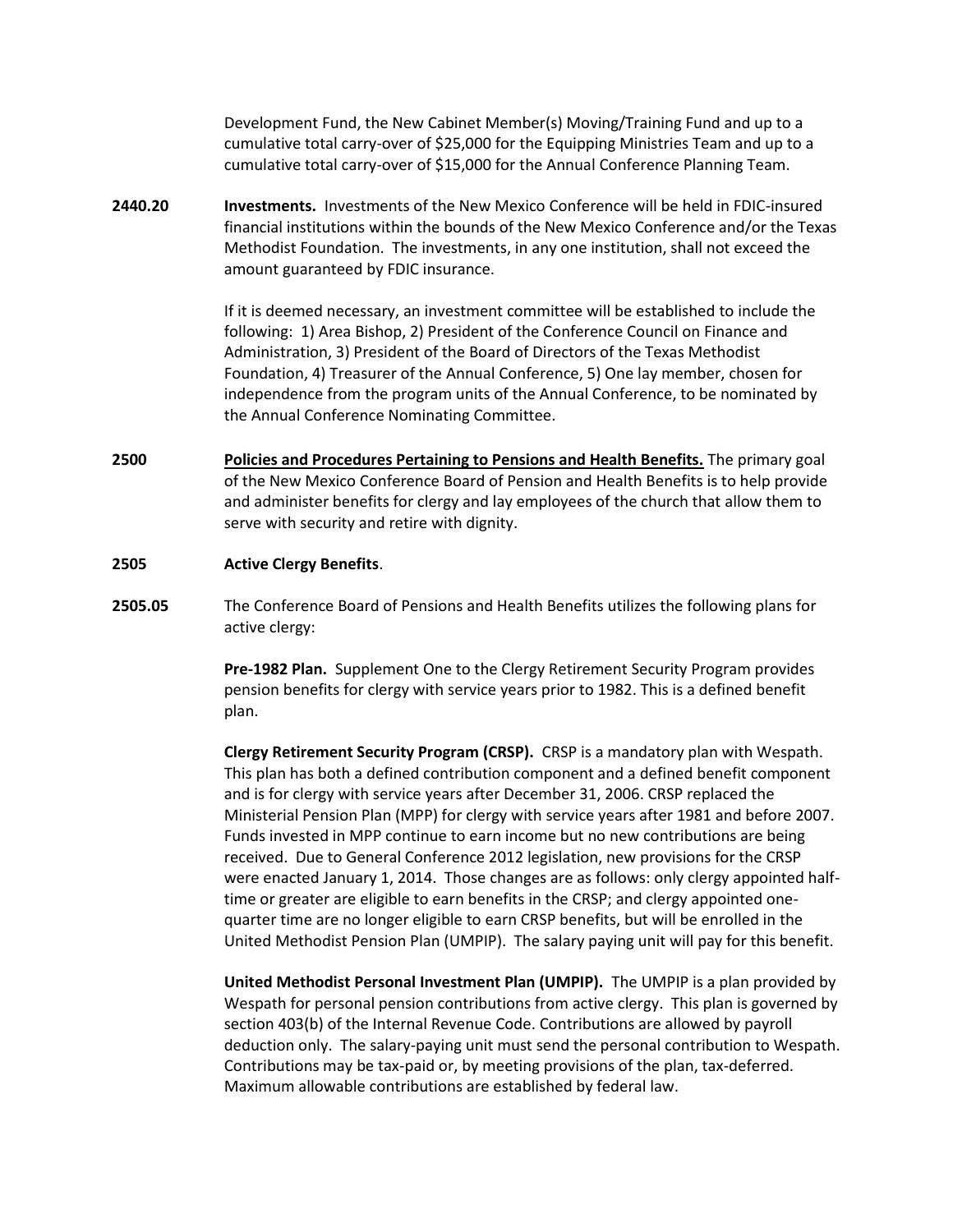**Comprehensive Protection Plan (CPP).** The CPP is a mandatory benefits plan that provides death and disability benefits for United Methodist clergy and families, as well as annuity benefits for surviving spouses and educational benefits for surviving children. The benefits and cost are established every four years by General Conference and administered by Wespath. Disability coverage with CPP provides 70% of plan compensation, capped at 200% of the Denominational Average Compensation, with Social Security disability approval assumed and benefits offset. A full schedule of current benefits provided by the CPP is available in the Conference Benefits Office. Due to General Conference 2012 legislation, numerous changes were made to the CPP in both the death benefits payable and the revisions to the disability benefits. A full schedule of current benefits provided by the CPP is available in the Conference Benefits Office.

**UMLifeOptions.** Clergy Supplemental Life Insurance is a supplemental plan sponsored by the NMAC through Wespath. This plan provides a life insurance benefit to active clergy serving at 75% or greater (if eligible for and enrolled in the CPP), their spouses, and retired clergy. This death benefit is in addition to that already provided through the CPP. Clergy serving at 75% or greater that participate in the CPP are automatically enrolled in this plan upon appointment. A full schedule of current benefits provided by the UMLifeOptions plan is available in the Conference Benefits Office.

**Health Insurance.** A medical insurance plan for active clergy and lay employees, as selected by the Conference Board. Since 2000, we have been insured with HealthFlex Exchange, a program established and administered by Wespath for United Methodist clergy, lay employees, and their families.

| Plan Participation Chart - Based on Conference Relationship (Active) |                      |            |                                    |                              |              |  |  |  |  |  |  |
|----------------------------------------------------------------------|----------------------|------------|------------------------------------|------------------------------|--------------|--|--|--|--|--|--|
|                                                                      | Mandatory            | Voluntary  |                                    |                              |              |  |  |  |  |  |  |
| Conference Relationship                                              | CRSP <sup>1, 2</sup> | <b>CPP</b> | <b>Health</b><br>Insuranc<br>$e^3$ | <b>UMLifeOption</b><br>$s^4$ | <b>UMPIP</b> |  |  |  |  |  |  |
| Associate Member                                                     | <b>Yes</b>           | <b>Yes</b> | Yes                                | Yes                          | <b>Yes</b>   |  |  |  |  |  |  |
| Deacon in Full<br>Connection                                         | Yes                  | <b>Yes</b> | Yes                                | Yes                          | Yes          |  |  |  |  |  |  |
| <b>Elder in Full Connection</b>                                      | <b>Yes</b>           | <b>Yes</b> | Yes                                | Yes                          | <b>Yes</b>   |  |  |  |  |  |  |
| <b>Full-time Local Pastor</b>                                        | Yes                  | Yes        | Yes                                | Yes                          | Yes          |  |  |  |  |  |  |
| Minister, other<br>denomination                                      | Yes                  | <b>Yes</b> | Yes                                | Yes                          | Yes          |  |  |  |  |  |  |
| Part-time Local Pastor                                               | Yes                  | No.        | No.                                | No.                          | Yes          |  |  |  |  |  |  |
| <b>Provisional Deacon</b>                                            | Yes                  | Yes        | Yes                                | Yes                          | <b>Yes</b>   |  |  |  |  |  |  |
| <b>Provisional Elder</b>                                             | Yes.                 | <b>Yes</b> | Yes                                | Yes                          | <b>Yes</b>   |  |  |  |  |  |  |
| <b>Student Local Pastor</b>                                          | Yes                  | No.        | No.                                | No                           | Yes          |  |  |  |  |  |  |

**2505.10 Eligibility**. The following Plan Participation Chart defines plan eligibility for each conference relationship for plans sponsored by the NMAC.

> <sup>1</sup>Clergypersons appointed less than full-time may waive participation in CRSP by signing "Waiver of Participation" form. This form must be notarized and filed with the Conference Office. Clergypersons appointed *50% but less than 100%* will be automatically enrolled in CRSP unless and until a waiver of participation is signed and submitted to the Conference Office.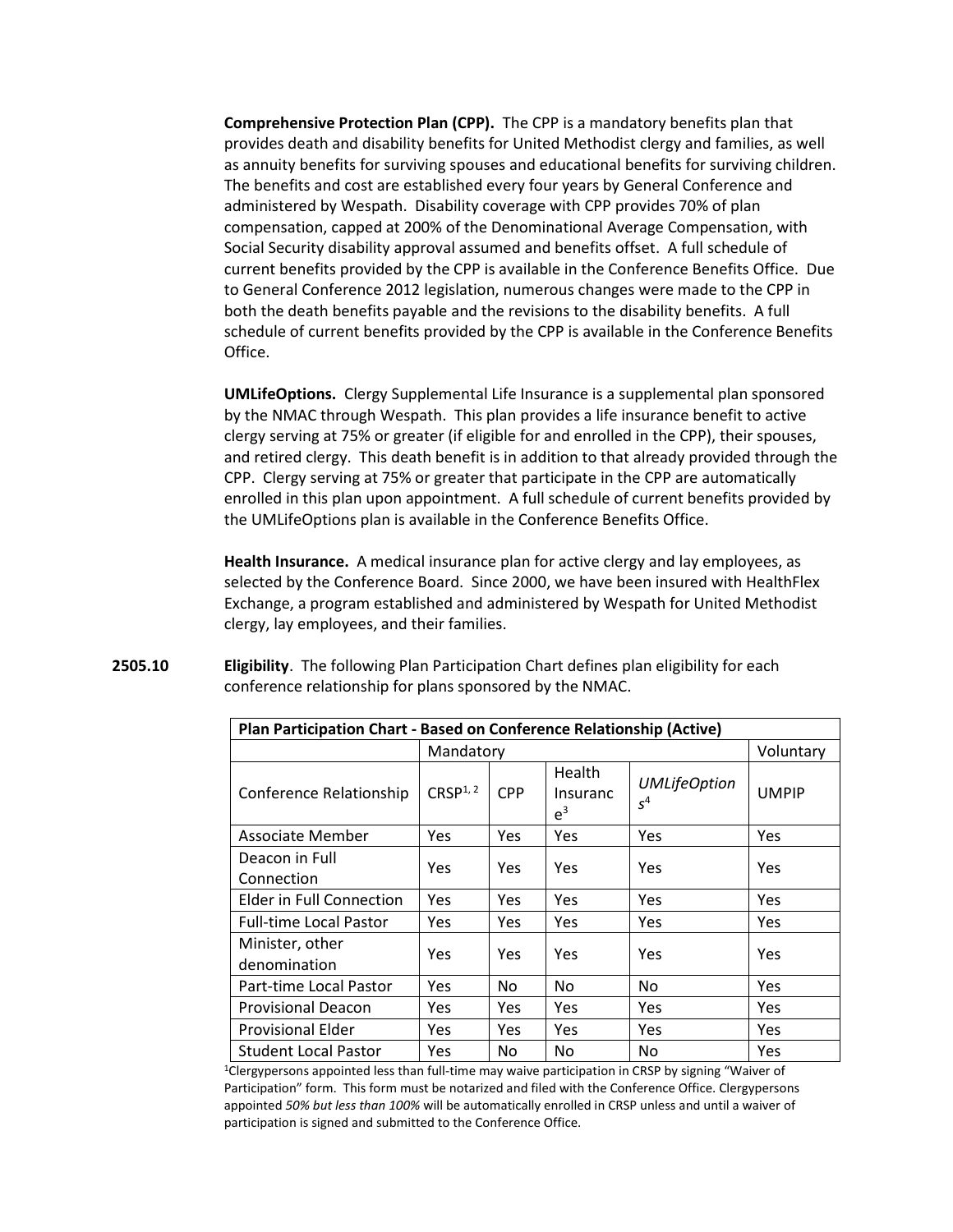<sup>2</sup> Clergypersons appointed less than 50% are not eligible for CRSP, but will be automatically enrolled in the UMPIP unless and until a waiver of participation has been completed and accepted in the Conference Office.

<sup>3</sup>Clergypersons appointed less than  $\frac{3}{4}$  time are not eligible for CPP,  $\frac{1}{4}$  or  $\frac{1}{2}$  time will be enrolled in UMLifeOptions with long term disability included.

<sup>4</sup>Clergypersons must be appointed ¾ time or greater to participate in *UMLifeOptions.*  Note: All pension, disability and medical insurance plans assume Social Security participation. Clergy must notify the Conference Benefits Officer or the conference office if they have elected to not participate in Social Security. The Annual Conference shall not be responsible for benefits that would have come from Social Security or Medicare, whether for retirement benefits, disability benefits, or medical insurance in retirement.

# **2510 Retired Clergy Benefits.**

- **2510.05 Life Insurance for Retired Clergy.** The Annual Conference shall pay the retirees' portion of *UMLifeOptions*, supplemental life insurance underwritten by Unum. (See General Insurance Policies Section below for CPP and 'UMLifeOptions Schedule of Benefits for 2017' for amounts of death benefits.)
- **2510.10 Health Insurance for Retired Clergy—Unfunded Mandate.** The New Mexico Conference's unfunded liability for retiree health care benefits as of our latest actuarial evaluation on December 31, 2016 is \$7,256,509. In an effort to provide health care benefits for the conference's retirees well into the future, the conference must continue to look at a variety of methods to manage this liability. Those clergy persons considering retirement are encouraged to check with the Conference Benefits Office to verify benefits available in retirement, and the associated cost of those benefits.
- **2510.15 Health Insurance for Retired Clergy—Exchange.** Since January 1, 2012, the NMAC in connection with Wespath has utilized the private Medicare-exchange, OneExchange, previously known as Extend Health, to provide a choice of Medicare Supplement and Medicare Advantage health insurance plans for the Conference's current and future Medicare-eligible retirees. These plans will be combined with an individual Health Reimbursement Account (HRA) for each retiree and spouse, as applicable. (Retirees who are under age 65 and not Medicare-eligible, must be maintained in the active plan. See following section.)
- **2510.20 Health Insurance for Retired Clergy—HRA.** The NMAC currently funds the HRA within the plan chosen by the retiree at a maximum of \$250/month, or \$3,000/year, with which the retiree may choose to pay health care premiums and other health-related expenses. This amount will be calculated based on years of service within the NMAC/NWTX Episcopal Area, and may be funded on a year by year basis as long as financially feasible.
- **2510.25 Health Insurance for Retired Clergy—HRA Funding for Retirees with Less than 20 years of Service.** For those clergy with fewer than 20 years of service in the NMAC, a percentage of the full fixed amount will be paid into their HRA account according to the following chart: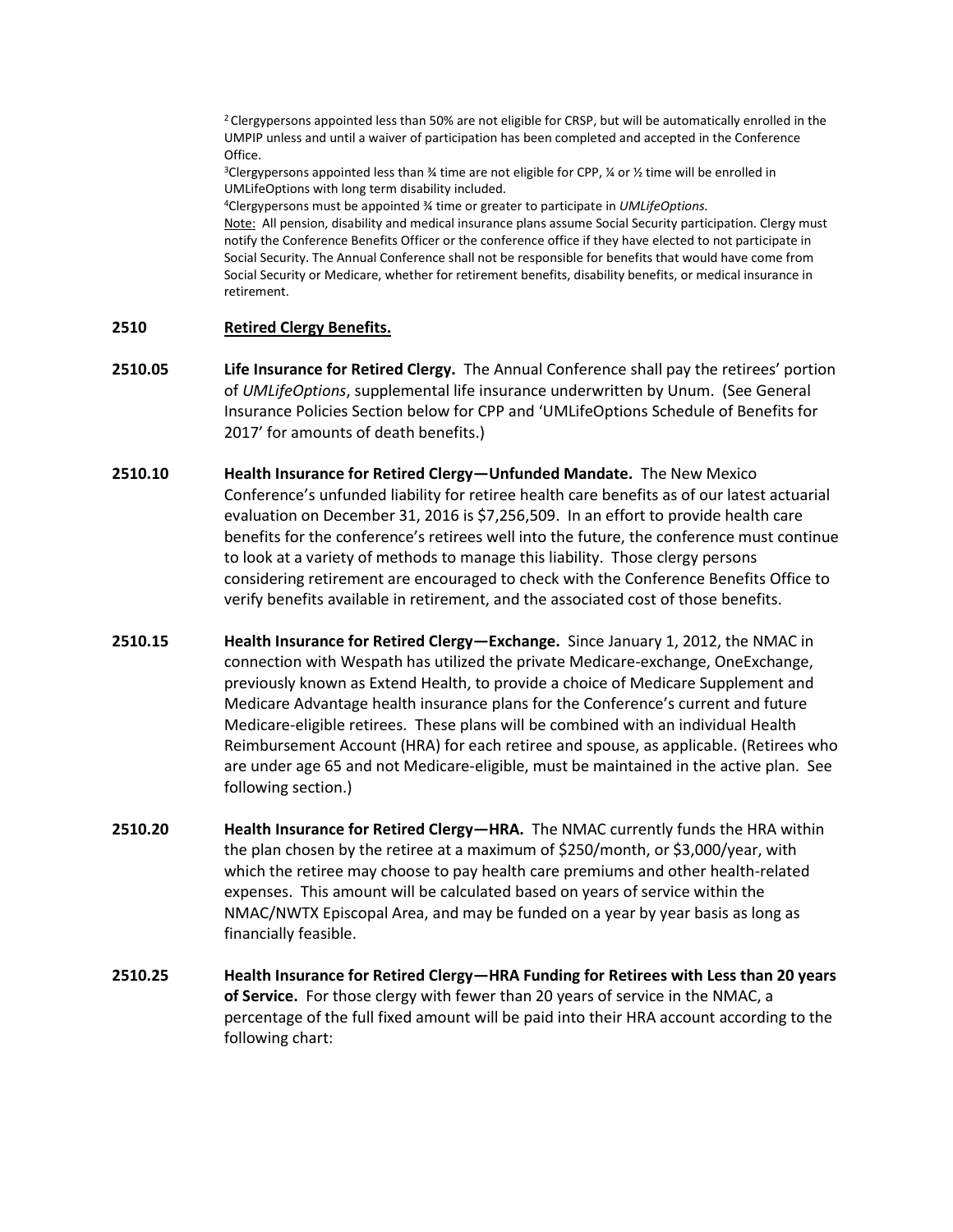| (for those with fewer than 20 years of service)<br>48<br>51<br>45<br>49<br>42<br>46<br>43<br>39 | 54<br>51<br>48<br>46 | 57<br>54<br>52<br>50 | 60<br>58<br>56 | 63<br>61<br>59 | 67<br>65 | 71<br>69 | 75<br>73 | 79<br>77 | 83<br>82 | 87<br>86 | 91<br>90  | 95<br>94 | 99 |                                                                      |
|-------------------------------------------------------------------------------------------------|----------------------|----------------------|----------------|----------------|----------|----------|----------|----------|----------|----------|-----------|----------|----|----------------------------------------------------------------------|
|                                                                                                 |                      |                      |                |                |          |          |          |          |          |          |           |          |    | 100                                                                  |
|                                                                                                 |                      |                      |                |                |          |          |          |          |          |          |           |          |    |                                                                      |
|                                                                                                 |                      |                      |                |                |          |          |          |          |          |          |           |          | 98 | 100                                                                  |
|                                                                                                 |                      |                      |                |                | 63       | 67       | 72       | 76       | 81       | 85       | 89        | 93       | 98 | 100                                                                  |
|                                                                                                 |                      |                      | 54             | 57             | 61       | 65       | 71       | 75       | 80       | 84       | 88        | 92       | 97 | 100                                                                  |
| 40<br>36                                                                                        | 44                   | 48                   | 52             | 55             | 60       | 64       | 70       | 74       | 79       | 83       | 88        | 92       | 97 | 100                                                                  |
| 33<br>37                                                                                        | 41                   | 46                   | 50             | 53             | 58       | 63       | 68       | 73       | 78       | 83       | 88        | 92       | 96 | 100                                                                  |
| 30<br>34                                                                                        | 39                   | 44                   | 48             | 52             | 57       | 62       | 67       | 72       | 77       | 82       | 87        | 91       | 96 | 100                                                                  |
| 27<br>32                                                                                        | 37                   | 42                   | 46             | 51             | 56       | 61       | 66       | 71       | 76       | 81       | 86        | 90       | 95 | 100                                                                  |
| 25<br>30                                                                                        | 35                   | 40                   | 45             | 50             | 55       | 60       | 65       | 70       | 75       | 80       | 85        | 90       | 95 | 100                                                                  |
| 6                                                                                               | 7                    | 8                    | 9              | 10             | 11       | 12       | 13       | 14       | 15       | 16       | <b>17</b> | 18       | 19 | 20                                                                   |
|                                                                                                 |                      |                      |                |                |          |          |          |          |          |          |           |          |    | Years of Service in New Mexico or Northwest Texas Annual Conferences |

**2510.30 Medicare Benefits for Retired Clergy.** Retirees who are under age 65 and not Medicare-eligible, *may* be maintained as "actives" for medical insurance coverage, until they and their spouse reach Medicare eligibility. For the year 2016, the Annual Conference shall pay \$250 per month or percentage per chart above for those retiring before Medicare eligibility, with those retirees paying the "actives" premium cost difference until they and their spouse reach Medicare eligibility.

> Upon attaining Medicare eligibility, the retiree who has opted out of the conference insurance may opt back into the health insurance program in place at that time for Medicare eligible retired clergy. However, if they do opt back into the health insurance they will not receive any conference contribution to help offset the cost of the supplemental coverage.

For clergy with pre-1982 denominational service years, the Annual Conference shall grant a 5% per pre-1982 service year credit toward the "actives" premium cost difference, until Medicare eligibility age is reached.

- **2510.35 Benefits for Retiree Spouses and Dependent Children.** The amount of medical insurance paid for retiring clergy shall also apply to the clergy person's spouse, surviving spouse, or dependent children. When the surviving spouse (under age 65) of a minister who was a member of the conference medical insurance program remarries, he/she is no longer eligible for insurance under the conference plan. When the surviving spouse becomes 65, even if remarried, he/she again becomes eligible for the conference Medicare supplemental insurance plan. The Annual Conference shall pay the medical insurance premium for dependent children of deceased ministerial members of the Annual Conference, with no relation to the surviving spouse's marital status.
- **2510.40 Annual Actuarial Study.** The conference Board of Pension and Health Benefits shall conduct an annual actuarial study of the Annual Conference's Post-Retirement Medical Liability.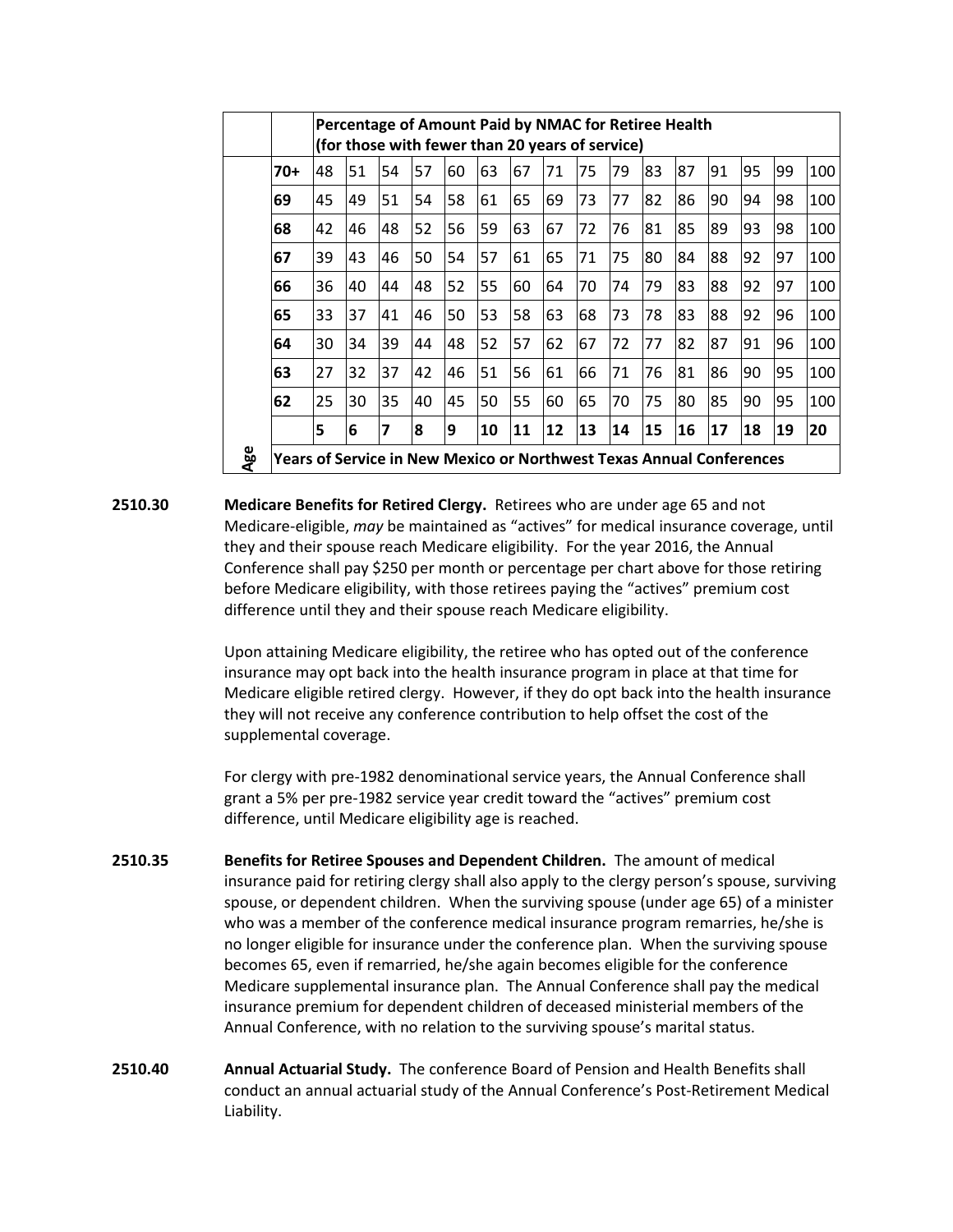- **2515 Lay Employee Benefits**. The Board offers the following plans for lay employees of the conference, its local churches or agencies, at the discretion of their employing church or agency.
- **2515.05 UMPIP.** The United Methodist Personal Investment Plan (UMPIP) is a pension plan for lay employees of the United Methodist Church, administered by Wespath. Local churches may elect to adopt this plan to provide a pension benefit for their lay employees.
- **2515.10 Health Insurance/Health Care.** The conference health care program may be adopted for lay employees of the conference, church or agency.
- **2515.15 UMLifeOptions.** UMLifeOptions Long-Term Disability and Life Insurance is available for lay employees through Wespath. Local churches may elect to adopt this plan to provide a life insurance benefit, disability income protection, or both, for their lay employees. Local churches can contact the New Mexico Conference Office if they are interested in sponsoring this plan.
- **2520 Method of Funding and Funding Plans.** *Discipline* ¶1506.6 requires that each Annual Conference develop, adopt and implement a formal comprehensive funding plan for funding all of its benefit obligations. The funding plan shall be submitted annually to Wespath for review and be approved annually by the Annual Conference, following the receipt and inclusion of a favorable written opinion from Wespath. A copy of the current funding plan is available from the Conference Benefits Officer.

#### **2525 Insurance Plans for Active Clergy**.

- **2525.05** The Annual Conference shall adopt a funding method for paying medical insurance premiums for active full-time appointed clergy. As voted by the 2004 Annual Conference, we use the actual cost funding method.
- **2525.10** Every church/charge with full time appointed Clergy under the age of 65 must offer health insurance to full time clergy under appointment.
- **2525.15** Every church/charge shall pay at least the billed medical insurance defined contribution amount for participating clergy. If approved by the church, clergy may enroll other eligible family members, and the church will be required to pay the billed amount plan for the pastor, pastor +1 or pastor + family premium.
- **2525.20** The Conference Board of Pensions and Health Benefits introduced HealthFlex Exchange for all participants that began January 1, 2017. It also provides a platform where participants "shop" for a health plan, while giving plan sponsors (the church) more predictability over health care costs. This gives HealthFlex participants greater flexibility in choosing the level of coverage that fits their preferences and budget.
- **2530 Direct-Billing Procedures.** Every salary paying unit will be billed directly every monthly from the conference benefits office. Payments shall be due by the 20th of each month.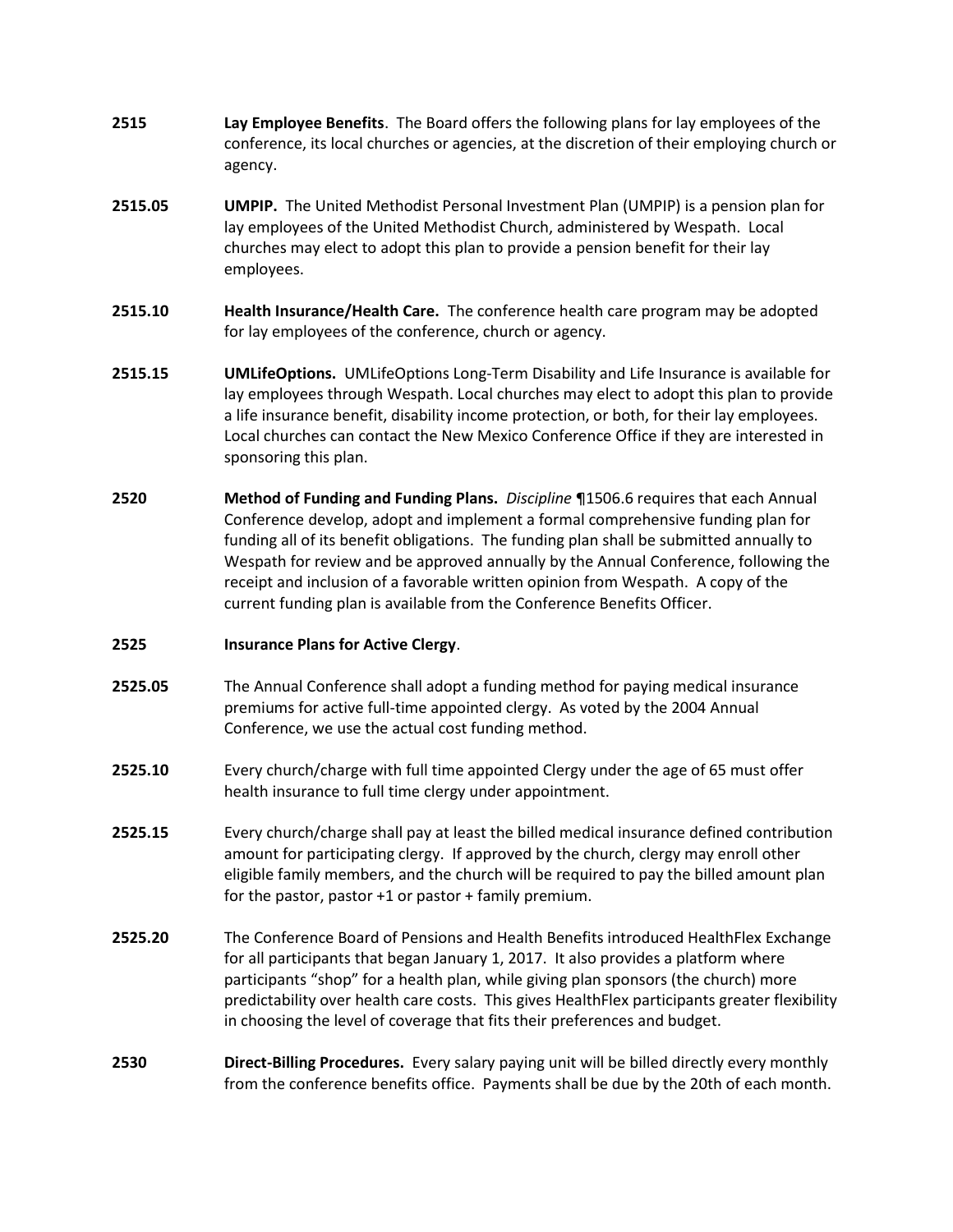- **2530.05 Billing/Payment for UMLifeOptions.** Every church/charge shall pay the premium costs of UMLifeOptions (UMLO) for its eligible appointed clergy. Bills for the premium costs of UMLO and 100% of medical insurance shall be sent monthly from the conference office to each salary paying unit (e.g. church/charge). Payments shall be made by the 15th of each month to the conference office.
- **2530.10 Billing/Payment for Comprehensive Protection Plan (CPP).** Effective January 1, 2016, billing for the Comprehensive Protection Plan (CPP) to each salary paying unit (church, Wesley Foundation, District Superintendents' Fund, etc.) shall be at 3% of plan compensation for each eligible participant enrolled in the CPP.
- **2530.15 Health Insurance Premium Billing/Payment for those on CPP Disability** For those clergy persons approved for disability through the Comprehensive Protection Plan (CPP) prior to January 1, 2012, the Annual Conference shall pay medical insurance premiums or applicable amount of Health Reimbursement Account through the budget of the Board of Pension and Health Benefits according to the rate and coverage level (either single or family coverage) at which the participant was enrolled at time of his/her disability.

For those clergy persons approved for disability through CPP on or after January 1, 2012, the Annual Conference shall pay 100% of the single medical insurance premium through the budget of the Board of Pension and Health Benefits for the clergy person for as long as he/she remains on CPP-disability. If the clergy person wishes to provide coverage for his/her spouse (and children, if applicable), the Annual Conference shall pay the medical insurance premium for family coverage at 100% for the first year of CPP disability (for twelve months from date of CPP disability), and 50% for the second year of CPP disability (beginning with the thirteenth month from the start date of CPP disability), with the clergy person paying the remaining 50% of the premium costs associated with family coverage. Beginning the third year of CPP-disability (beginning with the twentyfifth month from the start date of CPP disability), the participant shall pay 100% of the premium costs associated with maintaining his/her family in the conference health insurance plan.

- **2530.20 Health Insurance Premium Billing/Payment for Others.** Medical insurance premiums for the Conference Provost, District Superintendents, campus ministers, evangelists, and missional personnel as approved by the Annual Conference shall be paid out of the conference budgets for those persons. Medical insurance for all other fulltime active clergypersons shall be the responsibility of the salary-paying unit.
- **2530.25 Billing/Payment for UMPIP.** Clergy and lay employees who elect to participate in the United Methodist Personal Investment Plan (UMPIP) will continue to be billed by and remit contributions directly to Wespath.
- **2530.30 Cancellation of Coverage.** The Board of Pension and Health Benefits is committed to providing insurance coverage as a part of the covenant between Annual Conference and clergy. However, the Board of Pension and Health Benefits may, in consultation with the Bishop and Cabinet, cancel insurance coverage for non-payment of premiums after three months of non-payment.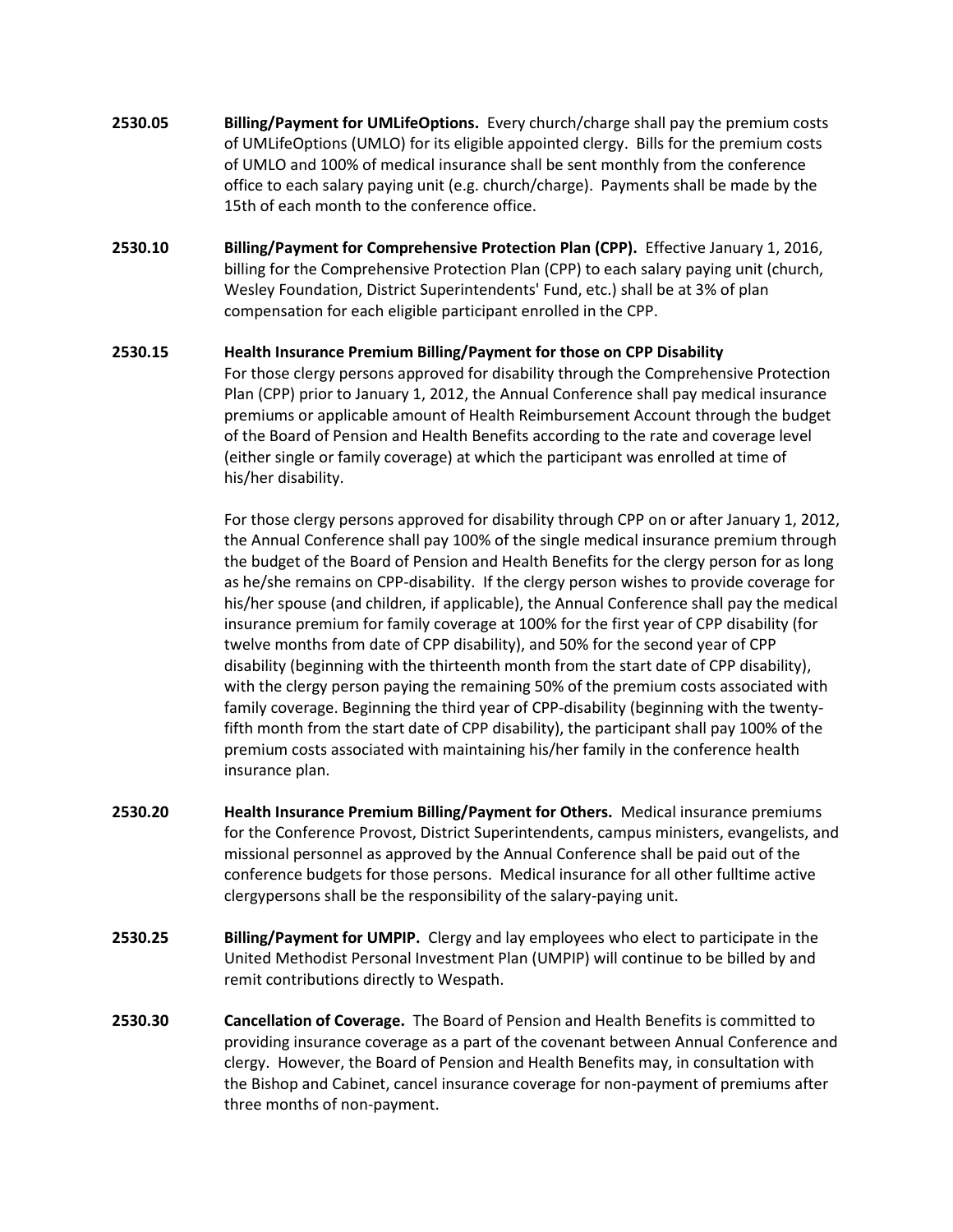- **2530.35 Unpaid Obligations.** The Conference Benefits Officer shall report annually to the Board the name of each pastoral charge with an unpaid obligation to the Pensions Program of the United Methodist Church, either from unpaid proportional payments or conference shared ministries. (See ¶639.4 of the *Discipline*). Each church in default shall receive a cumulative statement of amounts in default. All payments for prior years of unpaid proportional payments and unpaid shared ministries shall be sent to the Conference Treasurer, designating the year in which the delinquency occurred. The Conference Benefits Officer shall report annually to the Board all unpaid insurance premiums. Unpaid insurance premiums or shared ministries shall continue as a debt to the church/charge responsible. Each church in default shall receive a cumulative statement of amounts in default.
- **2535 Support Funds.** Grant monies may be available to clergy from the conference board's Consolidated Grant Fund, as well as other available sources. Surviving spouses of retired clergy may receive assistance from the Kornegay Fund. Clergy with unanticipated medical expenses may qualify for assistance from the Farmers Fund with Wespath. All grant requests should be sent to the Conference Benefits Officer at the Conference Office.
- **2535.05 Restrictions Regarding Support Funds.** Funds and earnings on deposit with Wespath shall be restricted for providing benefits programs, and funding retiree benefits.
- **2535.10 Grants**. Grant monies may be available for those active clergy needing assistance for unanticipated medical expenses. An active clergyperson in need of financial assistance is encouraged to contact his/her district superintendent for information.
- **2535.15 Insurance Support Fund.** The Board of Pension and Health Benefits provides clergy (active and retired) of the NMAC, as well as their spouses, surviving spouses or surviving dependent children (including adult dependent children) the opportunity to apply for grant assistance.

This policy has been adopted with the purpose of providing grants to active and retired clergy to assist with the payment of unexpected health related expenses incurred by clergy member or his/her dependent family member, which are not covered under current health plans. Items that have been covered with the Insurance Support Fund grants are hearing aids, dental expenses, and travel expenses for medical care, prescription costs, necessary medical supplies, and vision care.

Applications may be requested from the Board of Pension and Health Benefits or the Conference Benefits Officer. The application must be completed by the participant or a person authorized to act on the participant's behalf. Applicants must submit any additional information sought by the reviewing committee in order for the grant to be approved.

The grant amount is maximum \$5,000 per family, per year, whether active or retired. Each request will be reviewed on an individual basis. An applicant may apply several times during the year, but any grants awarded will not total in excess of \$5,000. All applications are confidential and only seen by members of the Board of Pension and Health Benefits sub-committee.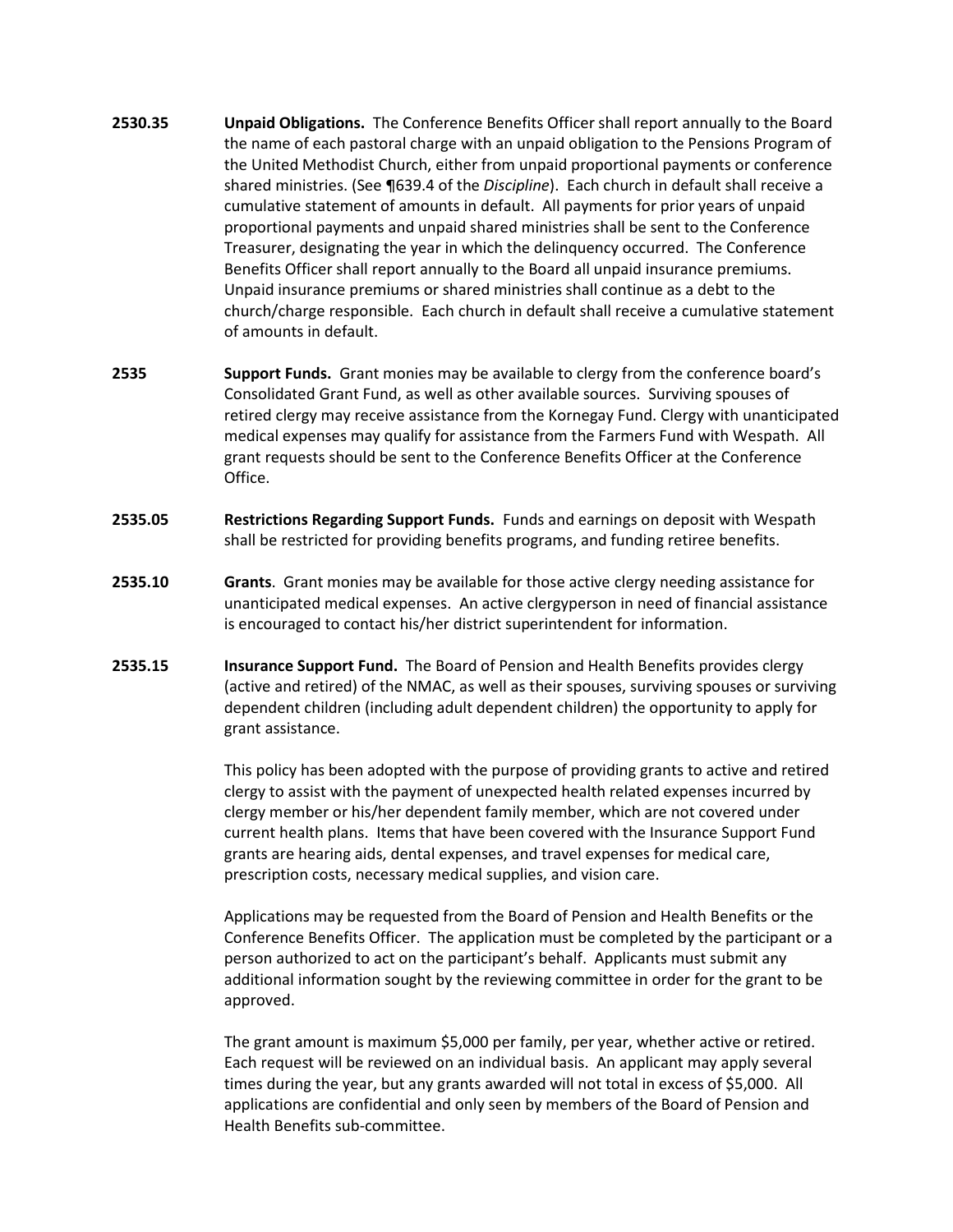**2535.20 Wellness Support Fund.** The Board of Pension and Health Benefits will provide a new grant opportunity for clergy, clergy spouses, and their dependent children to proactively improve their spiritual, mental and physical health. After any insurance or other financial help is taken into consideration, any clergy under full-time appointment may apply to the Board of Pension and Health Benefits for up to 75% of their uncovered expense. Items that may be considered include, but are not limited to, spiritual direction; coaching; help with weight loss; and physical fitness training, facilities, and equipment.

> Requests will be reviewed by the Board of Pension and Health Benefits sub-committee and all requests will remain confidential. If approved, the sub-committee will decide what percentage of the request will be funded. Disbursements may be made on a one time or repeating basis, depending on the nature of the request. However, only one grant per clergy household will be funded at a time. Applications may be found on the conference website. Applications may be requested from the Board of Pension and Health Benefits or the Conference Benefits Officer.

- **2540 General Information Regarding Health Benefit Plan Administration**. It is the responsibility of the conference Board of Pension and Health Benefits to choose a health care program that best serves the needs of the Annual Conference. The Board of Pension and Health Benefits shall review benefit plans, adoption agreements, and coverage at least every three years.
- **2540.05 Active Clergy on Medicare.** Active clergy on Medicare (those age 65 and over), appointed to full-time service within the Annual Conference, are required to give written notification of their employment status to the Board. The church must turn in to the Conference Benefits Officer a Small Employer Exception form in order for Medicare to be primary, otherwise Medicare will be secondary and the regular HealthFlex premium will be due rather than the current retiree health reimbursement amount.
- **2540.10** The benefits and agreements regarding the conference health care program are subject to change by any Annual Conference and are not guarantees of future benefits.
- **2540.15** Between sessions of the Annual Conference, the Board of Pension and Health Benefits may make and implement decisions necessary for maintaining the integrity of the health care program as approved by Annual Conference. Such decisions shall be reported to the Bishop, Cabinet, Council on Finance and Administration, and Board of Ordained Ministry, and to the subsequent Annual Conference session.
- **2540.20** The Conference Benefits Officer shall administer the conference health care program, which shall include handling enrollment, monitoring eligibility, maintaining accurate records for insurance purposes, maintaining records of medical reimbursement accounts through HealthFlex, sending bills and receiving payments through the direct billing program, and (in conjunction with the conference Treasurer) make premium payments in a timely fashion.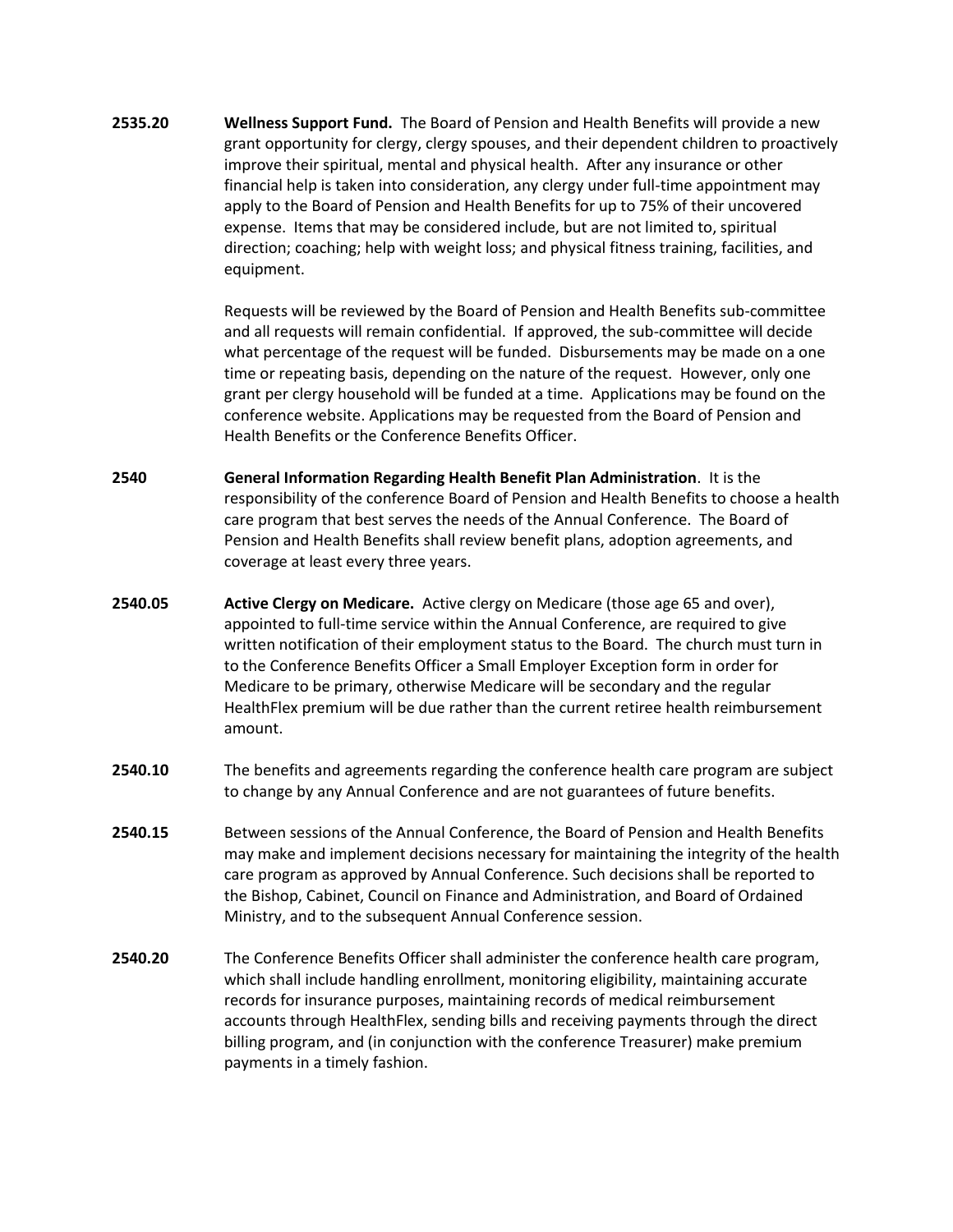- **2540.25** District Superintendents shall promptly inform the Conference Benefits Officer of any status change for clergy, so that proper pension and benefits coverage may be maintained.
- **2540.30** As elected in the adoption agreements for various plans, clergy appointed to attend school, a leave of absence or a sabbatical leave may continue in the conferencesponsored health plan at their own expense for one year.

## **2545 General Information Regarding Pension and Retirement Plan Administration.**

- **2545.05 CRSP**. All clergy persons appointed to either a local church or charge at 50% or greater will be automatically enrolled in the CRSP. Any clergyperson serving less than a fulltime appointment may, at his or her voluntary election, waive participation in CRSP by signing a "Waiver of Participation" form. This form must be notarized and filed with the Conference Benefits Office. Clergypersons appointed less than full-time will be automatically enrolled in CRSP unless and until a waiver of participation is signed and submitted to the Conference Benefits Office.
- **2545.10 UMPIP**. All clergy persons appointed to a local church or charge at less than 50% will be automatically enrolled in the UMPIP. Should any clergy person serving less than 50% not wish to participate in the UMPIP, he or she, by voluntary election, may waive participation in the UMPIP by signing a "Waiver of Participation" form. This form is to be notarized and filed with the Conference Benefits Officer. It shall be assumed that clergypersons appointed less than 50% are to be enrolled in the UMPIP unless and until a waiver of participation is signed and submitted to the Conference Benefits Officer.
- **2545.15** Clergy granted retirement by the NMAC and receiving an annuity from Wespath may participate in the health care program, with eligibility defined by the plan documents.
- **2545.20** The Conference Benefits Officer shall maintain a list of all retired clergy, spouses, surviving spouses, dependent children of deceased clergy, and clergy on Incapacity Leave.

#### **2550 Retiree Events**

- **2550.05 Retiree Support/Events at Annual Conference.** The Conference Board of Pension and Health Benefits may sponsor a retirees' luncheon at Annual Conference. All retirees will be reimbursed up to \$500.00 for Annual Conference expenses. This will include Conference registration, hotel costs, meal costs, and/or travel expenses. This includes retiree's spouse. Receipts will need to be included with the request for reimbursement. Requests for reimbursement shall be made to the Conference Benefits Officer within sixty (60) days of the last day of Annual Conference.
- **2550.10 Retired Ministers' Day and Offering**. In order to assist retirees with extraordinary nonmedical expenses, the first Sunday in November (or a Sunday close to it) will be set aside as Retired Ministers' Day. This offering will be taken in even-numbered years. The Retired Ministers' Day offering also serves to recognize retired clergy and to distribute educational information concerning the pension programs of the church.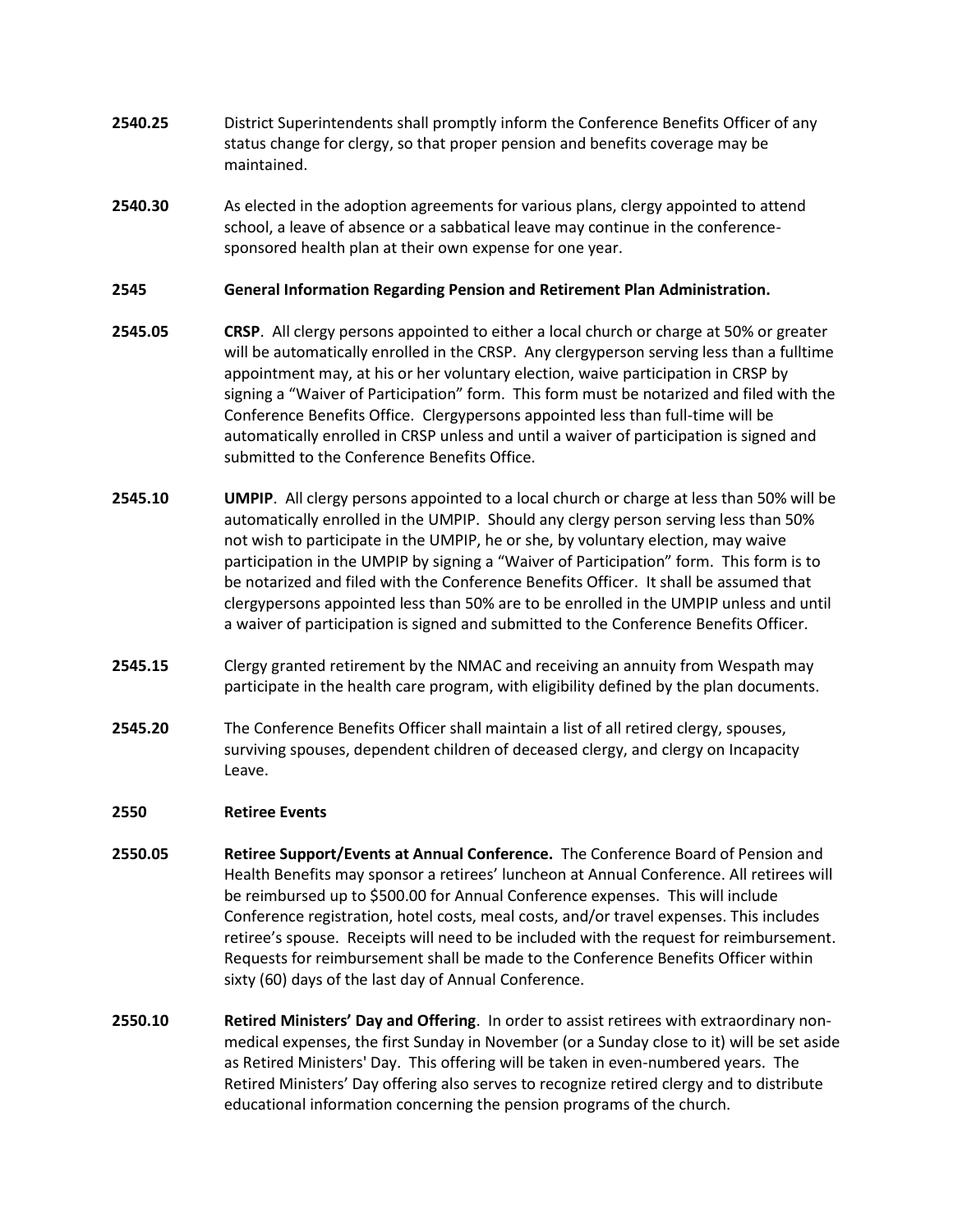# **2555 Rental/ Housing Allowances for Retired Ministers.**

- **2555.05** An amount equal to 100% of the pension or disability payments received from plans authorized under the *Discipline*, which includes all such payments from Wespath during the year by each retired or disabled clergyperson who is or was a member of the conference, or its predecessors, be and hereby is designated as a rental/housing allowance for each such clergyperson.
- **2555.10** The pension or disability payments to which this rental/housing allowance applies will be any pension or disability payments from plans, annuities, or funds authorized under the *Discipline*, including such payments from Wespath and from a commercial annuity company that provides an annuity arising from benefits accrued under a Wespath plan, annuity, or fund authorized under the *Discipline*, that result from any service a Clergyperson rendered to this conference or that a retired or disabled clergyperson of this conference rendered to any local church, Annual Conference of the church, general agency of the church, other institution of the church, former denomination that is now a part of the church, or any other employer that employed the clergyperson to perform services related to the ministry of the church, or its predecessors, and that elected to make contributions to, or accrue a benefit under, such a plan, annuity, or fund for such retired or disabled clergyperson's pension or disability as part of his or her gross compensation.
- **2555.15** NOTE: The rental/housing allowance that may be excluded from a clergyperson's gross income in any year for federal income tax purposes is limited under Internal Revenue Code Section 107(2) and regulations there under to the least of: (1) the amount of the rental/housing allowance designated by the clergyperson's employer or other appropriate body of the church (such as this conference in the foregoing resolutions) for such year; (2) the amount actually expended by the clergyperson to rent or provide a home in such year; or (3) the fair rental value of the home, including furnishings and appurtenances (such as a garage), plus the cost of utilities in such year.

# <span id="page-33-0"></span>**2600 Policies and Procedures Pertaining to Equitable Compensation**

**2605 Base Salary.** A base salary in each category is set according to a predetermined percentage of the Annual Conference average cash salary (conference average compensation less housing) for the year. For a Student Local Pastor, the percentage is 60%, for Full-Time Local Pastors, the percentage is 63%. For Associate Members, 65%, for Provisional Members, 67%, and for members in full connection, 72%. The Commission on Equitable Compensation (CEC) will report updated figures on an annual basis, with the dollar amounts published in the Conference Journal.

#### **2610 Procedures for Requesting and Payment of CEC Funds.**

**2610.05 Amounts.** Money from all sources (except CEC funds) to be applied to the pastor's compensation and travel shall be totaled. When the amount is less than the amount set for the base compensation for the pastor's category, the district superintendent shall work with the church or charge to plan for the pastoral support from the CEC under the guidelines for Mission Pastoral Assistance, Base Compensation Assistance, or short term Special Pastoral Assistance.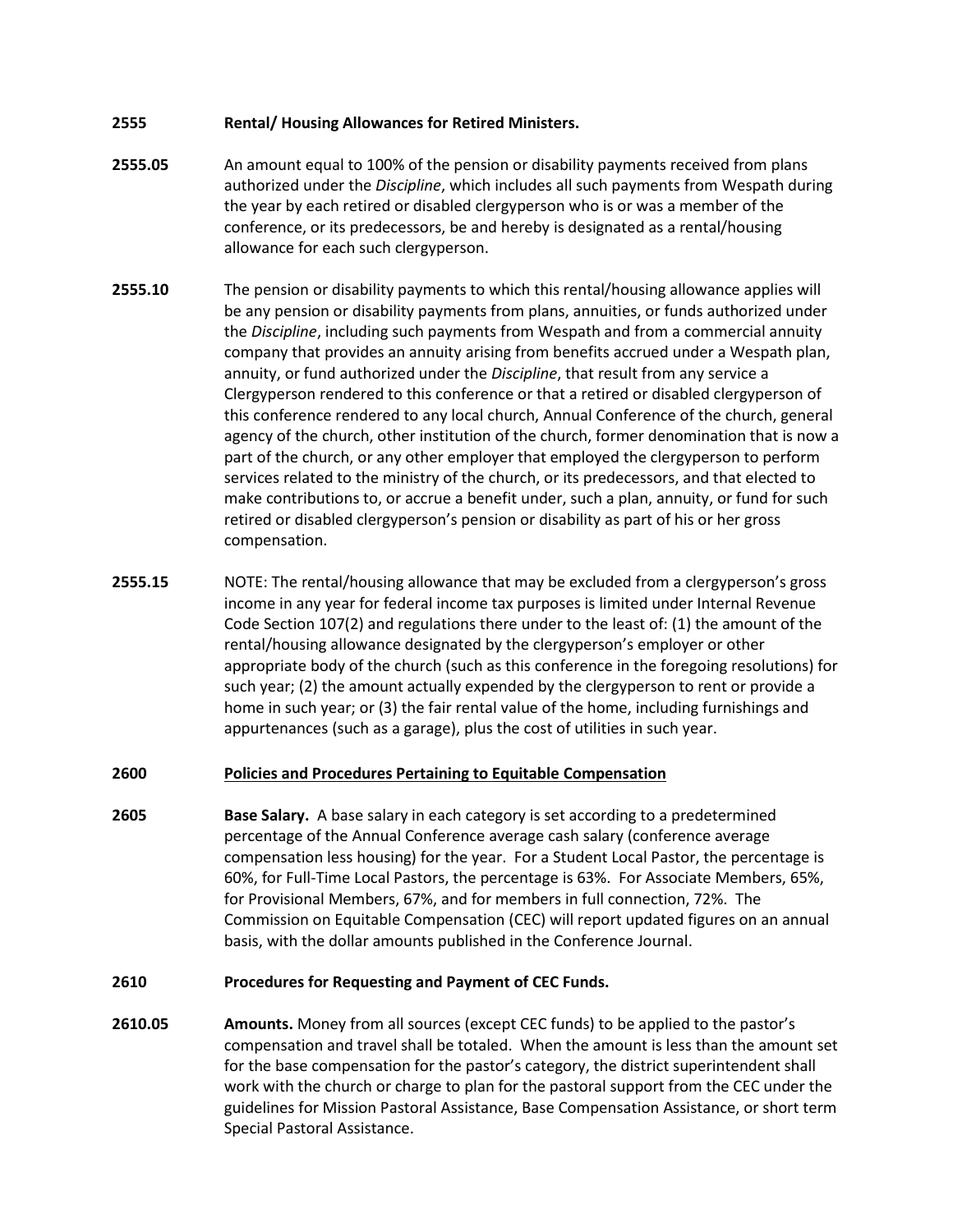- **2610.10 Timing.** Requests for CEC support shall be made for a 12-month period beginning January 1 and concluding December 31 of the same calendar year. Requests for funding for the remainder of a year can be made at such time as the pastor's compensation may be adjusted by charge conference action, by change of appointment, or by other conditions.
- **2610.15 Payment.** Payment from the basic compensation funds shall be made by the conference treasurer after receiving both a written request from the district superintendent and written approval by the CEC chairperson. The conference treasurer shall mail the monthly checks directly to pastors so that they are received by the end of the month for services rendered. Payments for travel, housing, insurance or pension support shall be paid to the responsible agency or charge as directed by the CEC, in consultation with the district superintendent.
- **2610.20 Pension Obligations**. The pension obligation due on the amount of the compensation paid by the CEC fund shall be the responsibility of the CEC and shall include the adjustment for housing on that amount of compensation.
- **2610.25 Additional Eligibility Considerations.** In some instances, for missional reasons, consideration may be given to make funds available for the deacon in full connection when the primary appointment is to a local church. Salary shall not be less than the minimum compensation established for elders. A retired ordained minister appointed to a pastoral charge shall not have a claim upon minimum compensation from the Commission on Equitable Compensation.

# **2615 Types of Pastoral Assistance Available Through CEC**

**2615.05 Mission Pastoral Assistance.** Mission pastoral support is provided for churches or charges in communities that in the judgment of the local church leaders, the district superintendent and the cabinet offer little potential at present for numerical growth and self-support for the church. The intent for CEC pastoral support is to free up the church for ministry in the community. Attempts will be made to strengthen the selfsupport potential of the charge by combining with nearby churches, joining other community groups or by developing new ministries to reach unchurched groups in the community prior to requesting this status. The church may be designated a mission charge if it is deemed important to continue a United Methodist presence in the community.

> In order to support the unique ethnic diversity in the NMAC a mission charge/church is eligible to receive up to 100% compensation upon recommendation of the District Superintendents and the Bishop if a conference related pastor is assigned to the church or charge. The cabinet is asked to consider the possibility that the church could be served by a less than full-time pastor to provide the pastoral leadership needed at the most basic level possible. Travel between two or more churches on a mission charge will be provided at the CEC rate as per agreement between the district superintendent and the CEC.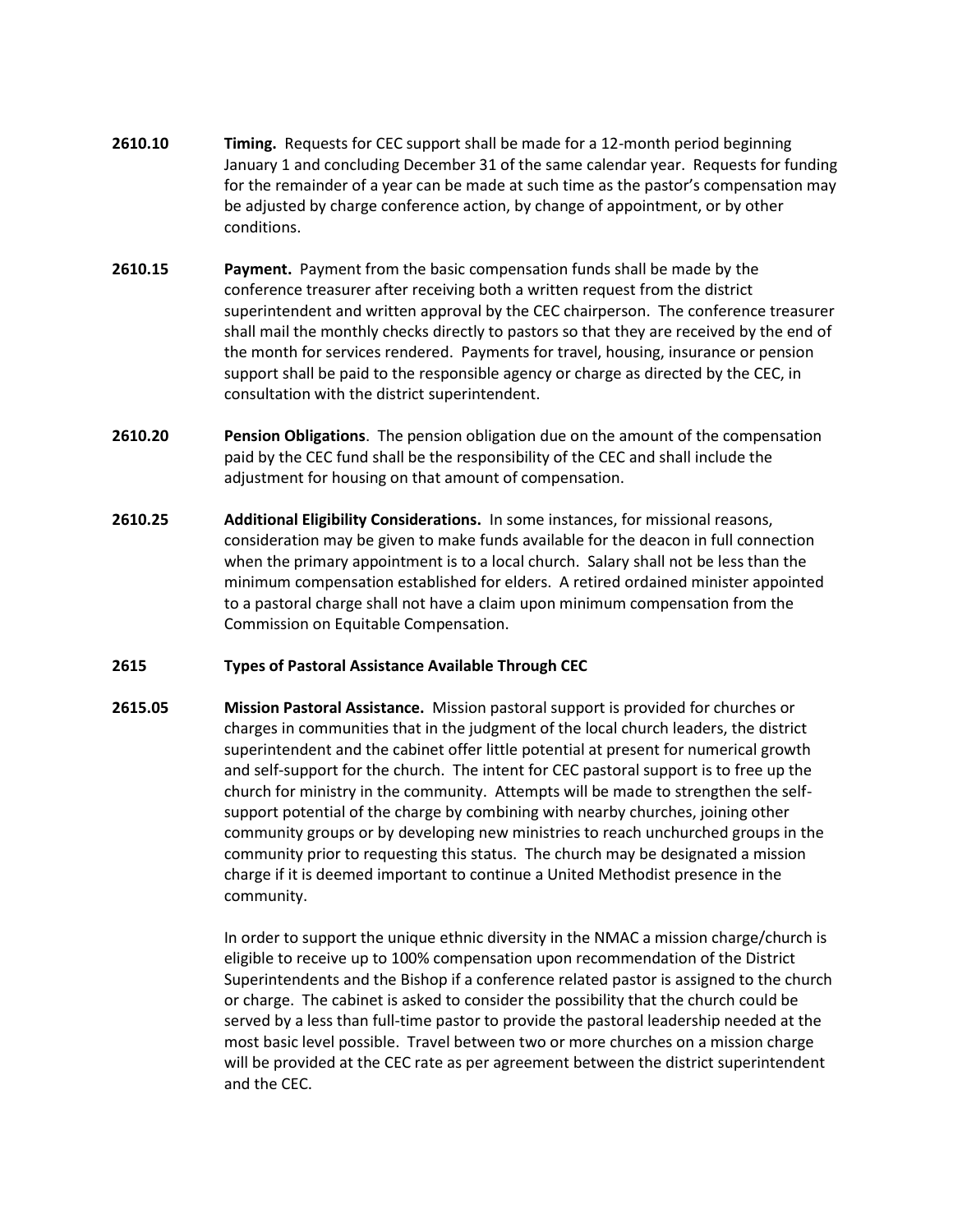Assignment of mission charge status indicates that self-sufficiency is not possible at this time. This status must be reviewed annually. The district superintendent will be asked each year to reapply for this status for the charge and to give cause why this charge should be continued as a mission charge.

**2615.10 Base Compensation Pastoral Assistance.** A base compensation church or charge is one that regularly provides no more than the base compensation for its pastor and that needs assistance in providing that compensation. It is a church or charge perceived to have potential toward self-sufficiency and to provide a valuable and growing ministry in its community. It is expected that most of the charges receiving CEC compensation supplements will be base compensation charges. The process for providing assistance will be as follows:

> Each church or charge applying for base compensation support will apply for a five-year term. The initial application will follow a formulation by the church of a specific fiveyear plan for growth in several areas of its life. The formulation will come as a result of a consultation process between the church or charge, the district superintendent and the CEC. The five-year plan should address whatever needs the church or charge sees as important but must address the areas of evangelism and stewardship.

> The five-year plan will become the vehicle for accountability. Each church or charge will be asked to make a brief annual report of their progress toward the five-year goals and any intermediate goals they may have set. The plan may be altered only by permission of the CEC requested through the district superintendent.

> The funding request for each year will be part of the church/charge budgeting process based upon the church/charge's five-year commitment. Compensation supplement requests from the church/charge will be made in writing to the district superintendent, who will present the requests to the CEC.

With any change of pastoral appointment, it is the responsibility of the district superintendent to instruct the new pastor about the church/charge's plan and the process by which funding will be continued.

During the last year of a five-year plan, the district superintendent will institute a thorough review and evaluation of the church/charge. One or more members of the CEC shall be included in the review process by whatever means is agreed upon by the CEC member(s) and the district superintendent. This process may differ from church to church to meet the needs of the church, the district superintendent and the CEC.

If a charge cannot become self-sufficient after five years, the district superintendent will help the charge plan for ministry by the use of less than full-time pastoral support, combination of charges, or other alternative means.

As a general rule, base compensation churches/charges will be responsible for 70% of the base compensation and CEC will be responsible for no more than 30%. Exceptions may be made to this policy upon recommendation from the District Superintendents and the Bishop in the consultation with the Commission of Equitable Compensation. Travel assistance between two or more churches in one charge will continue to be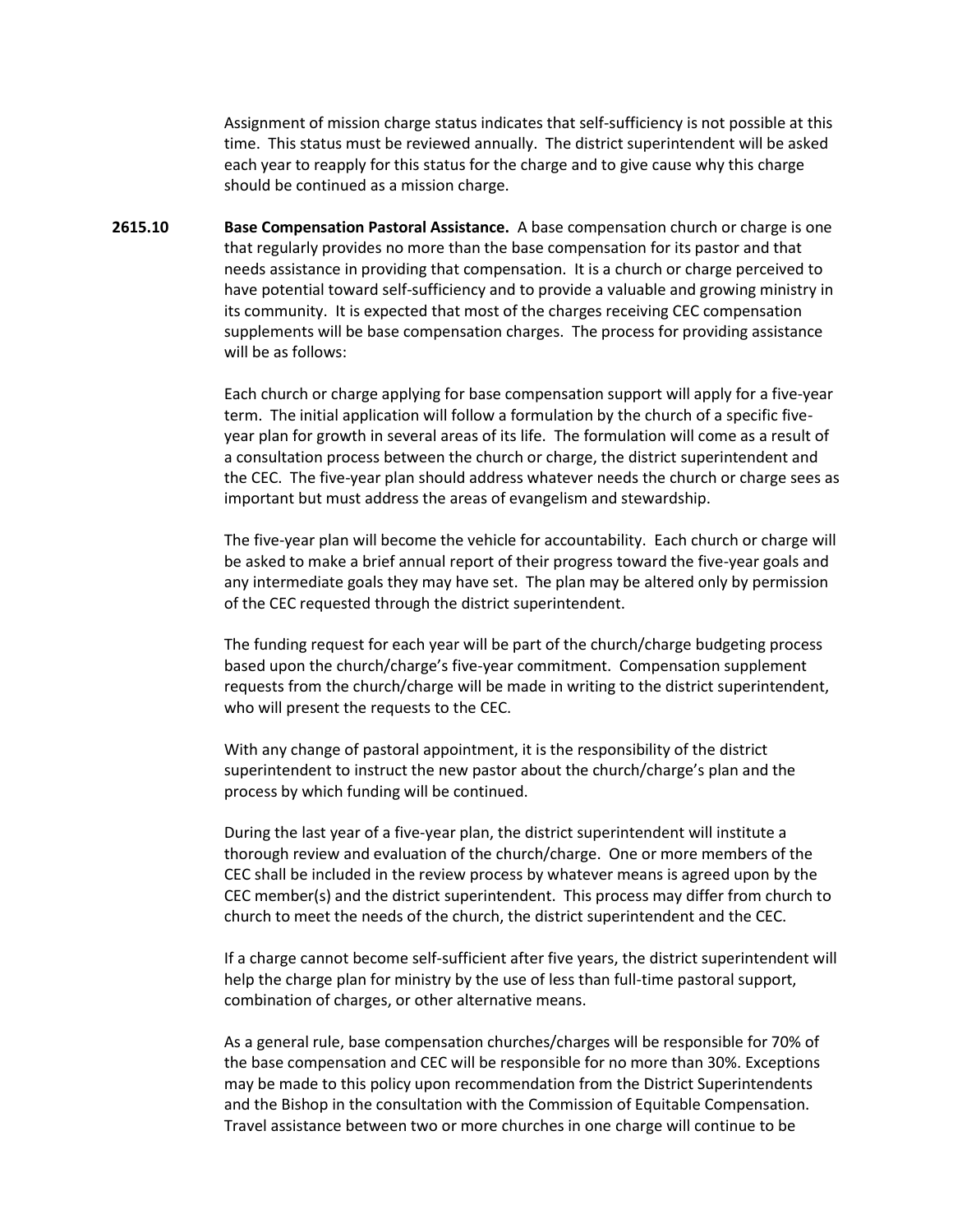available; however, the mileage rate will be based on the mileage formula as set by the Annual Conference for travel expenses for conference boards and agencies within the Annual Conference (currently \$0.348 per mile). A church planning toward self-support should consider the responsibility of travel as well as compensation.

Churches/Charges receiving "travel only" support must be placed in one of the three categories. The process for receiving travel support will be the same as receiving compensation support for that category. In exceptional cases, the CEC may grant one year of travel assistance on request of the district superintendent while the church/charge enters the appropriate process to request further assistance.

**2615.15 Short Term Special Pastoral Assistance.** A church may need short term compensation assistance to accomplish a particular task related to expansion of its ministry. This may include the addition of a new outreach ministry of a revitalization project, establishing or strengthening an ethnic minority congregation, or adding a second congregation in an outlying area or other growth-related projects; or a church may occasionally need to correct an inequality in a compensation package. The CEC can help fund a limited number of such projects and consideration of other sources of funds must precede requests for CEC funding.

> This is basically a grant for a specific project. Application for such assistance should be made for the church through the district superintendent. The goals for the project must be stated clearly. Assistance will be granted for a specific time not to exceed five years, and provided on a decreasing scale, and will not be renewable. The terms for the amount of assistance for each year of the plan will be agreed upon at the beginning of the project.

The compensation need not be limited to the base level; however the maximum amount that can be granted from the CEC in the first year of the project will be 50% of the base compensation for the pastor appointed to the church/charge. Written application to the CEC must be made by the district superintendent and approval must be granted before appointments are made based upon these funds because of the limited availability of funds.

**2620 Basic Compensation and Travel Levels for Established Churches.** Any monies paid the pastor by the local church/charge above or in addition to compensation and travel shall be excluded from basic compensation as computed in the section. Churches are encouraged to not pay the pastor's portion of monthly insurance premiums. On charges of two or more churches, funds may be requested for travel expenses by the district superintendent according to the mileage formula as set by the Annual Conference for travel expensed for boards and agencies within the Annual Conference.

> Reimbursement for travel between churches on a charge is to be considered over and above the amount requested for basic compensation support.

> The maximum allowable to any charge under this provision is the total of the pastor's basic compensation plus the mileage formula agreed upon by the district superintendent and the CEC. The CEC will be responsible only for the amount of the total, which is not paid by all other sources.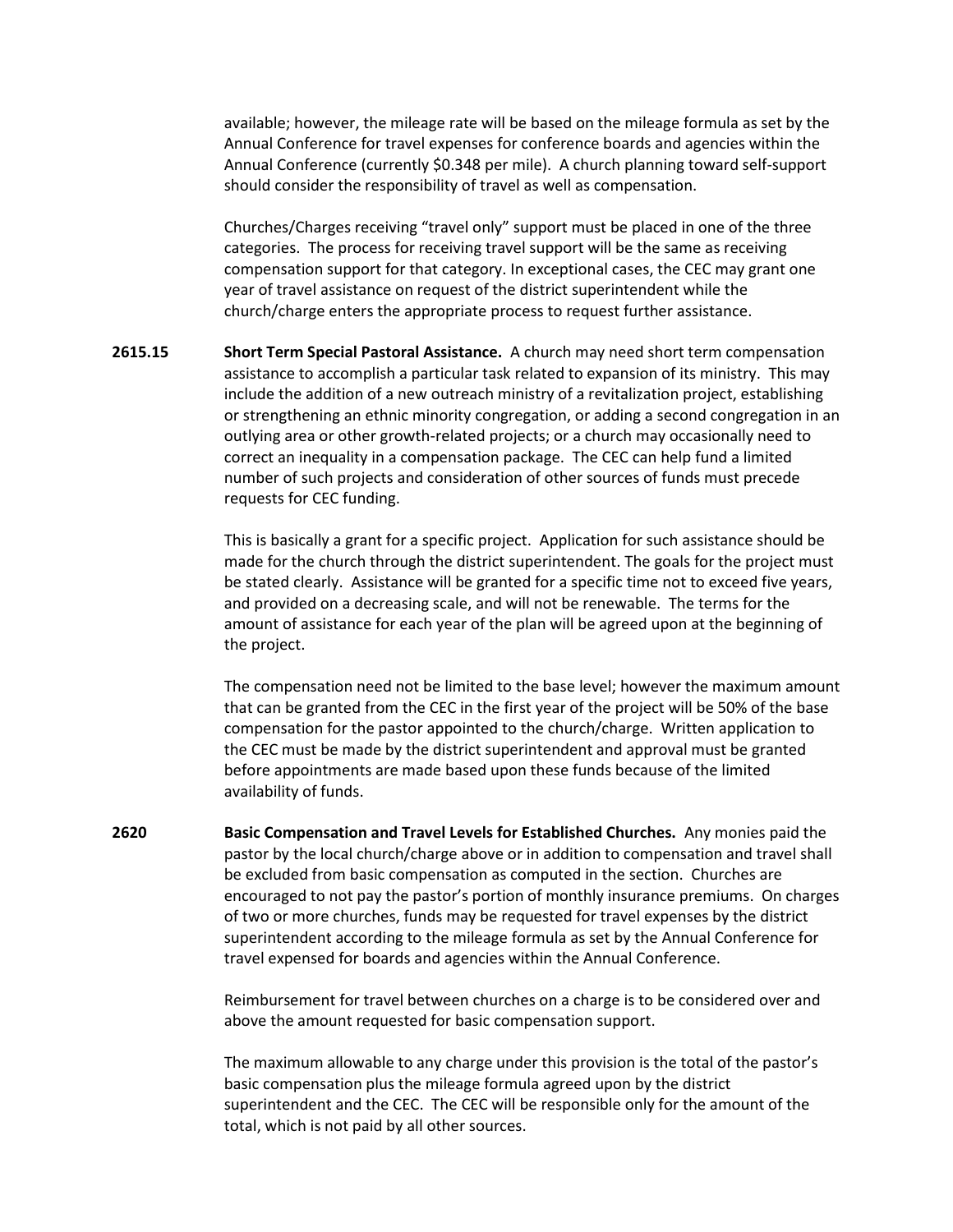**2625 CEC Loan Fund to assist Ministers Moving Within the Conference.** The CEC maintains a loan fund for the purpose of providing loans up to \$400.00 to assist pastors of the NMAC who are moving from one charge to another within the bounds of the conference and who are not eligible for moving grants.Loans are to be repaid within the conference year in which the loan was granted unless special arrangements are made with the approval of the CEC chairperson and on the following basis:

> Monthly payments to complete repayment by the end of the conference year, or Four equal payments at the end of each three-month period, or Lump sum payment at any time during the conference year.

Applications for loans are secured from the CEC staff person in the Conference office. Upon approval of the receiving district superintendent and completion of a note, properly executed, the conference treasurer will issue a check to the pastor in the amount of the note. These funds are administered by the CEC with the conference treasurer receiving all payments.

**2630 CEC Assistance with Moving Expenses.** The CEC is prepared to provide grants for moving expenses for **s**eminary students returning or transferring to the NMAC, pastors moving within CEC congregations, pastors transferring into the NMAC by appointment to CEC churches, and/or other special need with prior approval of the district superintendent and the CEC.

> Reimbursement for moving expenses as described above shall be based on \$1.50 per mile or actual receipted expenses, whichever is less, minus any amount received from other sources for moving expenses above the actual cost of the move. Expenses may include truck or trailer rental, motels, meals, and gas. All reimbursement requests are to be calculated on the basis of the most direct route. Application for moving grants should be made through the receiving district superintendent for approval by the CEC.

# **2635 Arrearage Policy.**

- **2635.05** In the event that the local Church Treasurer becomes aware that the church will be unable to provide to the Pastor full payment of a regularly scheduled payroll or housing allowance installment, or to remit to the Conference Treasurer full payment for regular direct billed benefit payments such as pension and health care, the Church Treasurer shall immediately notify both verbally (within 24 hours) and in writing (within 3 days) the Pastor, the Lay Leader, and the Chairs of the Staff/Pastor Parish Relations Committee (S/PPRC), Finance, Trustees, and the Administrative/Church Council of the impending arrearage. Upon receipt of such notice, the Chair of S/PPRC and/or the Pastor shall immediately (within 3 days) notify the District Superintendent of the impending arrearage. It is the Pastor's responsibility to keep copies of all such written notifications, and to provide additional written confirmation to the District Superintendent when an arrearage has taken place. Failure to document salary or benefit arrearages may result in a loss of compensation and/or forfeiture of pension and benefits.
- **2635.10 Local Church Response.** Upon receipt of notice of a pending arrearage, the Chair of S/PPRC shall immediately (within 24 hours) call a meeting of the Pastor, the Lay leader,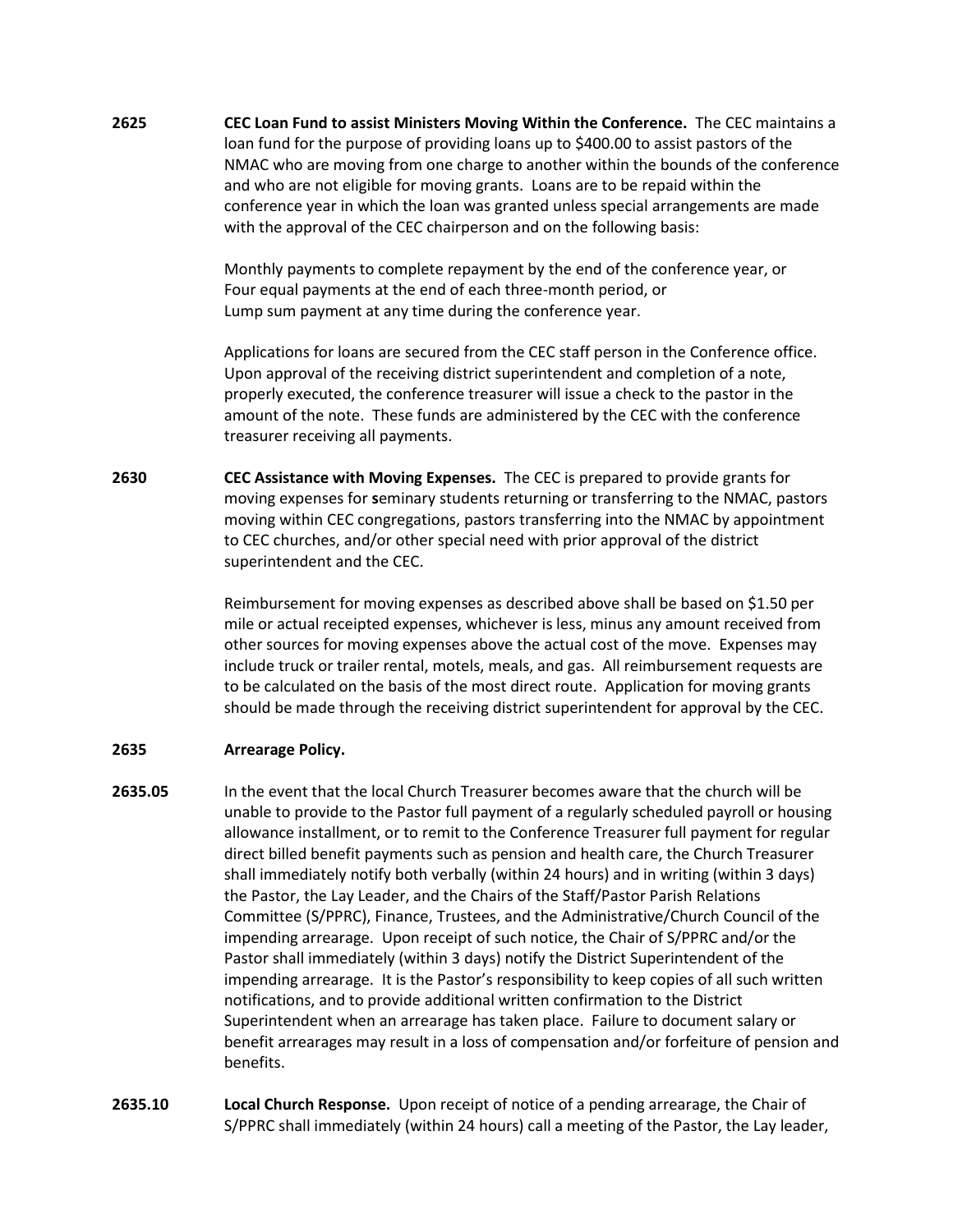and Chairs of Finance, Trustees, and the Administrative/Church Council to discuss the financial situation and seek remedies to prevent an arrearage from occurring. Such remedies may include drawing from invested funds, an emergency appeal for special giving from congregation, emergency grants, or loans from the District or Conference.

In accordance with *Discipline* ¶624, such remedies cannot include a reduction in the Pastor's full compensation until the beginning of the next Conference year.

**2635.15 Response Beyond the Local Church.** If, after consultation among the Lay Leader and Chairs of S/PPRC, Finance, Trustees, and the Administrative/Church Council, it becomes apparent that the church may be facing a long term financial crisis, the Chair of S/PPRC shall notify in writing the Pastor and the District Superintendent that:

> an Equitable Compensation Subsidy Grant may be necessary to maintain compensation for the remainder of the Conference year, or a change in pastoral compensation or appointment may be necessary at the beginning of the following Conference year.

**2635.20 Delinquency.** If the local church becomes delinquent in the Pastor's compensation (i.e. more than 30 days delinquent), then the District Superintendent shall notify the Commission on Equitable Compensation (CEC), which on its own initiative may do any or all of the following, but not limited to:

> sending a representative from CEC to meet with the local church and Pastor to seek resolution of the issue developing with the local church a payment plan so that the Pastor receives full payment of compensation by the end of the Conference year

The District Superintendent shall be invited to participate in this CEC process.

**2635.25** If the local church is already receiving a subsidy grant from the Commission on Equitable Compensation, the CEC may also:

> Determine if all subsidy grant funds allocated to the church were used to pay the Pastor's salary.

Examine the original subsidy grant application to determine if the amount requested to meet minimum compensation was reduced.

Require an outside audit of all church funds in compliance with GCFA Guidelines (www.gcfa.com).

Notify the District Superintendent of its findings and recommendations in writing.

**2635.30 Delinquency with Respect to Pensions and Benefits**. If a local church becomes delinquent in the payment of the Pastor's direct billed pension and benefits (i.e. more than 90 days delinquent), then the Conference Benefits Officer shall notify the Conference Treasurer, the District Superintendent, and the Commission on Equitable Compensation. The District Superintendent and/or CEC shall develop a written payment plan with the local church so that the Conference receives full payment of pension and benefits by the end of the Conference year.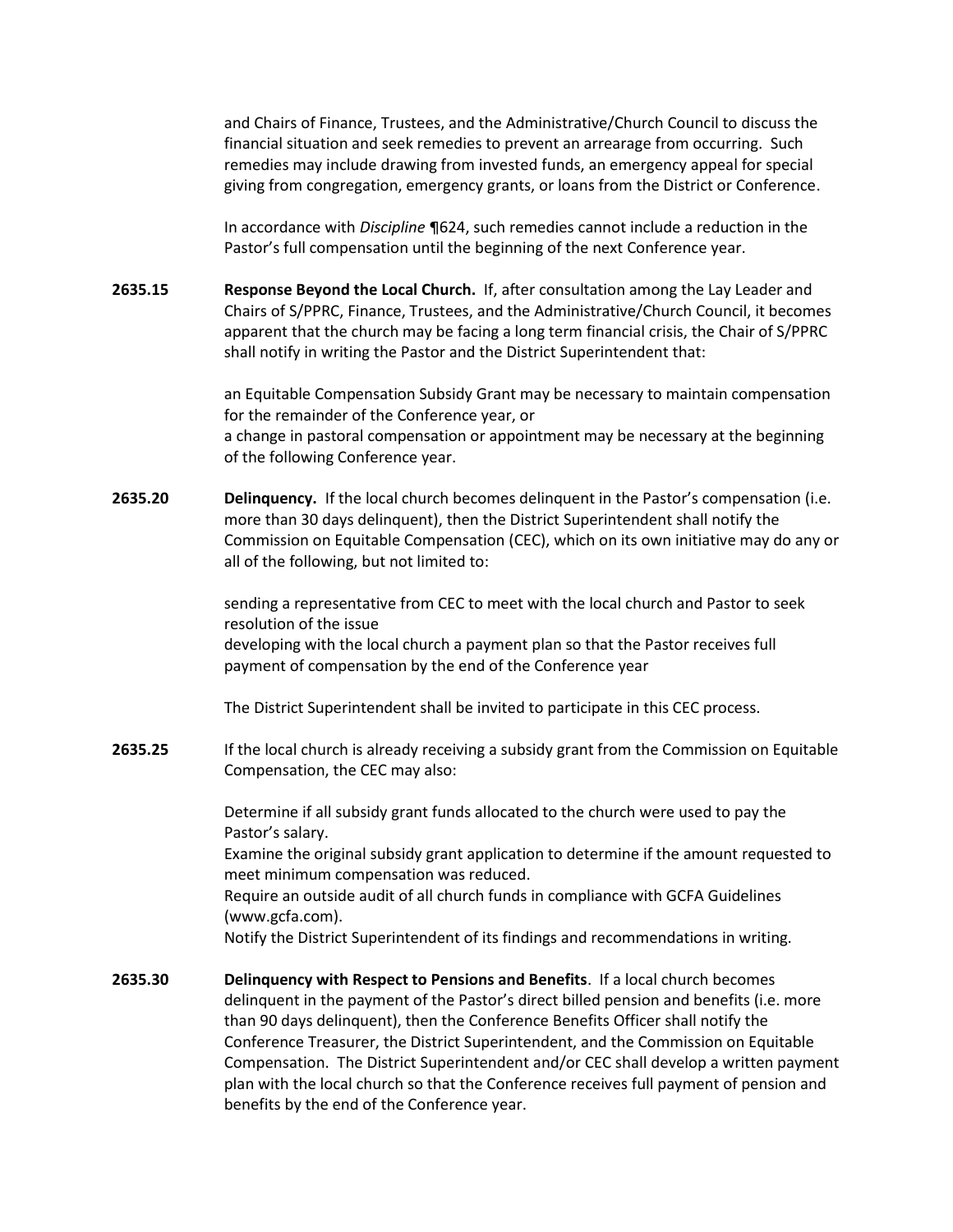- **2635.35** *Discipline* ¶2543 makes clear that no real property on which a church building or parsonage is located is to be mortgaged to pay for the current or budgeted expenses of a local church (including arrearages), nor shall the principal proceeds of a sale of any such property be so used. This provision shall apply alike to unincorporated and incorporated local churches.
- **2635.40 Petitioning Annual Conference for Assistance.** In extreme and unresolved circumstances, the local church and/or Pastor may petition a session of the Annual Conference, following proper procedures, for assistance in payment of the arrearage not to exceed the minimum conference compensation standards. However, it is the responsibility of the local church to provide minimum compensation for its appointed clergy (¶624 of the *Discipline*).
- **2635.45 Pastor's Responsibility.** It is the responsibility of the Pastor to provide evidence of an arrearage by providing documentation such as: Treasurer's Reports, Charge Conference reports of adopted salary and compensation, check stubs, W-2 forms, and a Certification of Payment Form (Conference format available) signed by the Pastor, S/PPRC Chair, Trustee Chair, Treasurer, and Administrative/Church Council Chair.
- **2635.50 Statute of Limitations**. The statute of limitations for filing a claim for funds from the Annual Conference (i.e. notification to the District Superintendent of the arrearage) for any salary arrearage is one year from the date of the initial arrearage. Once an appointment (pastoral connection) ends, the Pastor shall not be entitled to any claim for unpaid base compensation against any local church or charge (¶342.4 of the *Discipline*).
- **2635.55 Administrative Complaint.** An Administrative Complaint may be filed against a Pastor who fails to report an arrearage according to the time lines established in this policy.

#### <span id="page-39-0"></span>**2700 Additional Conference Agency Policies and Procedures**

- **2705 Commission on Archives and History.** The Commission on Archives and History shall be the official custodian of the archives of the Conference, subject to the following provisions or other authorization of the New Mexico Annual Conference. [Restored from 1976 version.]
- **2705.05 Location.** The Archives of the NMAC preferably shall be located on the ground floor of a secured building. The rooms containing the Archives shall be secured by key at all times and access to the rooms shall be limited to the Archivist, the Board members of the Commission on Archives and History and the Chair of the Conference Historical Society, and access by other interested individuals.
- **2705.10 Records.** Administrative officers of the NMAC and each of the Boards, Commissions, Committees and other agencies shall see that Conference-related activities are adequately recorded and the records preserved and deposited with the Archivist, except for active files of each agency. Each agency shall designate a person to act as liaison with the Archivist. No archival materials shall be destroyed without the approval of the Archivist.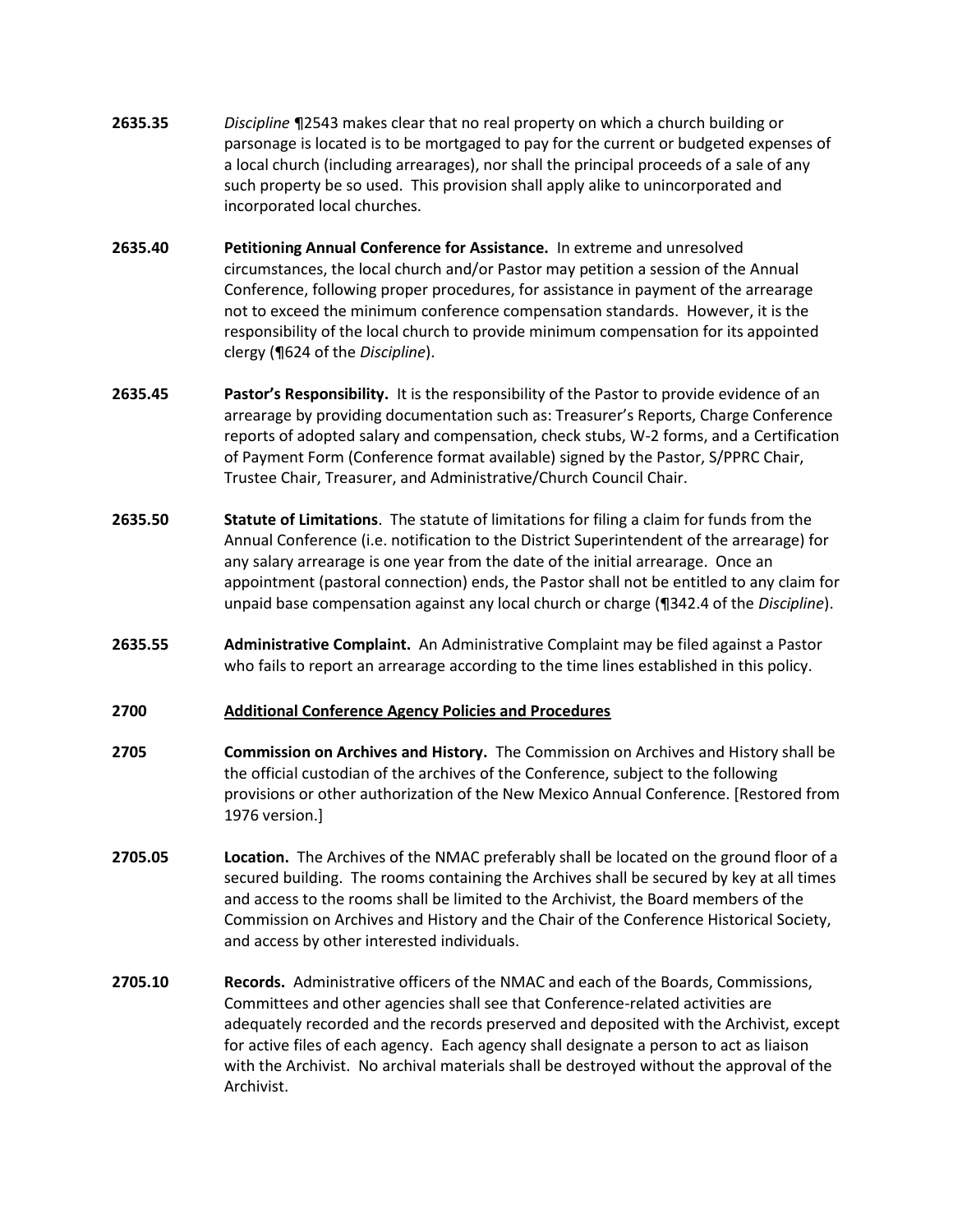- **2705.15 Definition of Archival Records**. Archival records include anything of enduring value which contain information about policies, programs and activities of the Annual Conference or which document administrative history and development of an agency. Records and artifacts include, but are not limited to, all documents, papers, letters, maps, books, photographs, films, sound recordings, magnetic or other tapes, electronic data processing records, any documentary material regardless of physical form or characteristics, articles of furniture or any object of historical value that reflects the activities of any agency or church in the New Mexico Conference.
- **2705.20 Confidential Records.** Where records contain information of a confidential nature, agencies generating them, in conjunction with the Archivist shall establish any restrictions that must be placed on their use in order to protect information or the privacy of an individual. Such records shall be kept in a locked, identified, file cabinet.
- **2705.25 Availability of Records.** All records shall be available for research subject to restrictions of confidentiality and subject to financial limitations placed upon the Archivist.
- **2705.30 Request for Records.** The Presiding Bishop, the Conference Director of Mission & Administration, or the Chair of the Commission on Archives and History may request any conference-related agency to deposit in the Archives such records as may relate to the history of the Annual Conference.
- **2705.35 Personal Records Pertaining to History of Conference.** Ministers and laypersons possessing personal records pertaining to the history of the Annual Conference are encouraged to deposit or bequeath such records to the Conference Archives.
- **2705.40 Charge Conference Records.** District Superintendents shall deposit in the New Mexico Conference Archives their copies of Charge Conference records which are more than six years old.
- **2705.45 Non-Current Records.** Records designated as non-current by an agency may be transferred to the Archives where they shall be available for reference.
- **2705.50 Local Church Records.** Local churches and pastors are charged with the responsibility to maintain and safeguard all permanent records of the local congregation, including Charge and Church Conference records, Administrative Board and Council on Ministries minutes, membership records, and local church history and artifacts. When a local church is abandoned, records and physical objects of historical importance should be deposited with the Conference Archives. Personal records may also be bequeathed to the Conference Archives.
- **2705.55 Merged Churches.** Merged churches shall preserve the records and artifacts of their predecessor churches. They may deposit those records and artifacts in the Conference Archives at any time.
- **2705.60 Living Archives.** Names of the Living Archives, lay and clergy, shall be included in the historical section of the Journal.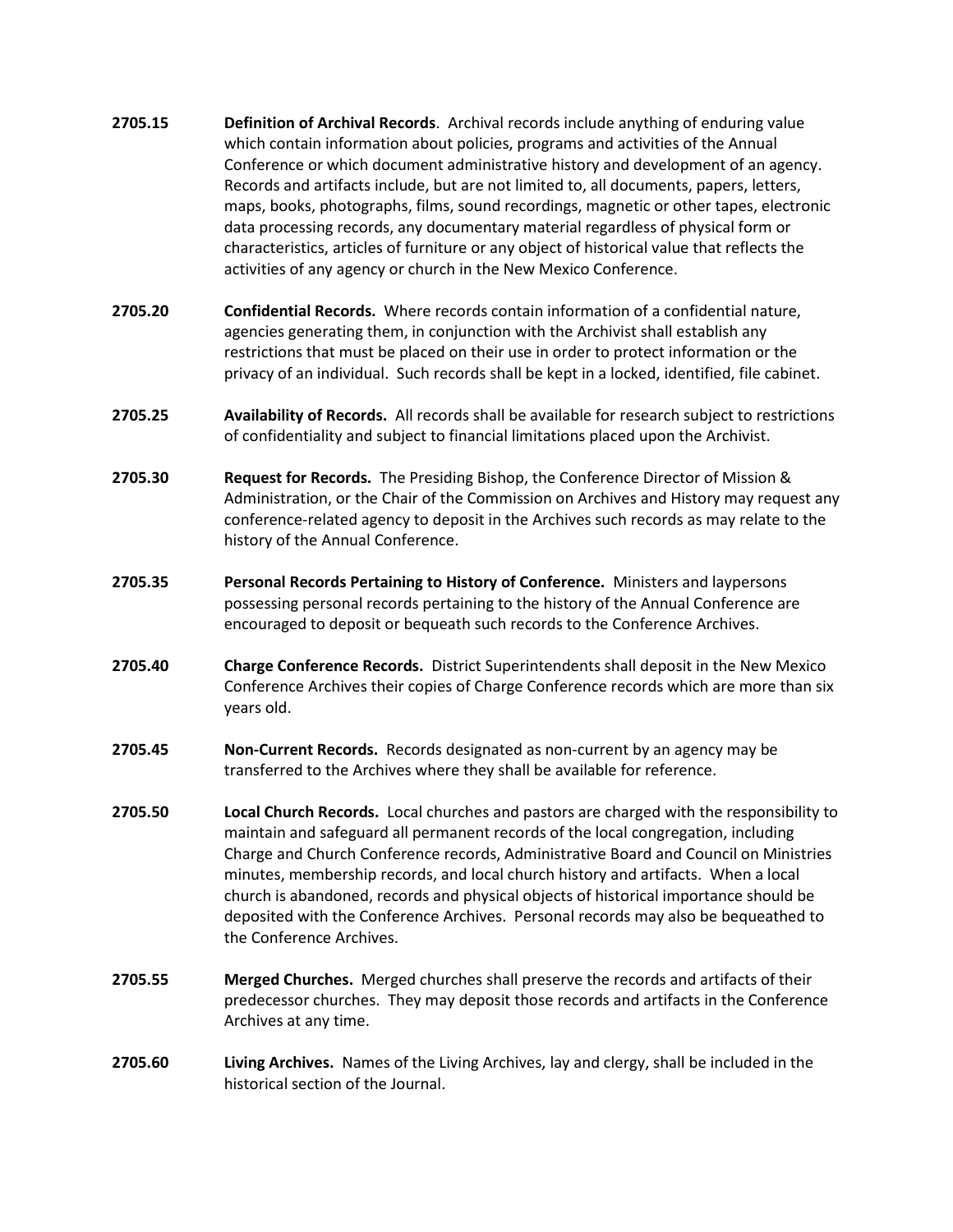- **2705.65 Conference Historical Society.** The Conference Historical Society shall be support group of the Commission on Archives and History and to encourage individuals to become members for the purpose of promoting interest in the collection and preservation of church records.
- **2710 Revolving Loan Fund Committee.** The Revolving Fund Committee shall work cooperatively with the Conference Ministry Team, the Conference Council on Finance and Administration and the Texas Methodist Foundation.
- **2710.05 Deposits and Disbursements**. Revolving Fund monies shall be deposited with and disbursed by the conference treasurer. Monies held in the fund shall be invested at interest. Interest received shall be deposited in the fund. These invested funds shall be available on reasonable demand.
- **2710.10 Records and Notifications.** The conference office will maintain the records of payment and balance due and notify each loan holder at least twice annually of the balance of principal and interest due. A copy of this notification shall be sent to the district superintendent and the chairperson of the church's finance committee.
- **2710.15 Charge Conference Report.** It is recommended that district superintendents include in their charge conference instructions a request that a report be made concerning the status of all outstanding debts and loans.
- **2710.20 Chancellor.** The Revolving Fund Committee shall avail itself of the conference chancellor in matters of collateral or guarantees that require special handling. Otherwise, loans will be made without collateral or guarantee, as has been the common practice.
- **2710.25 Application and Promissory Note.** The committee shall use an application form and promissory note approved by the Conference Ministry Team.
- **2710.30 Decision Making.** In its decision-making process, the committee shall endeavor to balance what is in the best interest of the conference and what is in the best interest of the church in question.
- **2710.35 Letter of Explanation.** When a decision is made to disapprove a loan request, a letter of explanation shall be sent to the applicant.
- **2710.40 Funding.** Funding for the Revolving Fund Loan Committee and its work will be the responsibility of the revolving fund.
- **2710.45 Meetings.** The committee shall meet annually or more frequently, if necessary, on call of the chairperson or two or more members of the committee.

# **2710.50 Process for Requesting a Loan.** Consult with the District Superintendent Procure an application from the Revolving Fund Committee chairperson or the conference office.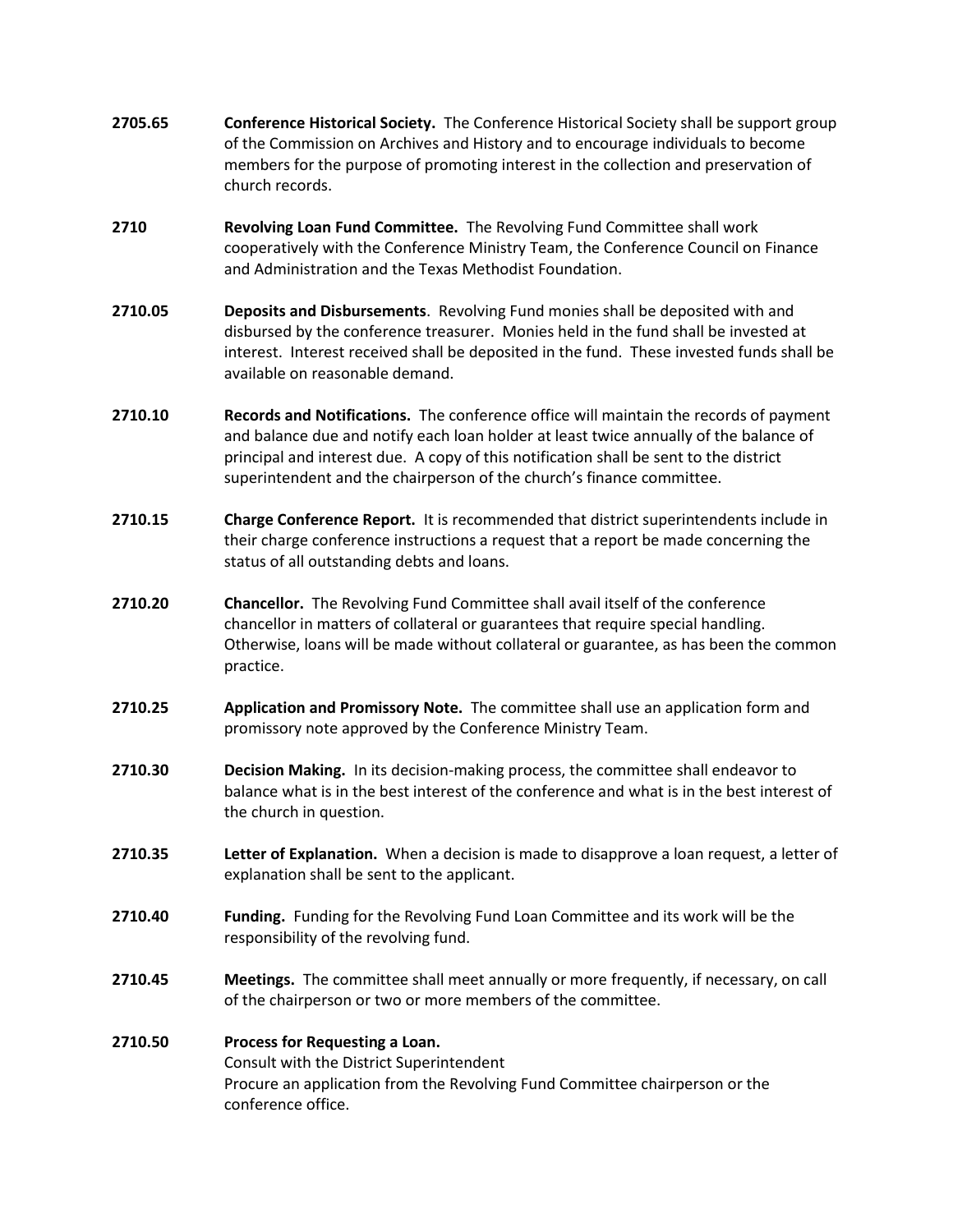Hold a duly constituted Church Conference for the purpose of approving the loan application and proposed repayment schedule. At the conference, a letter from the Revolving Fund Committee shall be read emphasizing the importance of loan repayment. The letter shall also appear in the church newsletter.

Complete the application and return to the Revolving Fund Committee chairperson.

# **2710.55 Procedures for Grant of a Loan.**

An onsite visit to the church shall be made by a member of the committee, when possible and practical.

The committee shall consult with the District Superintendent of the district within which the church resides.

Majority vote of the committee shall decide loan approval or denial.

An application shall be acted upon in a reasonable period of time. When a necessary delay occurs, the reasons for the delay shall be communicated to the applicant.

When a loan is approved, the committee shall send to the church a certification letter of loan approval along with a promissory note.

When signed copies of the promissory note are received by the chairperson of the Revolving Fund Committee and the conference treasurer, the money shall be disbursed, and the committee notified.

**2715 Conference Endowment Distribution Committee.** Funds allocated to the Conference Endowment Distribution Committee will be awarded to applicant from the local churches within the NMAC and institutions and organizations receiving Shared Ministry support from the NMAC.

# **2715.05 Responsibilities**. The responsibilities of the Committee are: To elect its own chair, who will call the meetings and report to the Bishop any vacancies caused by resignation, death or disability;

To make rules for its operations, to prescribe forms for making applications and to determine eligibility of applicants for awards in accordance with this Plan;

To announce and publicize the funds available for distribution when they become available;

To meet at least annually to make awards and conduct any other business appropriate to its responsibilities on the call of the chair or of any two members, preferably prior to Annual Conference;

To require accounting for funds granted, to require reports from recipients and to publicize the reports so that others may benefit from reported experiences;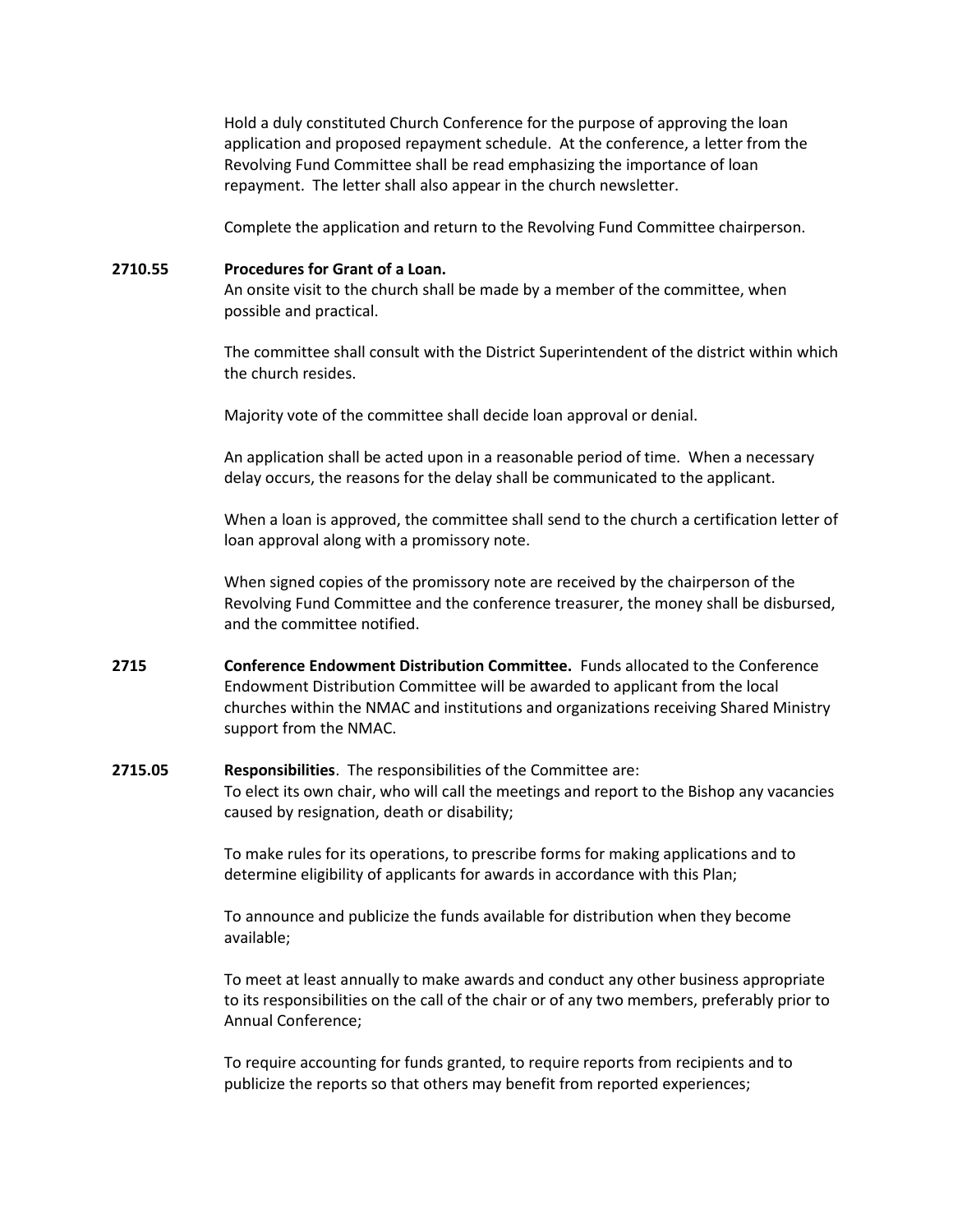To celebrate awards; to report annually to the Annual Conference; to review the effectiveness of the program annually, and to make recommendations to the Annual Conference for changes or revisions to the Plan in order to enhance its effectiveness;

To require that Bishop's and Vitality Awards granted will be spent within one year following the grant; to grant all funds distributed by giving awards in the year in which the distribution from the Foundation is made, and if at its annual meeting all funds cannot be awarded because of a shortage of qualifying applications, then to continue to seek applications until all funds are awarded to qualifying applicants.

- **2715.10 Distribution Formula.** Effective January 1, 2015, the distribution formula for earnings from the Conference Endowment Fund is: 4.5% to CF&A for Stabilization Fund and 1.5% for the Endowment Distribution Committee to distribute as Bishop's Awards and Vitality Awards. This formula change will be reviewed in 2019 for a report to the 2019 Annual Conference Session.
- **2715.15 Bishop's Awards.** The purpose of the Bishop's Awards is to fund or to seed the funding of ministries within local churches for winning persons to Jesus Christ that could not otherwise be funded by the local church, and thereby to encourage innovation, vigor, devotion and effectiveness in winning persons to Jesus Christ.

**Eligibility.** Bishop's Awards will be granted as follows: Only local churches and bodies within local churches may apply for and receive Bishop's Awards; bodies within local churches may apply for and receive awards only in the name of the local church and only with endorsement of the church council or similar body, which shall be represented by the signature of the board or pastor on the application. Applicants for Bishop's Awards may not have received an award for the same or similar program or ministry for more than three consecutive years, except that in exceptional cases awards may be granted for an additional year.

**2715.20 Vitality Awards.** The purpose of Vitality Awards is to encourage development of vitality in vision in mission and ministry in support of conference objectives and priorities and to fund vital ministries that would otherwise not be funded.

> **Eligibility.** Vitality Awards will be granted as follows: Vitality Awards are available only to boards, agencies and bodies that are formed by or are a part of the NMAC. Awards will be granted after communication with the Conference Council on Finance and Administration so that the Committee may be informed of unfunded vital ministries that have gone before that body. Awards should not be granted to the same entity for the same or similar program for more than three consecutive years except in unusual circumstances justifying an additional year's award.

**2715.25 Pippin Endowment Fund Grant.** The Pippin Endowment Fund was created from a gift to the New Mexico Conference of the United Methodist Church from the estate of Sara F. Pippin who resided in Clovis, New Mexico, and attended First United Methodist Church of Clovis. Purpose: The earnings from the Pippin Endowment Fund are to be used for mission work in New Mexico (Conference), including the training of Navajo Ministers.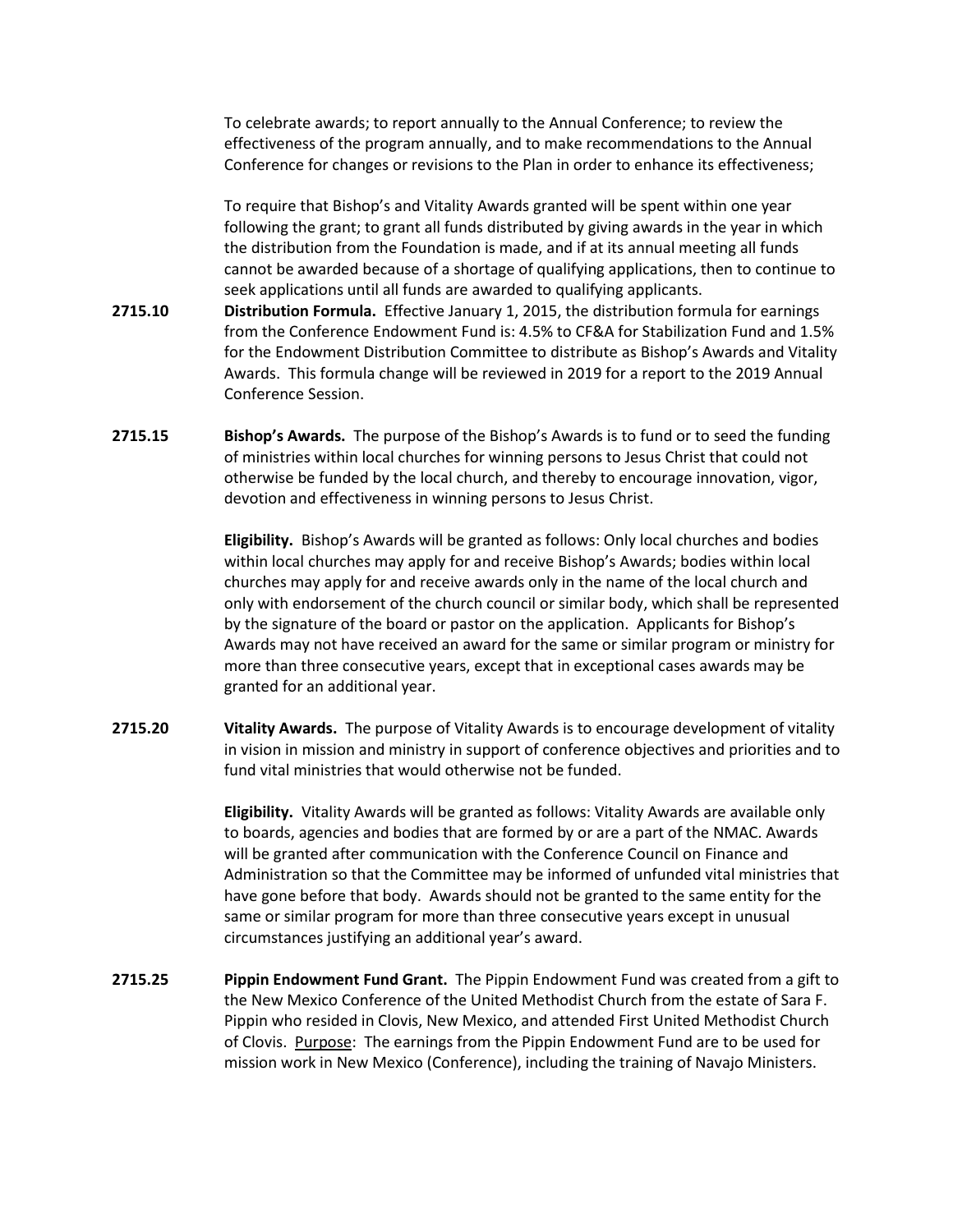**Investment.** The Pippin Endowment Fund is invested in the Texas Methodist Foundation and receives distributions annually in the amount negotiated by the New Mexico Conference Board of Trustees in the Management Agreement with the NMCMFI.

**Administration.** The Pippin Endowment Fund as real property of the NMAC is administered by the New Mexico Conference Board of Trustees.

**Distributions**. Funds remaining for distribution from the Pippin Endowment Fund after payment of Foundation fees will be allocated among, and paid to applicants by the Conference Endowment Committee. In order to comply with the donor's request, a minimum of 20% of the net distributed funds shall be used for the training of Navajo Ministers, with the balance to be used to support mission work in the NMAC.

**Eligibility**. Organizations whose purpose is consistent with the stated purpose of the fund, and whose work is entirely or predominantly within the bounds of the NMAC may apply for grants from the fund. Such organizations may include, Local Churches, Conference Boards and Committees, and other institutions within the NMAC. Grant requests for non-mission staff will not be considered.

**Application Process**. The Conference Endowment Committee shall set the application deadline following the receipt of distribution funds from the Texas Methodist Foundation. Advertisement for the receipt of applications shall be sent out by as many means possible to potential applicants. If practical, the application process should be open for a minimum of 4 weeks after the first notification of opening the application process. Applicants must provide the requested information in a legible form using the application provided. Applicants must provide requested signatures, and agree to the monitoring, evaluation and reporting process described on the Report Form by the application deadline.

**Funding Criteria and Priorities**. When seeking funding, applicants should attempt to address the following criteria: (1) Identify underserved constituencies, marginal communities, or individuals and populations in crisis or with pressing human or spiritual needs; (2) Connect direct services to strategies aimed at addressing the root causes of poverty, injustice, and human need; (3) Involve those who are being served in planning, goal setting, and decision making; (4) Work with other congregations, non-profits, and groups in the community and state supporting the purposes of the particular project; (5) Communicate through networks of others in the same ministries about resources, strategies, training, and other means of strengthening the ministry.

Ministries addressing the most pressing issues of the intended recipients, the most convincing strategies for meeting those needs and addressing these issues, and the innovation with which plans are conceived, will be given highest priority. For example, in the case for direct services provided to the constituent group, such as, in the case of a youth mission trip, funding would be considered first for materials (educational or building) to be used in the proposed project. Funding for travel/transportation, etc. will be given lowest priority and unless a compelling need is identified, such costs will not be funded.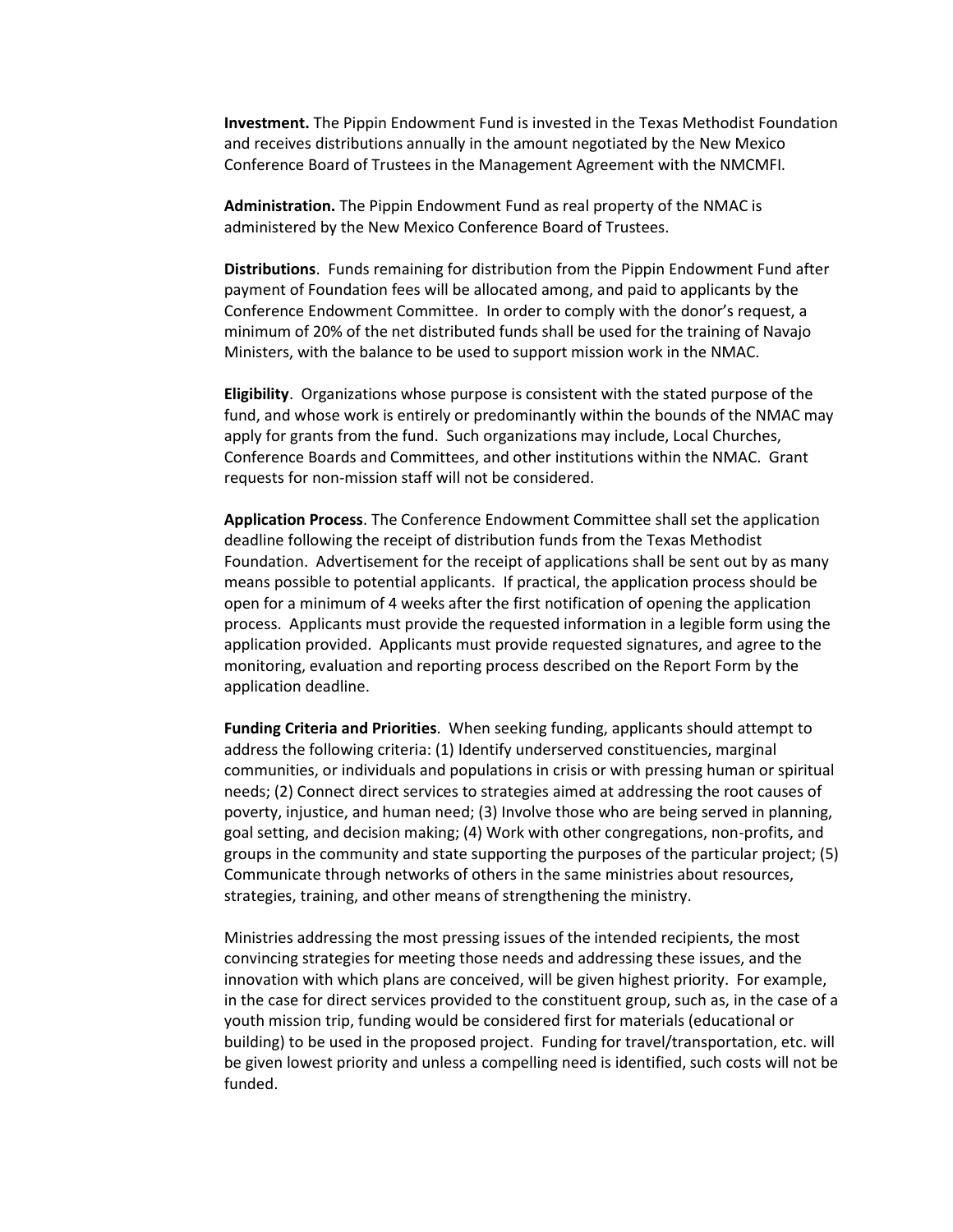Consideration will be given to the ratio between administrative expenditures and expenditures for direct services or activities intended for the carrying out of the stated purpose of the applying organization.

**Disbursement of Funds**. Announcement of Grants will be made within two weeks of the meeting of the Endowment Distribution Committee, and payment for the grant will be made within 45 days of the meeting of the Committee.

**Accountability**. The Conference Endowment Distribution Committee shall require accountability from the recipients of grants by: (1) Requiring accounting for funds granted; (2) To require reports from all recipients and to publicize the reports so that others may benefit from reported experiences; (3) To require that Pippin Endowment Funds granted will be spent within one year following the grant; and (4) To require recipients to return unused funds to the Conference Endowment Distribution Committee within 30 days of the close of the one year anniversary of the grant.

**2720 Endowment for Native American Ministerial Education.** The Native American Ministerial Education Endowment (NAMEE) has been established by the NMAC, and is invested in the Texas Methodist Foundation. The earnings of the NAMEE will be accounted for separately within the NMMF. The purpose of the Endowment is to generate funds for the training of those persons whose career orientation is toward some aspect of Christian ministry through the United Methodist Church according to the following priorities.

#### **2720.05 NAMEE General Priorities.**

**Priority A.** The first \$25,000 in earnings from the NAMEE be used to assist in the education of Native Americans from areas served by the NMAC in this order:

Native Americans seeking seminary training in order to prepare for ordained ministry and desiring to serve within the NMAC.

Native Americans seeking higher education with career goals in some recognized form of Christian ministry and desiring to serve within the NMAC.

Native Americans active in Christian ministry in the NMAC seeking continuing education opportunities.

**Priority B.** Funds in excess of \$25,000 are to be used to assist in the education of other ethnic minority United Methodists from areas served by the NMAC in the following order:

Other ethnic minority persons seeking seminary training in order to prepare for ordained ministry in the United Methodist Church and desiring to serve in the NMAC. Other ethnic minority persons seeking higher education, with career goals in some recognized form of Christian ministry and desiring to serve within the NMAC. Other ethnic minority persons active in Christian ministry in the NMAC seeking continuing education opportunities.

**Priority C.** If no active candidates in priority B, above, are eligible for the scholarships (of earnings in excess of \$25,000) earnings in excess of \$25,000 may be awarded in the following order: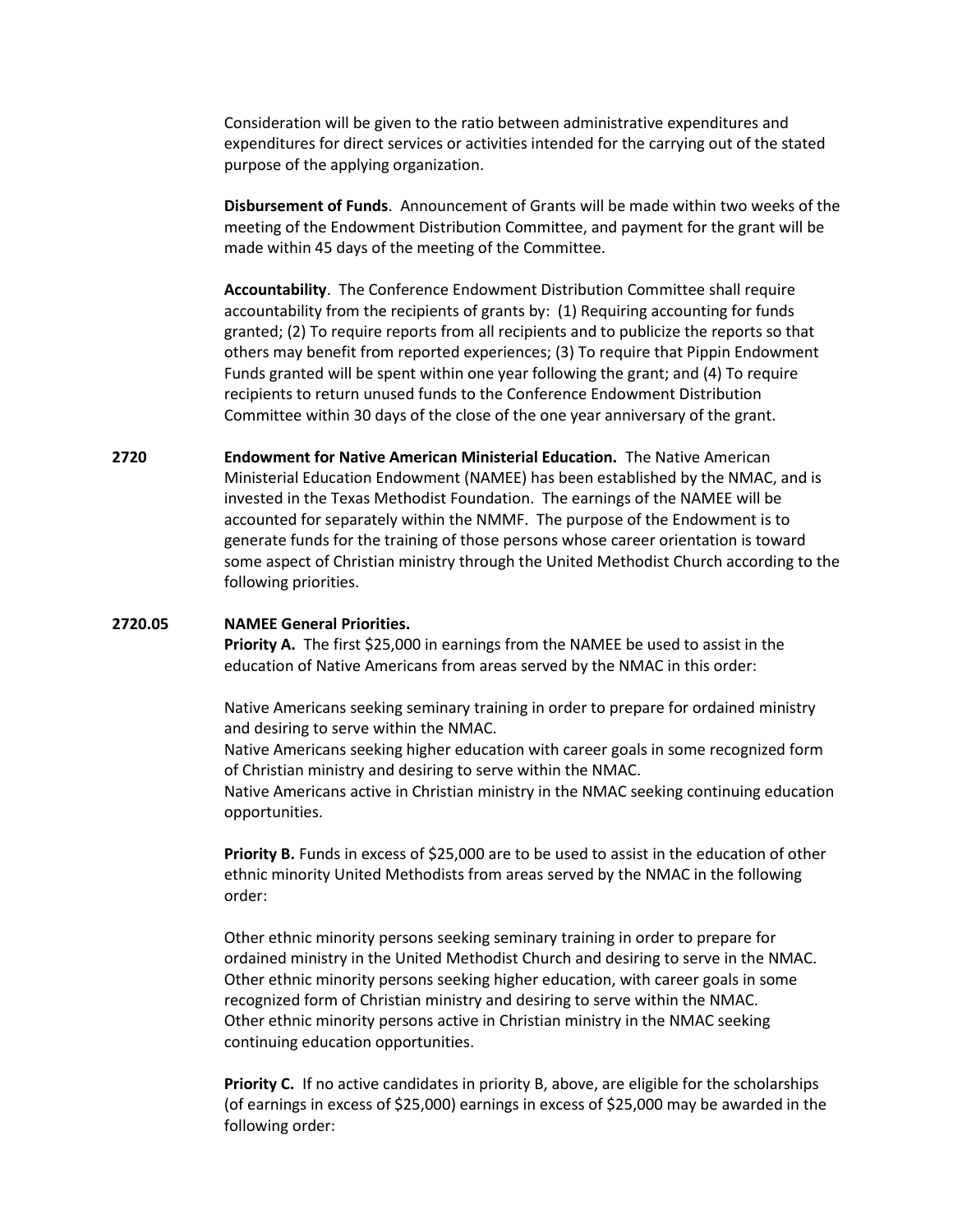Other persons seeking seminary training in order to prepare for ordained ministry in the United Methodist Church and desiring to serve in the NMAC.

Other persons seeking higher education with career goals in some recognized form of Christian ministry and desiring to serve in the NMAC.

Other persons active in Christian ministry in the NMAC seeking continuing education opportunities.

# **2720.10 Administration of the NAMEE.**

The Texas Methodist Foundation will invest all funds of the Endowment and Scholarship Accounts according to its investment policy. Earnings will be transferred to the earnings account which shall be designated as "The Native American Ministerial Education Scholarship Fund." The Foundation will report annually to the Provost/Director of Congregational Vitality the value of the Endowment Fund, and the value of the Scholarship Fund, and what earnings will be credited through the calendar year.

The Texas Methodist Foundation will invest all funds of the Endowment and Scholarship Accounts according to its investment policy. Earnings will be transferred to the earnings account which shall be designated as "The Native American Ministerial Education Scholarship Fund." The Foundation will report annually to the Provost/Director of Congregational Vitality the value of the Endowment Fund, and the value of the Scholarship Fund, and what earnings will be credited through the calendar year.

In the event that earnings held in the Scholarship Fund total less than \$25,000, it is understood that scholarships may continue to be awarded under the first priority, and future earnings be used to replenish those funds expended. It is also understood that the Scholarship Committee may not withhold funds from qualified priority one scholarship recipients in order to build the scholarship fund beyond \$25,000. Undesignated Gifts to the NAMEE will be placed in the endowment fund unless specifically designated for the Scholarship Fund. Under no circumstances will principal of the endowment be invaded.

The Provost/Director of Congregational Vitality will communicate at least annually with the Board of Ordained Ministry, the Board of Diaconal Ministry, the Conference Board of Global Ministries, the Four Corners Native American Ministry, the Conference Commission of Race and Religion, and any other appropriate agency or board of the Conference, reporting the available funds and the conditions upon which funds may be released, paid and applied to the purposes of the Endowment.

- **2720.15 Recruitment of Candidates for NAMEE Scholarship.** The Board of Ministry of the NMAC, working closely with the Bishop and cabinet, the Conference Provost/Director of Congregational Vitality, the Native American Ministries Committee, all local churches, and other related conference and district agencies, will create, initiate and supervise a program for the discovery and recruitment of candidates for scholarships from the United Methodist constituency among Native Americans in the NMAC, and for others for scholarships that do not fall within the first general priority.
- **2720.20 Administration of the NAMEE Scholarship Programs.** The administration of the Scholarship Programs will be done by the Scholarship Committee of the Board of Ordained Ministry. When meeting on candidates specifically for the Native American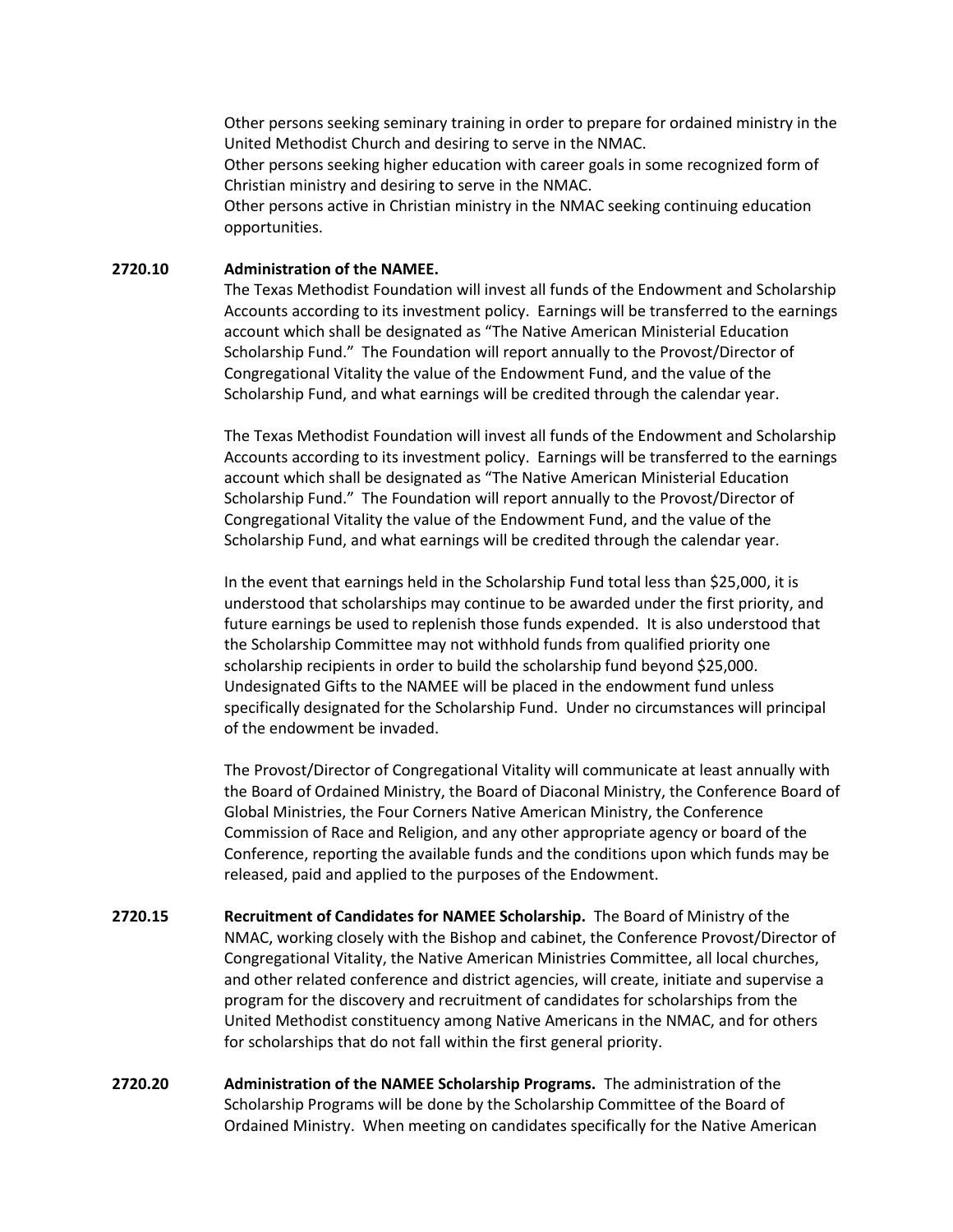Scholarships, it is expected that a member of the New Mexico Conference Committee on Native American Ministries be invited and present in the discussions related to the awarding of these scholarships. The Scholarship Committee of the Board of Ordained Ministries in conjunction with representatives from the Commission on Religion and Race, Native American Ministries Committee and the Conference Committee for Hispanic Ministries shall develop application forms and guidelines for the Native American Ministerial Education Scholarship program. The guidelines should address such issues as the length of time for which scholarships may be granted, initial qualifications; qualifications for renewal; methods for determining the Christian character of applicants; pay-back requirements (if required by committee) for successful applicants who do not in fact serve within the NMAC for a prescribed time, the types of schools and training that qualify for scholarships and such other issues as the committee may deem appropriate.

#### <span id="page-47-0"></span>**2800 Policies Pertaining to the Local Church**

**2805 Pastor's Moving Expenses.** Churches that receive a new pastor shall pay the actual cost of his/her moving expenses up to \$1500. Churches receiving equitable compensation support and others with special needs, certified by the District Superintendents, may receive aid for cost of moving from the Equitable Compensation Commission.

### **2810 Parsonage and Pastoral Housing Policies**

**2810.05 Parsonage and Housing Allowance.** We reaffirm our historic policy as the norm for clergy housing namely, that each local church or charge has a responsibility to provide a furnished parsonage, and to provide all utilities for the pastor as a part of his or her total support.In the spirit of flexibility and creative openness, we do authorize discussion between a pastor and his/her Pastor-Parish Relationship Committee and with the bishop and cabinet, which would permit the payment of a housing allowance in lieu of a parsonage, under the following guidelines:

> It must be mutually agreeable to (a) the pastor, (b) the church, and (c) the bishop and cabinet.

> That it be understood by the pastor, the church, and the cabinet that this agreement will not be a primary factor for consideration for future appointments for pastor or church.

The local church/charge must either retain a parsonage or the capability of reentering the housing market so that if the succeeding pastor desires or needs a provided parsonage, the church will be in a position to provide it.

Where a housing allowance is provided, it must be sufficient to provide in that community an adequate rental house for the parsonage family that would meet average parsonage standards across the conference.

**2810.10 Parsonage and Housing Standards.** As regards the structure, no less than the following will be required:

Three (3) bedrooms One and three-quarters (1-3/4) baths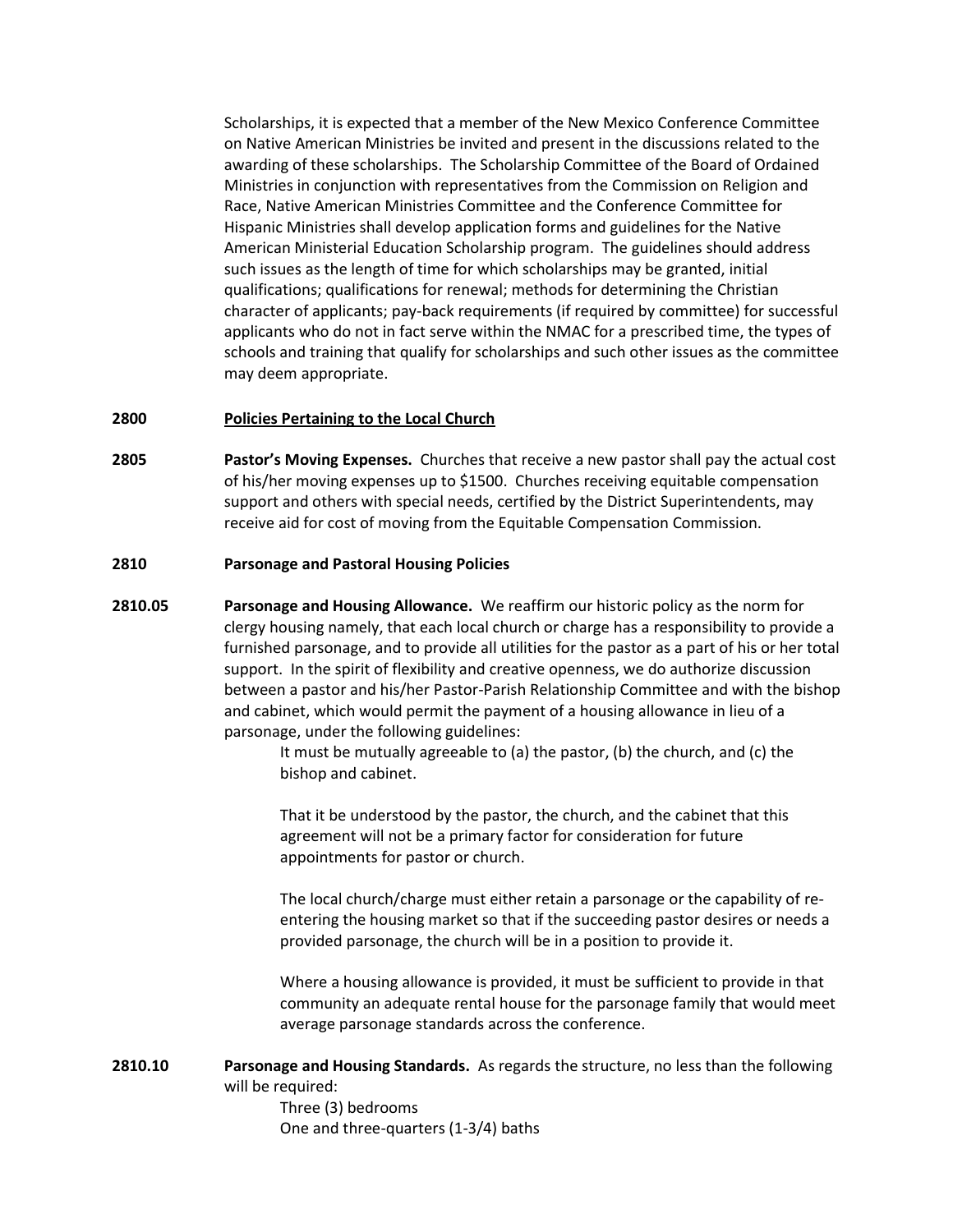Living area Dining Area Kitchen, to include: stove, oven, refrigerator with freezer, and dishwasher Closet-storage space throughout the house Indoor laundry area with washer and dryer Garage or carport space Interior window coverings for privacy TV (cable or antenna) hook-up available, internet/phone connections As regards the exterior, no less than the following will be required: Storage space for large items Lawn maintenance equipment Fenced yard As regards safety, the parsonage shall be equipped with the following features:

- Water and sewer service to meet state and local standards Wiring and plumbing that meet state and local standards/codes Carbon monoxide detector, smoke detectors in sleeping areas, fire extinguisher in kitchen Sufficient exterior and interior lighting
- **2810.15 Parsonage Accessibility.** We fully affirm ¶2544 of the *Discipline*, which states that in all plans for new church buildings and parsonages and in all major remodeling plans adequate provisions shall be made to facilitate parking, entrance, seating, restroom facilities, and otherwise make facilities reasonably accessible for persons with handicapping conditions. Newly constructed or newly purchased parsonages shall include on the ground floor level one (1) room which could be used as a bedroom by a person with a handicapping condition, a fully accessible bathroom and laundry facilities.
- **2810.20 Parsonage Maintenance, Utilities and Repairs.** Upkeep and repair is the local church's responsibility. Utilities should be kept in the name of the church to ease pastoral transition.The church should annually include in the budget an amount for parsonage repairs. The budget item will enable the Trustees to have a consistent program of maintenance and improvement and allow for interior and exterior painting when deemed appropriate. All appliances and equipment should be checked and adjusted regularly. Parsonage families are responsible for repairs as needed for damages done by a member of the parsonage family or pets. The church should keep both the interior and exterior of the parsonage in such a state of decoration as to preserve its physical condition and aesthetic value. Avoid faddish styles and extreme approaches in decorating the parsonages. We suggest that congregations stay with neutral colors and allow residents to personalize with their own touches.
- **2810.25 Parsonage Insurance.** The local church Trustees should be certain that the churchowned house and contents are adequately insured. Public liability insurance should be carried on parsonage property.IT IS THE RESPONSIBILITY OF THE PASTOR TO INSURE PERSONAL PROPERTY BELONGING TO THE PASTOR OR FAMILY.
- **2810.30 Parsonage Review.** The chairperson of the Pastor Parish Committee, the pastor, and the chairperson of the Trustees or Parsonage Committee should inspect the parsonage at least once a year as specified in ¶2533.4 of the *Discipline*, to discover needed repairs,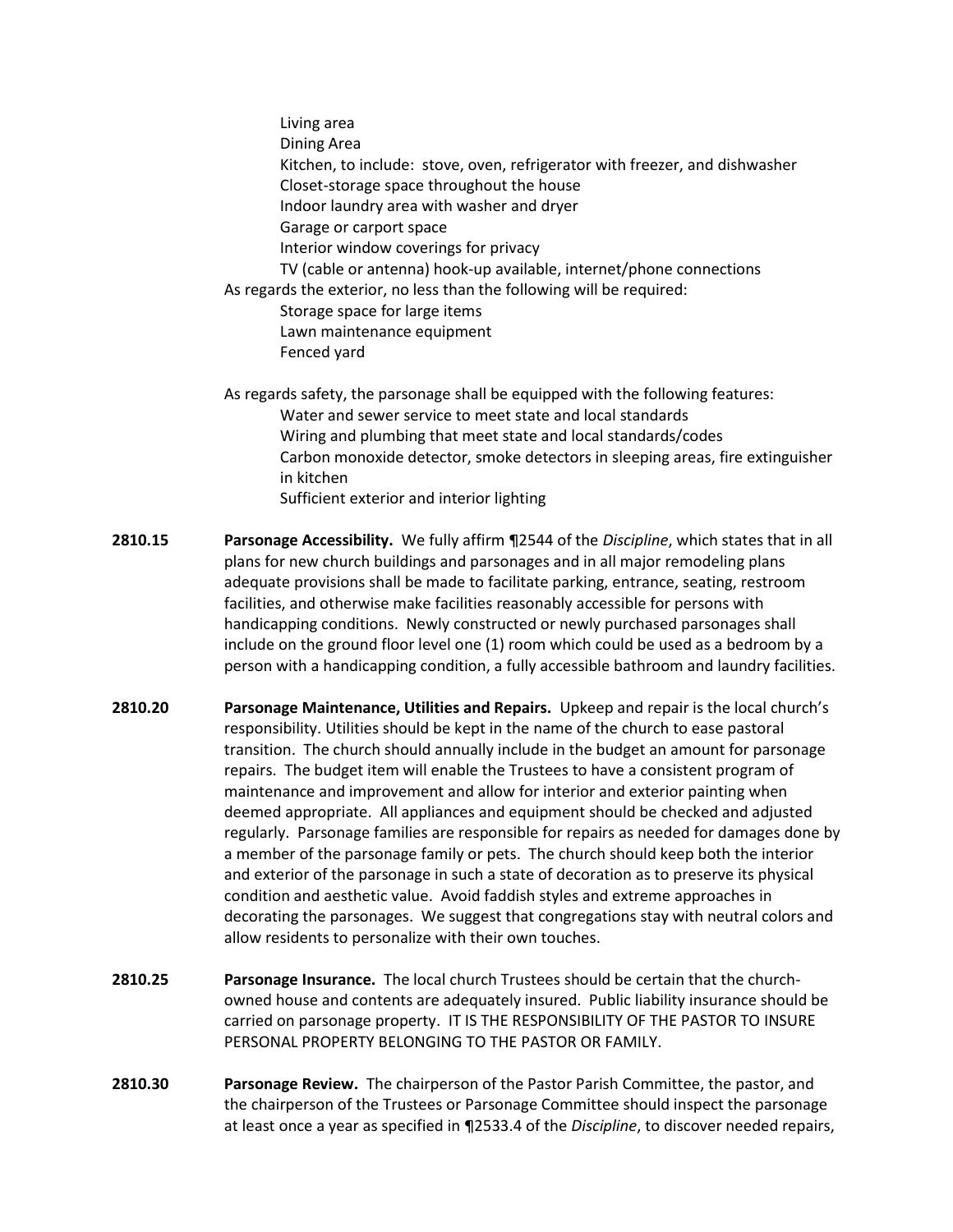improvements, and decorations. The Committee or Trustees should assume the initiative since it is their responsibility to maintain the parsonage in good condition. An evaluation form will be provided by the district superintendents and shall be included in the Charge Conference packet. It needs to be remembered that the parsonage is the pastor's home and inspections should be scheduled in plenty of time to meet the convenience of the parsonage family.

**2810.35 Moving into and Out of Parsonages**. Since it is the responsibility of every local congregation to provide for suitable housing for their pastor, each pastor and parsonage family shall take great care to ensure that the parsonage is left in good condition upon moving to a new appointment. Before a Pastor may consider the parsonage from which he or she is moving as properly vacated, an inspection must be made by the Chairperson of the Board of Trustees, Pastor Parish Relations Committee, the Pastor and where applicable, the Chairperson of the Parsonage Committee. Failure of a Pastor to comply with this procedure can result in a complaint filed by the local church with the District Superintendent and the Bishop. In the event the Pastor is transferring to another Annual Conference this complaint can be sent to the receiving Bishop and D.S.

> In the event the parsonage is not adequately cleaned and the local church must incur expense to prepare the parsonage for the newly appointed Pastor, the moving Pastor can be billed for the expense incurred. This bill will be sent to the District Superintendent for action and the Pastor will be expected to pay this bill within 60 days. A report of any major damage beyond normal wear and tear will be filed by the local church with the District Superintendent. Financial responsibility not to exceed replacement or repair cost can then be assessed to the Pastor who has been residing in the parsonage. The Pastor may seek a review of the damage claims through the District Superintendent involved. This request must include copies of the Annual Review for the preceding three years or the time the Pastor has resided in the parsonage if less than three years.

> In the event the local church has not maintained the property properly and has not met the needs listed in the Annual Report, the local church is responsible for any repairs or replacement.

- **2810.40 Upkeep and Repairs.** In the event that there are any necessary repairs, other than those usually associated with routine upkeep, it shall be the responsibility of the departing pastor to pay for such repairs prior to moving to a new appointment. Assessments of damages shall be made during the annual review of the parsonage. Every effort shall also be made for the District Superintendent to visit the parsonage at the annual meeting of the Charge Conference. The District Superintendents shall receive copies of the damage assessments to keep them informed on the care, upkeep, and stewardship of local Church property by the congregations and the pastors. The Chairpersons of the Board of Trustees and Staff/Parish Relations, in consultation with the District Superintendents and the involved pastor, will come to an agreement as to the type and amount of repairs to be paid for and by whom.
- **2815 Pastor's Unpaid Bills**. Conference funds shall not be used to clear up unpaid bills left by a clergyperson moving from a charge. It shall be the responsibility of the District Superintendent and the cabinet to see that the pastor makes satisfactory arrangements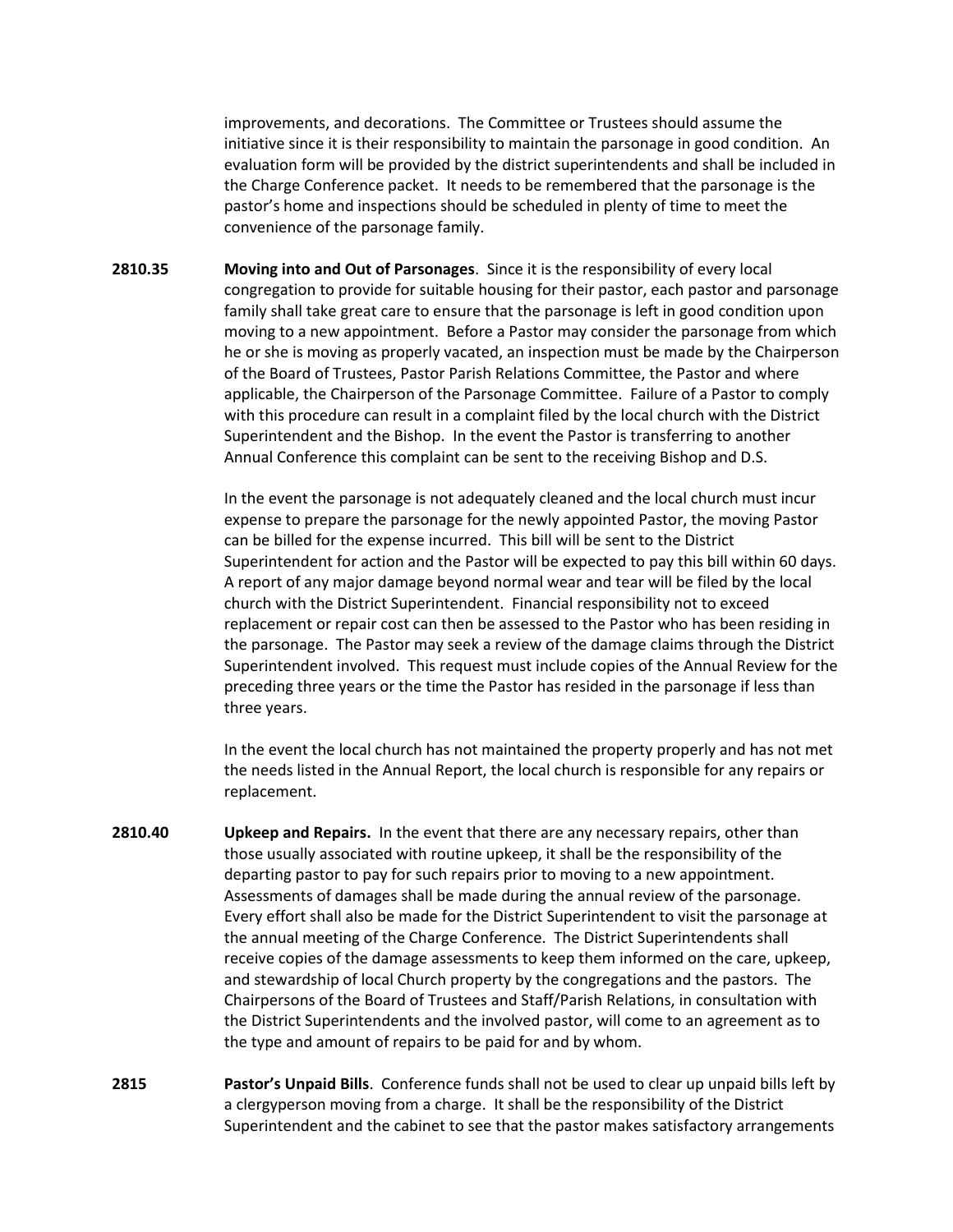with creditors when moving from a charge. In the case of a pastor leaving the ministry, the creditors should follow customary methods of collecting outstanding bills.

- **2820 Vacation Standards for Clergy.** Vacation standards for ordained ministers who are rendering full-time service to the church shall be as follows: (1) All ministers who have served full-time for less than 5 years shall receive a minimum of two weeks' vacation during the conference year. (2) All ministers who have served full-time for a period of five to ten years shall receive a minimum of three weeks' vacation during the conference year. (3) All ministers who have served full-time for more than ten years shall receive a minimum of four weeks' vacation during the conference year. Note: Since ministers are asked to serve in various conference responsibilities and camps, these duties should not be considered as vacation. However, pastors and Pastor-Parish Relations Committees should work out a satisfactory balance of time rendered between conference and district duties, local church needs, and personal outside activities by the pastor.
- **2825 Pastors' Business and Travel Expenses.** No more than 6/12 of the funds set aside for business and travel expense by a local church for reimbursement of expenses shall be claimed prior to July 1 by the pastor of that local church. If no pastoral change transpires in that same appointment, expenses beyond the 6/12 that were incurred prior to July 1 may be claimed following July 1 in the same year.

#### <span id="page-50-0"></span>**2900 Policies Related to Abuse and Harassment**

**2905 Policy Statement on Misconduct of a Sexual Nature.** The NMAC of the United Methodist denomination affirms the 1996 Book of Resolutions, Sexual Abuse within the Ministerial Relationship and Sexual Harassment within the Church, which states that sexual abuse within the ministerial relationship and sexual harassment within the church are incompatible with biblical teachings of hospitality, justice, and healing. In accordance with the *Discipline*, ¶65.F, all human beings, both male and female, are created in the image of God and, thus, have been made equal in Christ. As the promise of Galatians 3:26-29 states, all are one in Christ; we support equity among all persons without regard to ethnicity, situation, or gender.

> Misconduct of a sexual nature within the life of the church interferes with its moral mission. The NMAC stands in opposition to the sin of misconduct of a sexual nature in the church and society at large and commits itself to fair and expedient investigation of any charge of sexual misconduct within the church can to take action deemed appropriate and in compliance with the *Discipline*.

> The NMAC bears affirmative responsibility to create an environment of hospitality for all persons, male or female, which is free of misconduct of a sexual nature and encourages respect, equality and kinship in Christ.

**2905.05 Sexual Abuse.** Sexual abuse within the ministerial relationship occurs when a person within a ministerial role of leadership (pastor, educator, counselor, youth leader, lay person, or other position of leadership) engages in sexual contact or sexualized behavior with a congregant, client, employee, student, staff member, co-worker, volunteer, or child.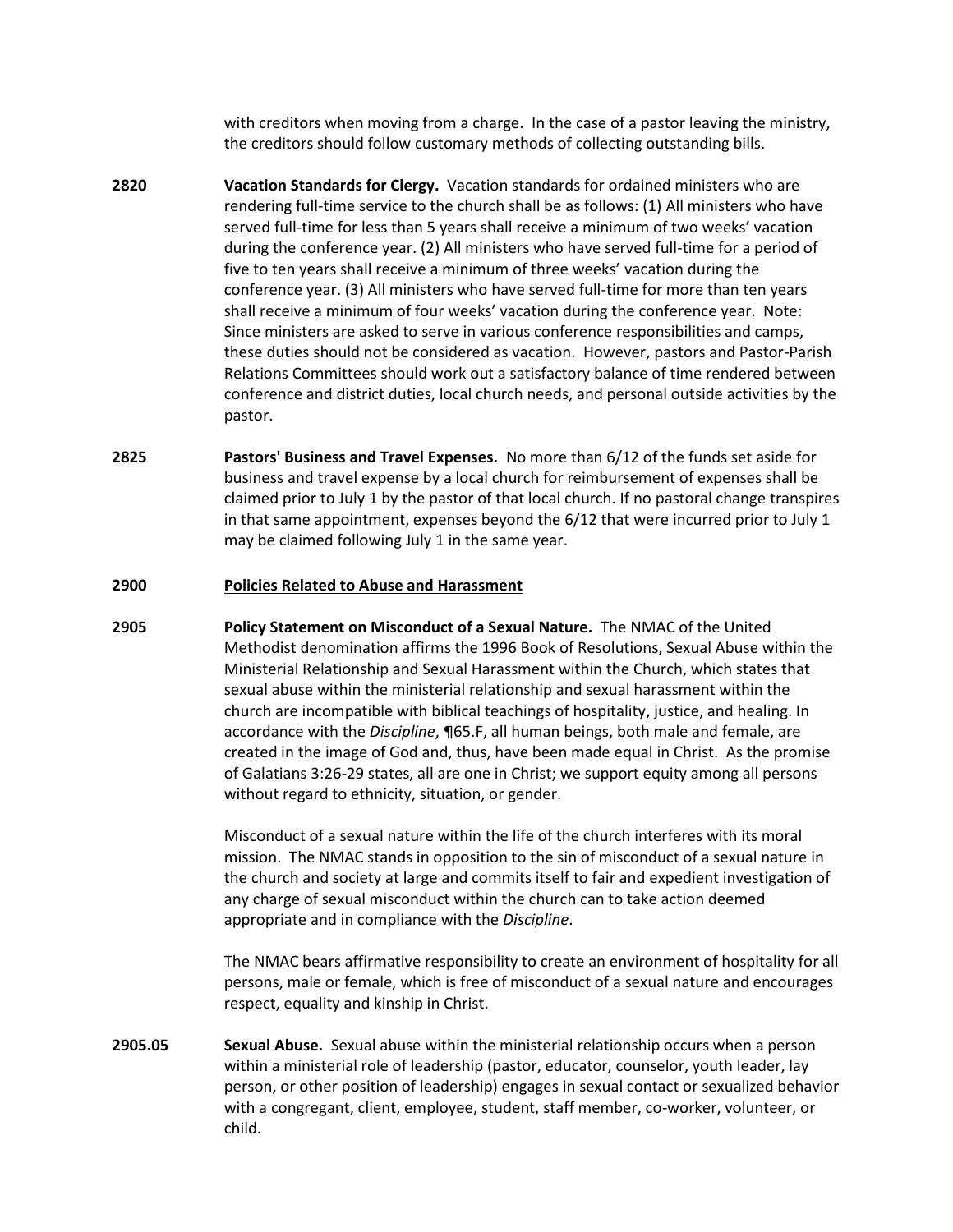Sexual abuse within the ministerial relationship involves a betrayal of sacred trust, a violation of the ministerial role and exploitation of those who are vulnerable. Similarly, sexual harassment must be understood as an exploitation of a power relationship rather than as an exclusively sexual issue.

**2905.10 Sexual Harassment.** Sexual harassment is any unwanted sexual advance or demand, either verbal or physical that is perceived by the recipient as demeaning intimidating, or coercive. Sexual harassment includes, but is not limited to, the creation of a hostile or abusive working environment resulting from discrimination on the basis of gender (*Discipline*, ¶65.I).

> Some instances of sexual harassment can be resolved informally between the parties. In all other instances, misconduct of a sexual nature should be reported to one of the following: the church's minister, another United Methodist minister, a district superintendent, or the presiding bishop. If the conduct involves a clergy person, it also should be reported to the clergy person's district superintendent or the presiding bishop. All allegations will be dealt with in accordance with the current *Discipline*.

It is understood that retaliation for bringing an alleged sexual harassment charge is illegal and will not be tolerated.

**2910 Safe Sanctuaries Policy.** The following policies and procedures are not based on a lack of trust in workers, but are intended to protect our children, youth, employees, volunteers and the whole church body. This Policy shall be a guideline for conference and district events and ministries. (This policy shall not apply to local churches. However, local churches need to have their own policy in place – see section Local Church Mandate of this policy below.)

#### **2910.05 Definitions.**

Abuse means harm or threatened harm to the health and welfare of a child, youth, or vulnerable adult by any person responsible for the health and welfare of a child, youth, or a vulnerable adult that occurs through non-accidental physical or mental injury; sexual abuse, sexual exploitation, or mistreatment, sexual harassment, sexual contact, sexual molestation; disseminating, exhibiting, or displaying sexually explicit material.

Adult means any person at least 18 years of age.

Appropriate means conduct that one would reasonably assume would be acceptable and permissible by a child's parent or guardian.

Child, Children or Youth refer to a person under 18 years of age.

Leader means anyone directly responsible for supervising and overseeing the specific Church related function, event or activity.

Parent or guardian means any parent, step-parent, foster parent, grandparent or appointed guardian with the general responsibility for the health, education, or welfare of a child or vulnerable adult.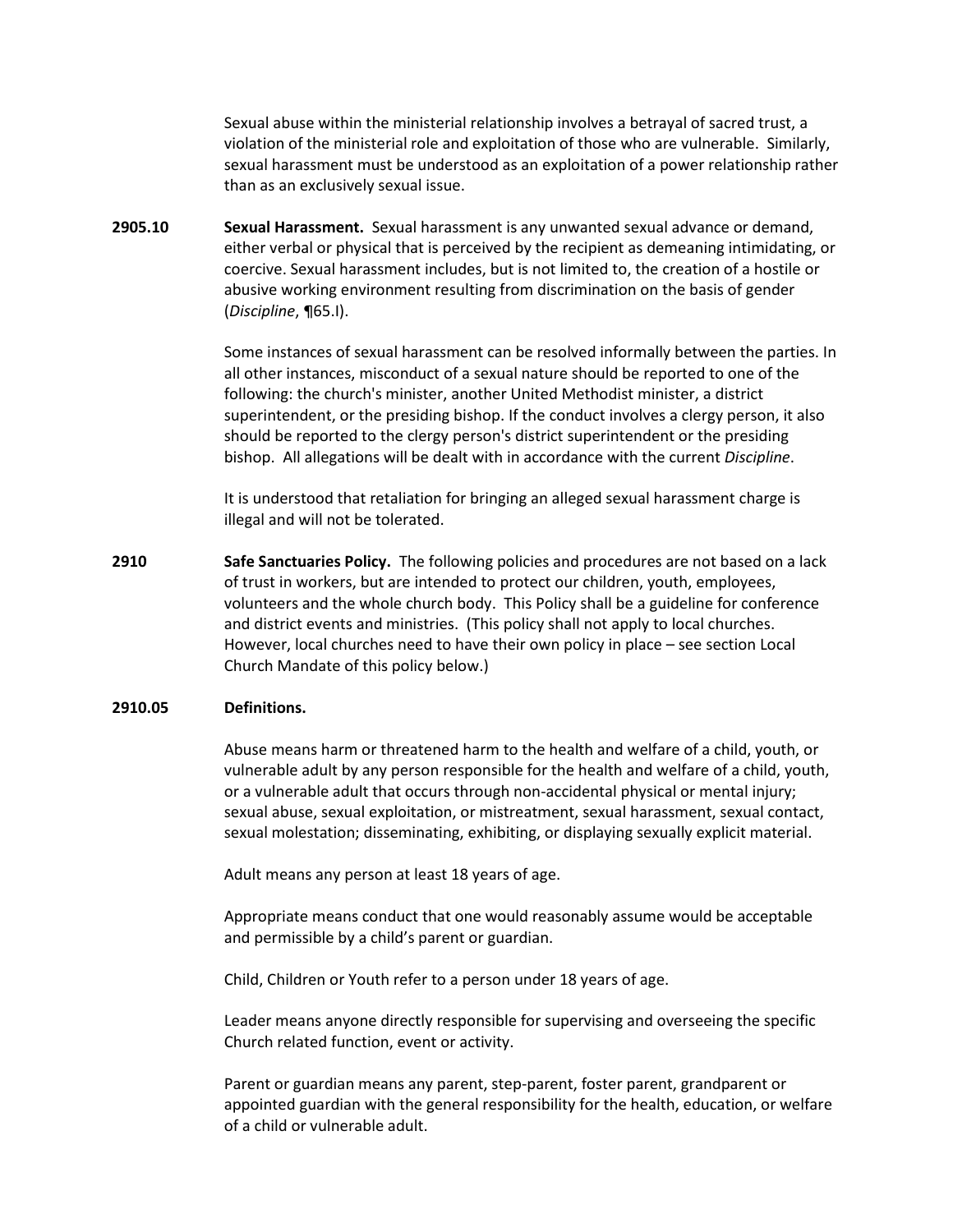Sexual abuse means engaging in any sexual contact, sexual penetration, sexual exploitation, sexual harassment, of a vulnerable adult, child or youth; or the dissemination, exhibiting, or displaying of sexually explicit material to an adult with special needs or child or youth, regardless of whether such conduct is with or without the knowledge or consent of the adult with special needs, or child or youth. This abuse may be violent or nonviolent. It includes any conduct that involves vulnerable adults, or children in sexual behavior for which they are not personally, socially, emotionally or developmentally ready.

Sexual contact means the intentional touching of the intimate parts or the clothing covering the immediate area of intimate parts of a youth, child or vulnerable adult.

Sexual exploitation means allowing, permitting or encouraging a vulnerable adult, child or youth to engage in prostitution or in the photographing, filming, creating electronic or computer-generated images or other forms of depicting a child, youth or vulnerable adult engaged in actual or suggestive sexual conduct.

Sexual harassment means any sexual advance or demand, either verbal or physical, which is perceived by the recipient as demeaning, intimidating or coercive.

Staff means any employee of the Conference, District or ministry, volunteer or paid.

Volunteer means a person who participates as a leader or assists a leader in activities relating to any conference and/or district event or ministry without compensation.

Vulnerable adult means an adult who has one or more mental, physical or emotional impairments that render the person incapable of self-care and/or independent living without help.

- **2910.10 Statement of Policy.** Abuse of a child, youth, and/or vulnerable adult is prohibited in any conference or district event or ministries.
- **2910.15 Mandatory Reporting.** A member of staff or a volunteer for any conference and/or district event or ministry who observes or suspects that abuse has occurred concerning a child, youth, or vulnerable adult must immediately report such observed or suspected abuse to the appropriate legal authorities. Such reports of observed or suspected abuse must be reported to the Conference Council Director, and either the District Superintendent or Conference Safe Sanctuaries Coordinator in writing. It is the responsibility of the event coordinator to insure compliance with this policy. (It is very important that all parties be sensitive to the alleged victim and his or her family as well as to the accused. Pastoral care should be available to all in the time of crisis.)
- **2910.20 Screening of all staff or volunteer members who work with children, youth and/or vulnerable adults.** ALL staff and volunteers must have a nationwide criminal background check done for them. For the purposes of this policy, this requirement shall apply to all persons (volunteer or staff) who work with children, youth and vulnerable adults are those who have direct contact with and supervision of children, youth and/or vulnerable adults. This does not include those persons who are employees of independent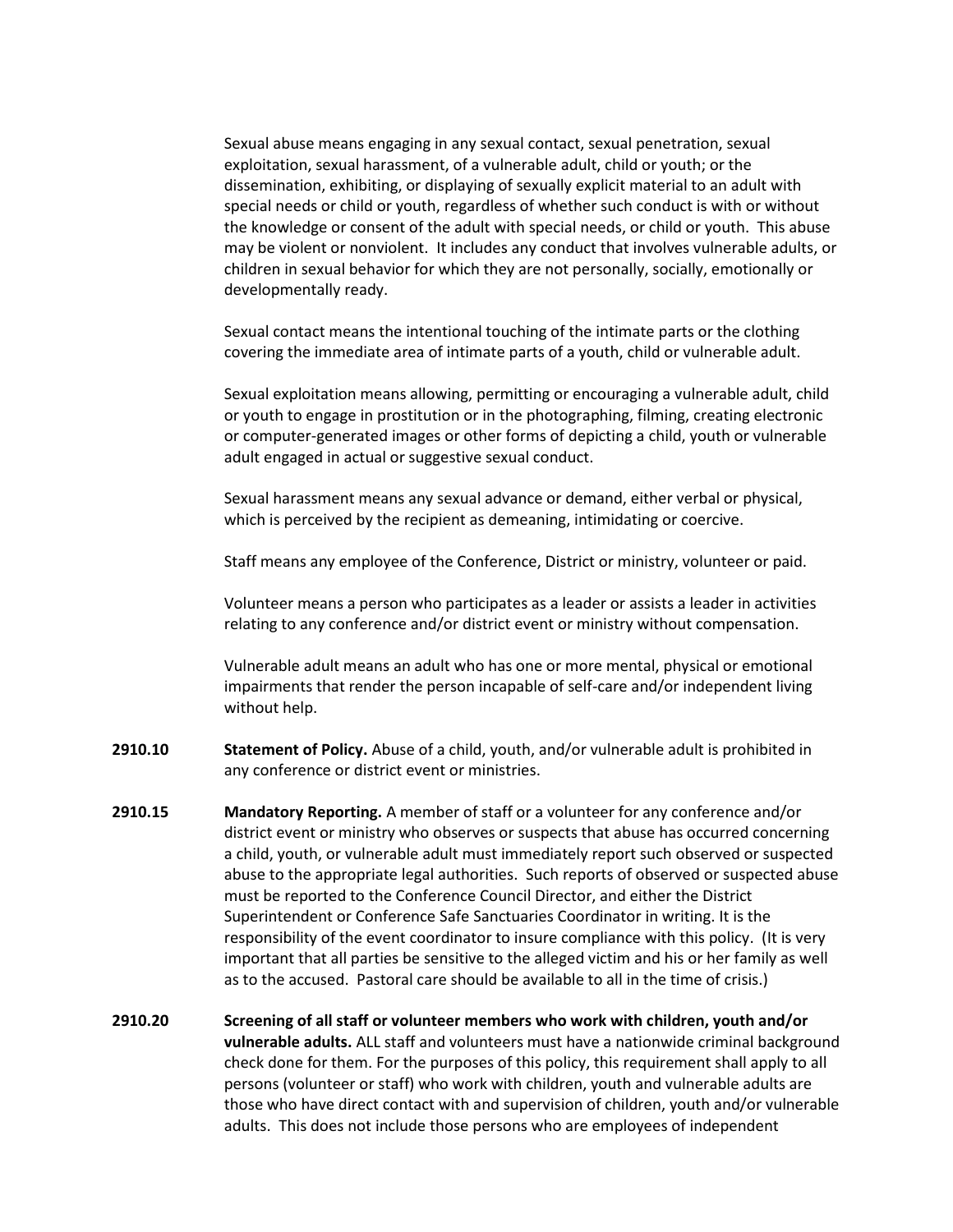contractors who are involved in events, such as bus drivers of contracted bus lines, bands, and the like.

- **2910.25 Responsible Adult Supervision.** It is the requirement of this policy that each local church of the New Mexico Conference and all sponsoring organizations of district and conference events shall provide adequate adult supervision at district and conference events and ministries, attended by children, youth and/or vulnerable adults. (It is strongly suggested that a minimum of two unrelated adults be present at all conference and/or district events and ministries involving children or vulnerable adults.) *Age Difference:* Except in the case of events involving vulnerable adults, a five-year difference in age of at least one of the on-site supervisors and the oldest supervised participant is required. Persons closer in age to those supervised may be acceptable in assisting the primary on-site supervisor(s).
- **2910.30 Overnight Accommodations**. When staying in a camp or hotel setting, leaders shall sleep in separate rooms from children: or if necessary, for children to share a room with a leader, leaders shall sleep in separate beds from children as long as any one leader is not alone with any one child. Recognizing accommodations may be restrictive in some cases, one leader is adequate, as long as any one leader shall NOT be alone with any one child. Coed overnight activities require both male and female adult leaders without exception.
- **2910.35 Supervision for Nursery/Childcare at Conference and District Events.** There shall be a minimum of two (2) adult childcare providers per room. We recommend that whenever possible state childcare minimum standards shall be followed, particularly in relation to the number of childcare providers to child ratio.
- **2910.40 Supervision of Children and Youth at Conference and District Events.** Whenever reasonable, the "Two Adult Rule" will require that no fewer than two adults be present at all times during any church-sponsored program, event or ministry involving children or youth. Emergency situations may arise when the "Two Adult Rule" is not feasible. However, at no time will an adult be one on one with a child in an isolated or closed situation. In emergency situations, childcare and group activities will be relocated to a room near the main meeting area and doors will be left open.
- **2910.45 Local Church Mandate.** Each local church is required to adopt a Safe Sanctuary policy for their church and such policy shall be filed with District Superintendent.
- **2910.50 Minimum Standards for Local Churches.** Local Church policy should meet the following minimum standards:
	- Educate the congregation on the definitions of abuse.
	- Provide appropriate equipment and supervision.
	- Develop selection & screening criteria for church staff & volunteers that include background checks.
	- Implement the "Two-Adult" Rule.
	- Have child safety protection policy annual orientation for all volunteers and paid staff.
	- All events involving children must have at least two adults in a supervisory role. Have windows in all classroom doors or leave doors open.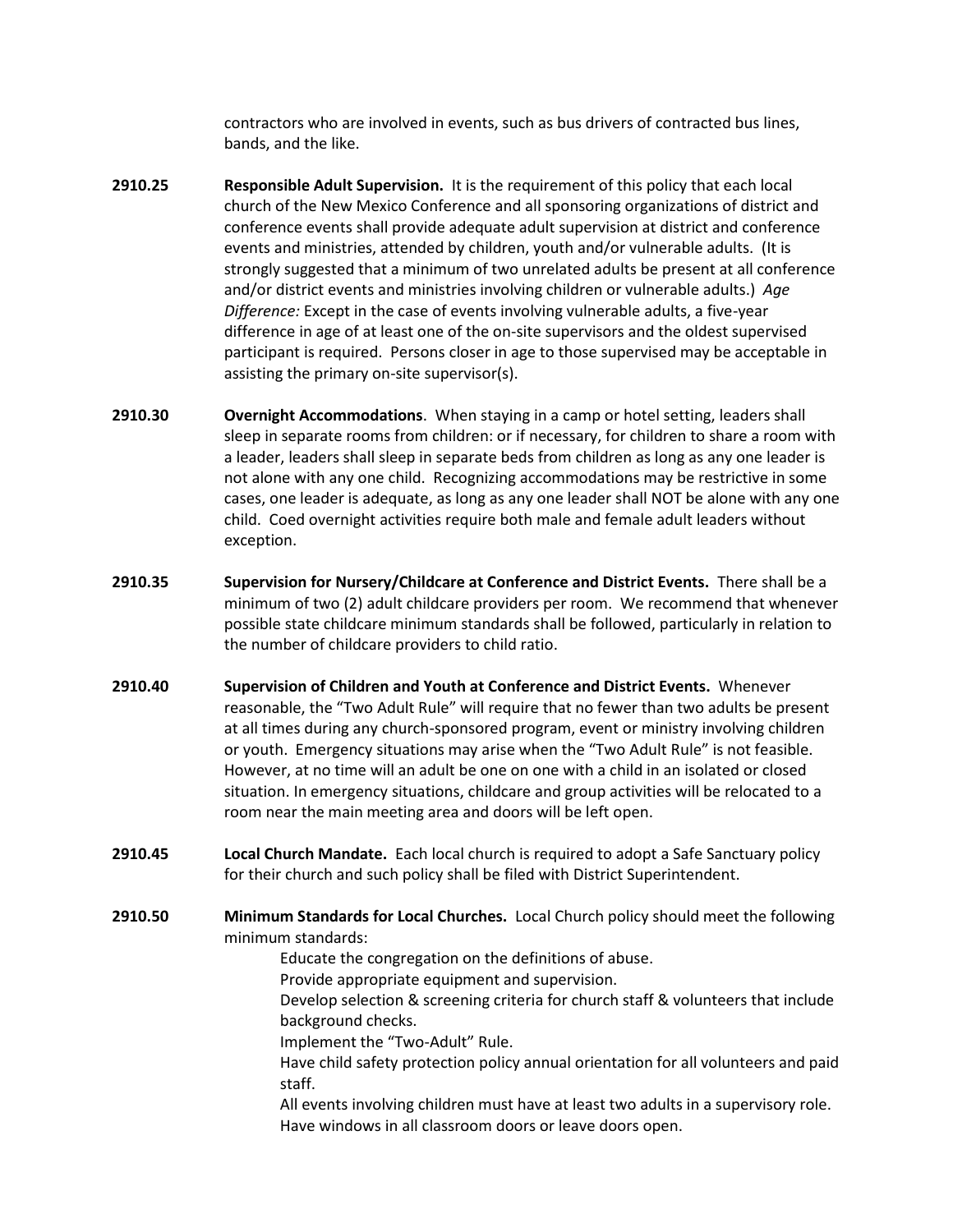Have "sign-in/sign-out" procedures for nursery and preschool age children. Respond to allegations of abuse according to the law.

**2910.55 Other recommendations for Local Church Policies.** Use open-door counseling procedures and limit counseling. Provide advance notice to parents for off campus activities, trips & retreats and provide proper supervision. Procure adequate insurance for the scope of its ministries. Develop guidelines for church and youth websites. Develop transportation rules/guidelines. Educate the congregation on the definitions of abuse. Have "Participation Covenant" for all participants and leaders. Provide parent and family education. Have first aid/CPR trained personnel available at all times.

# <span id="page-54-0"></span>**3000 NEW MEXICO ANNUAL CONFERENCE SESSION (NMAC) STANDING RULES.**

References to *Discipline* shall mean the current version of *The Book of Discipline of the United Methodist Church.*

**3000.05 Rules Changes**. Any proposed changes and additions to the Conference Rules shall be submitted in writing to the Conference Rules Committee and shall in turn be presented to a conference session at least 12 hours before a vote is taken on the proposed change or addition. Any and all rules may be changed by a majority vote of the conference.

# <span id="page-54-1"></span>**3100 General Rules**

- **3105 Prayerful Discernment.** At the discretion of the presiding officer, a time for prayerful discernment may be taken during deliberations. Such a time should be for personal meditation and shall end at the call of the presiding officer.
- **3110 Voting**. Only delegates within the bar of the conference when the vote is taken shall be entitled to vote. No delegate may cast a vote in place of another delegate. No other business shall be in order when a vote is being taken until the process is complete, except such as relates to the vote itself.
- **3110.05 Voting from the platform**. Members of the Annual Conference who are seated on the platform or who are making a presentation to the conference shall be allowed to vote and shall be included in any counted votes taken.
- **3115 Consent Calendar**. All items that do not require Annual Conference action will be placed on the consent calendar, established by the Annual Conference Planning Team. Legislation, reports, or resolutions that seek conference, district, or local church funding or that seek to amend the rules may not be placed on the Consent Calendar. If the consent calendar is not a part of the Pre-Conference Journal, it will be presented on the first day of the Annual Conference session and, after laying on the table for 24 hours, will be acted on by motion of the Provost. Anyone may make a motion that an item be removed from the consent calendar when the consent calendar is presented by the Provost during the opening business session of the Annual Conference session.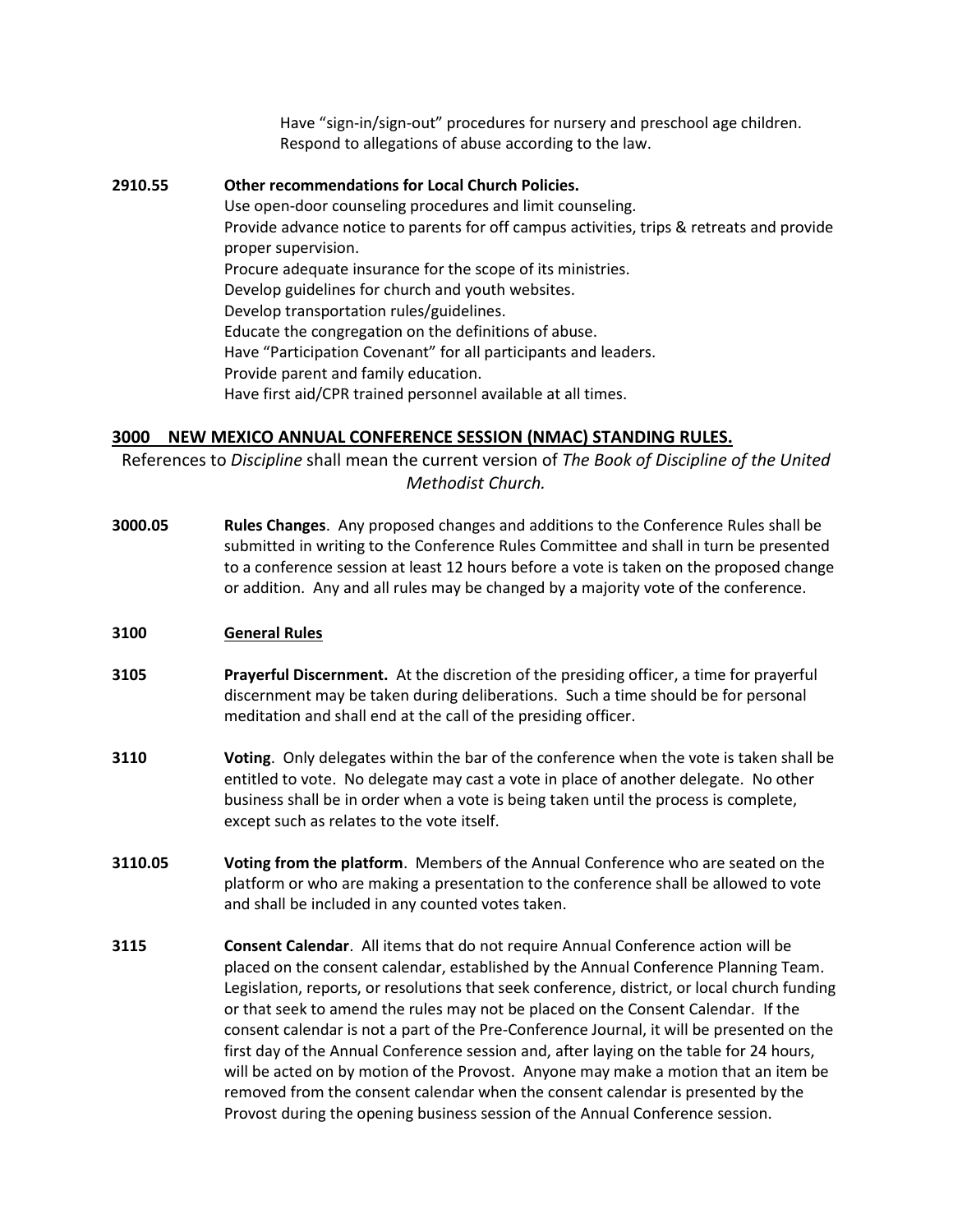Adoption of the Consent Calendar by vote of the conference shall be deemed action on all calendar items on the Consent Calendar.

Organizations, institutions, and special interest groups included in the consent calendar will not be scheduled for live plenary time unless the Annual Conference planning committee extends a specific invitation or grants an exception; instead, such organizations are asked to develop video presentations of no more than 3 minutes in length. These videos will be shown throughout the Annual Conference at the discretion of those responsible for scheduling.

- **3120 Matters Regarding Finance or Funding.** To ensure adequate understanding by conference delegates of any motion requiring conference, district, local church, or individual member funding or financing, the motion must be either in the Preconference Journal or brought to the floor of the Annual Conference session at least 12 hours prior to vote. The maker of the motion shall present a line item budget and identify a source of funding at the time the motion is made.
- **3125 Reports and Recommendations.** Each conference board, commission, or committee shall separate its report for the past year from its recommendations for the coming year, so that a vote for the acceptance of the report is not a vote for acceptance of the recommendations.
- **3130 Distribution of Materials at Annual Conference**. Any materials distributed at the Annual Conference session shall clearly identify the author or sponsor of the material. Any material to be distributed by the Conference pages shall first be authorized for distribution by the Conference Secretary or designee.

#### <span id="page-55-0"></span>**3200 Parliamentary Procedures**

- **3205 Robert's Rules of Order**. In any parliamentary situation not covered by the Conference Rules, the Annual Conference session may appeal to Robert's Rules of Order Newly Revised for guidance. It is preferred that main motions be prepared in writing and handed to the Conference Secretary when presented (particularly when long or complex); in accordance with *Robert's Rules of Order*, the chair may require that a main motion, or any other motion, be submitted in writing when presented.
- **3210 Second**. A report of a committee presented to the Conference for action does not require the formality of a second.
- **3215 Exceptions to Majority Vote.** Twenty-percent (20%) of those present and voting shall be able to remove an item from the Consent Calendar for consideration by the body. Two-thirds vote shall be required to suspend or amend the rules. A call for the previous question is a motion to suspend the rules and therefore requires a two-thirds vote. Any voting requirements established in the *Discipline* take precedence over conference Rules (particularly with reference to conference relationships of clergy members).
- **3220 Non-debatable Motions.** The following motions shall be acted upon without debate:

To adjourn, except to adjourn the Conference finally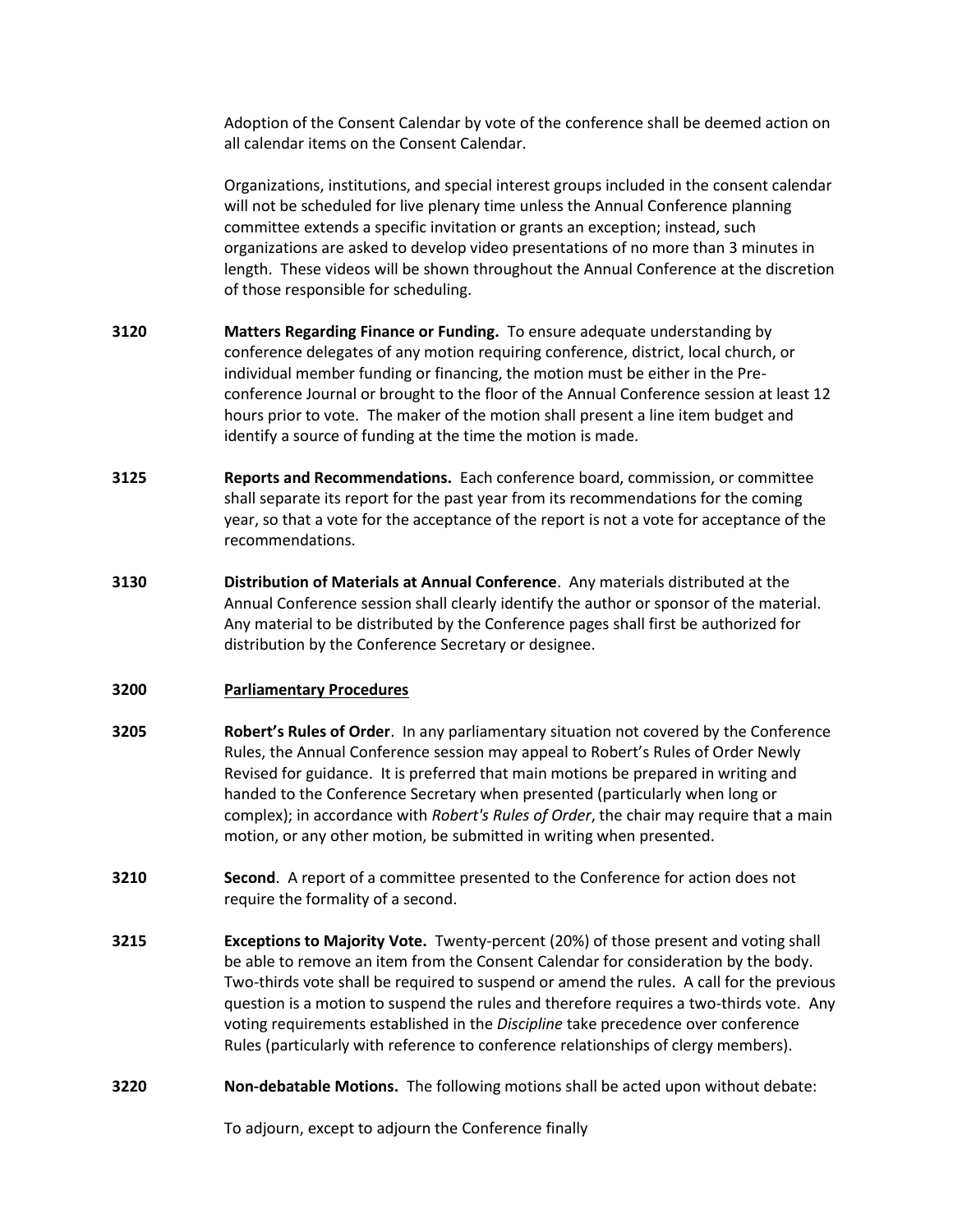To suspend the rules To lay on the table To take from the table To call for the previous question (see rule below) To reconsider a non-debatable motion To limit or extend the limits of debate To take time for prayerful discernment

- **3225 Previous Question**. In debate, any member who moves the previous question shall indicate to what it is intended to apply, and if the mover of the motion does not indicate, it shall be taken to apply only to the immediately pending motion. The call for the previous question will be considered without debate and shall require a two-thirds vote of those present and voting for its adoption. If it is adopted, the motion or motions to which it applies shall be taken without further debate except that a final speech by the chair of the committee giving the report is always in order before the vote is taken.
- **3230 Secondary Motions**. If any one or more of the following motions is made when another motion is pending, the order of their precedence in relation to one another shall be the same as the order of their listing below:

To fix the time of adjournment

To adjourn

To lay on the table

To order the previous question

To limit or extend the limits of debate

To postpone to a given time

To commit or refer

To amend or to amend by substitution

- **3235 Motion After a Speech.** No delegate, immediately after discussing a pending question and before relinquishing the floor, may make a motion which if adopted, would limit or stop debate.
- **3240 Substitutions.** When a resolution or report is before the body for consideration, a substitute motion may be offered by any member moving that the same be substituted for the report, resolution, or amendment under consideration. The substitute shall be an alternative to what is before the house and not simply a negation of the main motion. The question shall be put first on the motion to substitute, followed by the motion to adopt the report or resolution.
- **3245 Tabling motions**. The motion to lay on the table carries with it all motions to which it adheres and all subsidiary motions that adhere to it.
- **3250 Final adjournment**. A motion for final adjournment of the Annual Conference shall be *sine die* and all unfinished business will remain unfinished.
- <span id="page-56-0"></span>**3300 Rules Regarding the Election of General & Jurisdictional Conference Delegates and Alternates**. The following standing rules are to govern the election of Lay and Clergy Delegates and Alternates to General and Jurisdictional Conferences.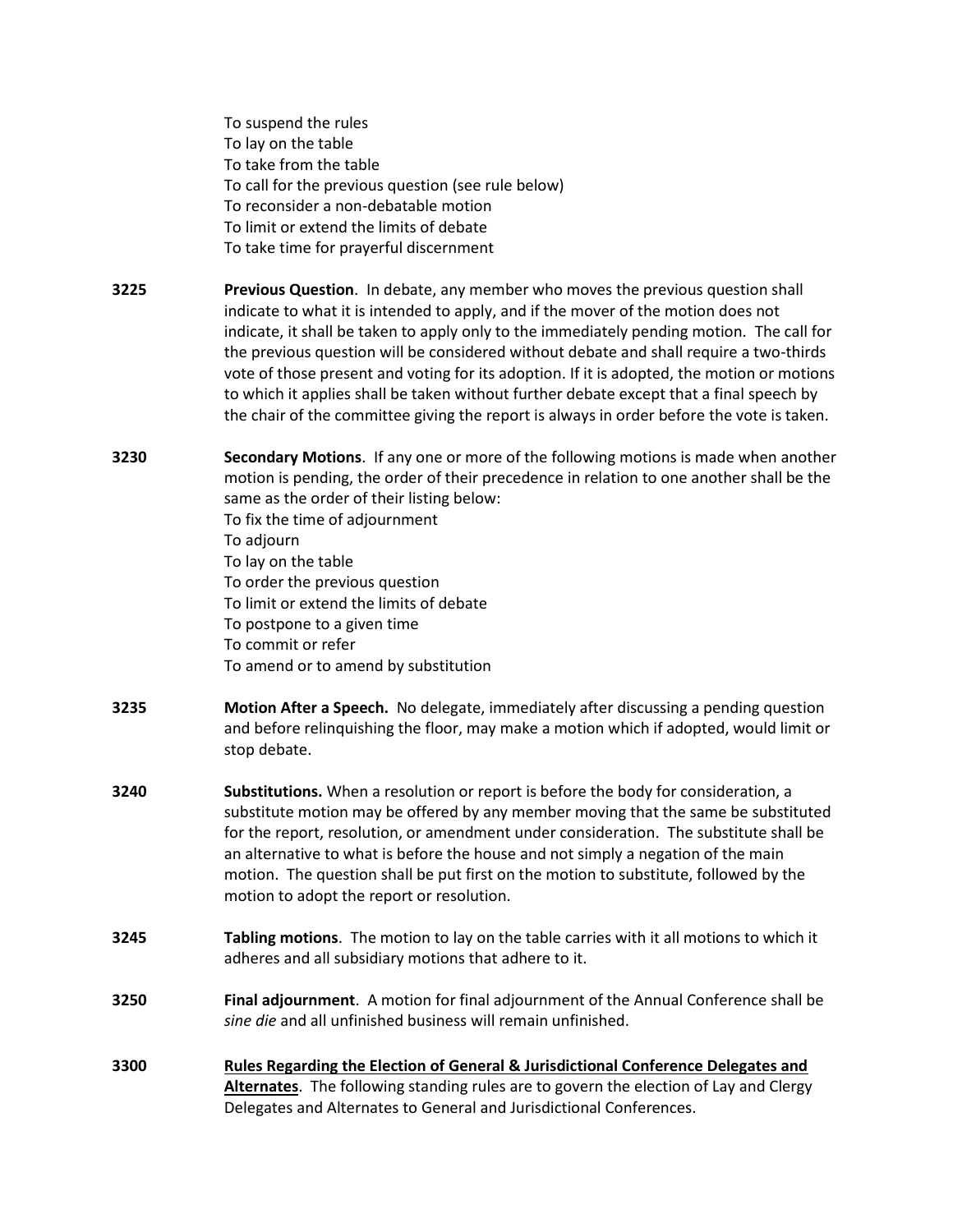**3305 Composition of Delegation.** The NMAC Delegation shall comprise: General Conference Delegates [as per *Discipline* ¶ 502] (currently one clergy delegate and one lay delegate, who shall also serve as delegates to the Jurisdictional Conference); Jurisdictional Conference Delegates: [as per *Discipline* ¶ 514] (currently an additional one clergy delegate and one lay delegate, who shall also serve as reserve delegates to the General Conference); and Alternate Delegates to the Jurisdictional Conference: two additional clergy delegates and two additional lay delegates.

# **3310 Qualification and Nomination of Delegates.**

- **3310.05 Qualification of Lay Delegates**. Lay delegates and their alternates shall have been professing members of The United Methodist Church for at least two years next preceding their election and shall have been active participants in The United Methodist Church for at least four years next preceding their election. They shall be members of a church in the NMAC at the time of their election. There is no age requirement for election. The lay delegates shall be elected by the lay members of the Annual Conference; clergy members may not vote for lay delegates. [*Discipline* ¶ 36]
- **3310.10 Qualification of Clergy Delegates**. Clergy delegates and their alternates shall be elected from the clergy members in full connection with the Annual Conference. The clergy delegates shall be elected by the clergy members who are deacons and elders in full connection, associate members, and those provisional members who have completed all of their educational requirements and local pastors who have completed course of study or an M. Div. degree and have served a minimum of two consecutive years under appointment immediately preceding the election. Affiliate clergy members and lay members may not vote for clergy delegates. [*Discipline* ¶ 35, ¶ 327.2, and ¶ 602(a), (b), (c), and (d), and as printed in the errata dated 11/01/2013, per Judicial Council decision #1181]
- **3310.15 Nomination.** No formal nomination is required. Any qualified person receiving votes is deemed nominated. In advance of the Annual Conference session where lay delegates will be elected, the Conference/District Lay Leaders may request lay members interested in becoming a delegate to provide a notice of interest/qualification [in the form and content as established by that Lay Leadership of the Annual Conference] which shall be distributed to the Lay Members of the Annual Conference at or prior to the Annual Conference session for an election. At the Laity Meeting of that Conference session, the Conference Lay Leader may provide a scheduled introduction to the Laity of the Session of all lay members expressing an interest in becoming a delegate.
- **3315 Time of Election**. Election of delegates shall be at the session of the NMAC held not more than two Annual Conference sessions before the calendar year preceding the session of the General Conference, and in conformance with *Discipline* ¶502.3. The determination of which Annual Conference session the election will take place will be the responsibility of the Conference Ministry Team (CMT), with input from the current delegation.
- **3320 Vote Required for Election**. A delegate is elected upon receiving a number of votes equal to a simple majority of the ballots cast in that balloting round, counting only lay ballots toward a lay election and only eligible clergy ballots toward a clergy election.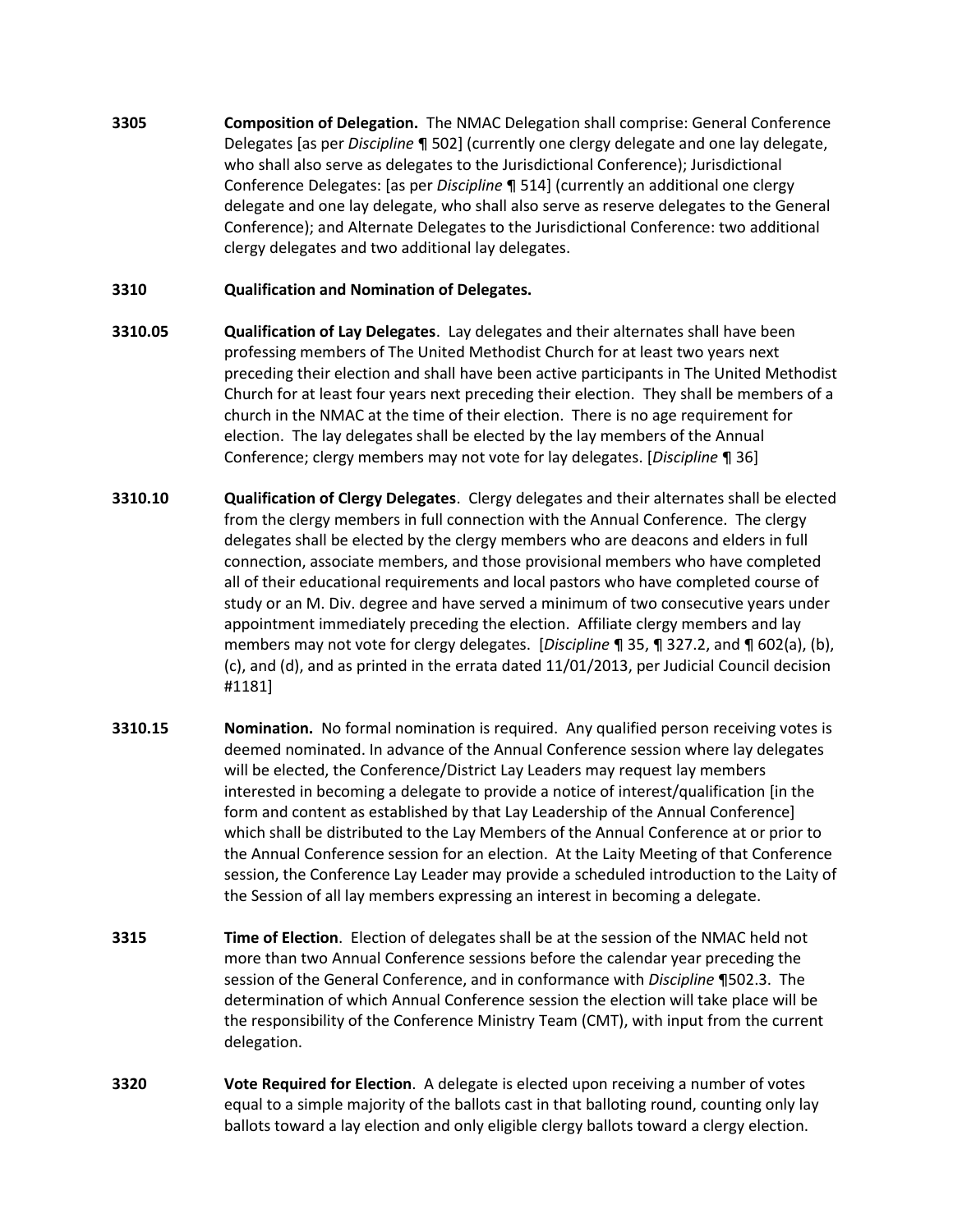Ballot rounds will continue to be held at the session until the entire Delegation is elected.

- **3325 Order of Election**. The General Conference Delegates shall be elected first, then the Jurisdictional Delegates, and then the Alternate Delegates. When voting for Alternate Delegates, each ballot round will call for the total number of Alternate Delegates to be elected. For example, if electing three Alternate Delegates, the ballot may include up to three names.
- **3330 Lay Member Alternates**. If a lay member is going to be absent from the floor, the lay member may entrust his or her voting device or Ballot Book to an official alternate from the lay member's church. Alternates may vote if they have the voting device or official Ballot Book in hand at the time of the vote of a ballot round. There are no alternates for clergy members.
- **3335 Written Ballots.** When electronic voting is not available, the following sub points under rule 3335 shall govern the use of written ballots.
- **3335.05 Official Ballots**. Votes will be counted if cast using the official ballot book distributed at registration and if cast on the ballot page announced by the Bishop for that ballot round. Voting on a ballot page other than the page announced by the Bishop will result in that ballot being disqualified. Members are responsible for ensuring they have been issued the appropriate lay or clergy ballot book at the time of registration. Members are advised to clearly identify their ballot book as their own. Members are further advised to begin using the numbered balloting pages as the ballots, and not the pages at the back of the ballot book provided to record ballot round results.
- **3335.10 Order of the Day**. When a ballot round has been tallied and is presented to the Bishop, the reading of the ballot results and the next round of balloting shall be the order of the day.
- **3335.15 Legibility and Discernibility of Ballots**: Tellers will count all votes that are legible and discernible as to the intent of the voter. The Head Teller, the appointed Rules Committee Member, and the Conference Secretary shall be the final arbiters of the discernibility of a ballot.
- **3335.20 Distribution of Additional Ballots**: In the event all ballots in the Official Ballot Books are used, new ballots will be distributed to those possessing used Ballot Books.
- **3340 Form of Ballot**. Members must vote for no more than the number of delegates or alternates to be elected in that round of balloting (i.e., if seeking to elect one delegate, only ballots with one vote for one name will be counted; if seeking to elect three alternates, only ballots with up to three different names on them will be counted.). Voting for more than the number to be elected on that round of balloting (or voting for the same name multiple times) will result in that ballot being disqualified. Voting for the maximum number of different names at each round of balloting will shorten the time required to elect alternates.